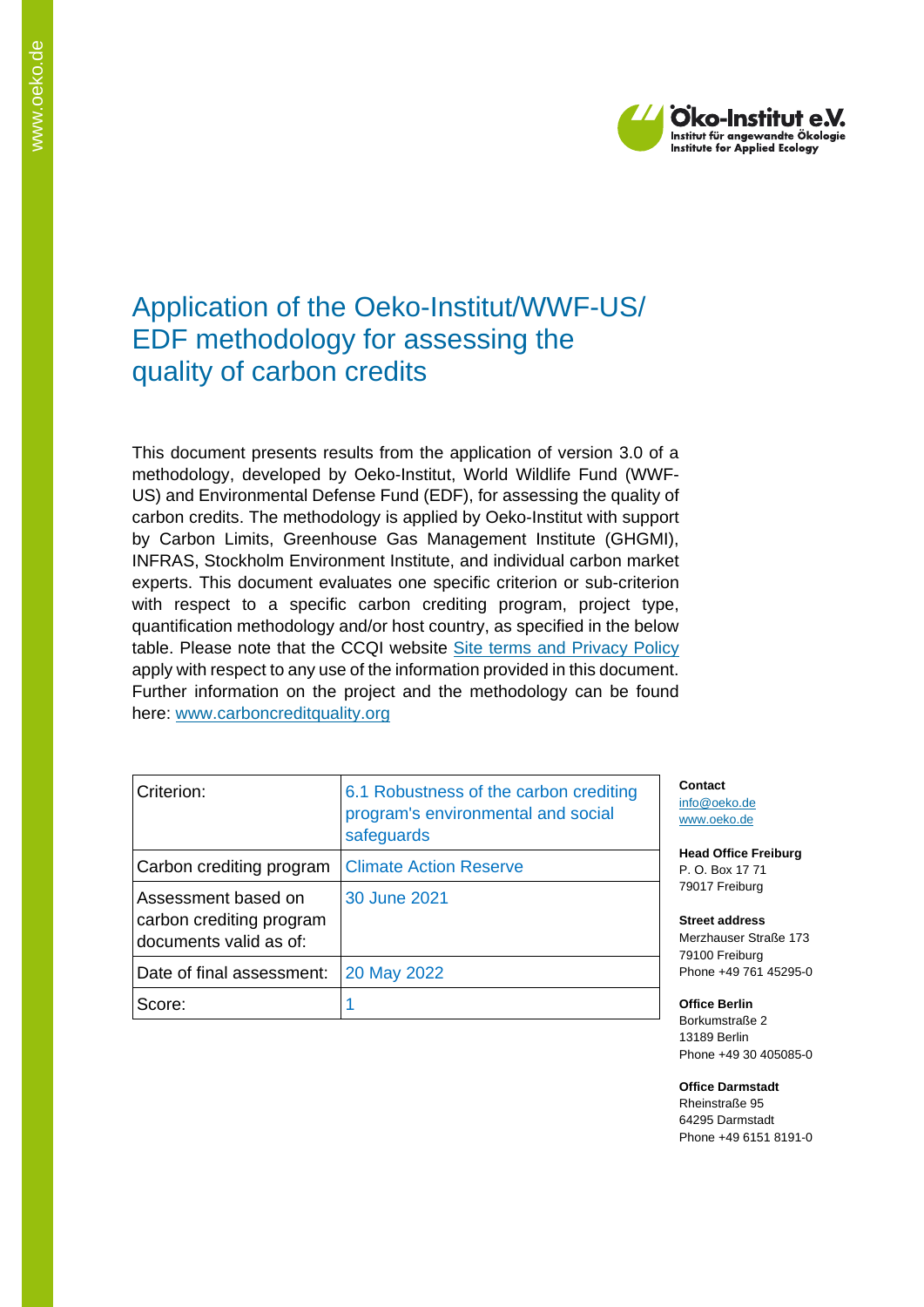# **Assessment**

# **Indicator 6.1.1**

### **Relevant scoring methodology provisions**

"The program requires the project owners to identify and mitigate potential negative environmental and social impacts, including to local and affected stakeholder wellbeing."

# **Information sources considered**

1 Reserve Offset Program Manual. Document issued on 12 March 2021. Online available at: [https://www.climateactionreserve.org/wp](https://www.climateactionreserve.org/wp-content/uploads/2021/03/Reserve_Offset_Program_Manual_March_2021.pdf)[content/uploads/2021/03/Reserve\\_Offset\\_Program\\_Manual\\_March\\_2021.pdf.](https://www.climateactionreserve.org/wp-content/uploads/2021/03/Reserve_Offset_Program_Manual_March_2021.pdf)

### **Relevant carbon crediting program provisions**

- Provision 1 Source 1, section 1.2, page 2: "In addition, the Reserve strives to ensure that the offset projects it registers are not harmful. Project activities should not cause or contribute to negative social, economic or environmental outcomes and ideally should result in benefits beyond climate change mitigation."
- Provision 2 Source 1, section 2.4.6, page 12: "The Reserve requires project developers to demonstrate that their GHG projects will not undermine progress on other environmental issues such as air and water quality, endangered species and natural resource protection, and environmental justice. When registering a project, the project developer must attest that the project was in material compliance with all applicable laws, including environmental regulations, during the verification period. The project developer is also required to disclose any and all instances of non-compliance– material or otherwise –of the project with any law to the Reserve and the verification body. […]

In developing environmental and social safeguard criteria and requirements for specific protocols, the Reserve applies the following general principles:

Common Agency. Environmental and social harms will only be considered in determining project eligibility to the extent that they can be attributed to the same agents (e.g., project developers, implementers or operators) in charge of implementing the project. Harms that may occur concurrently with a project, but are caused by other actors, will not be a factor in determining eligibility. The agents responsible, individually or collectively, for implementing projects will be determined during the protocol development process in consultation with stakeholders.

Proximity. Only environmental and social harms directly associated with a project activity (i.e., either physically or causally proximate) will be considered:

Harms directly caused by project activities, regardless of where the harms physically occur, will be a factor in determining eligibility.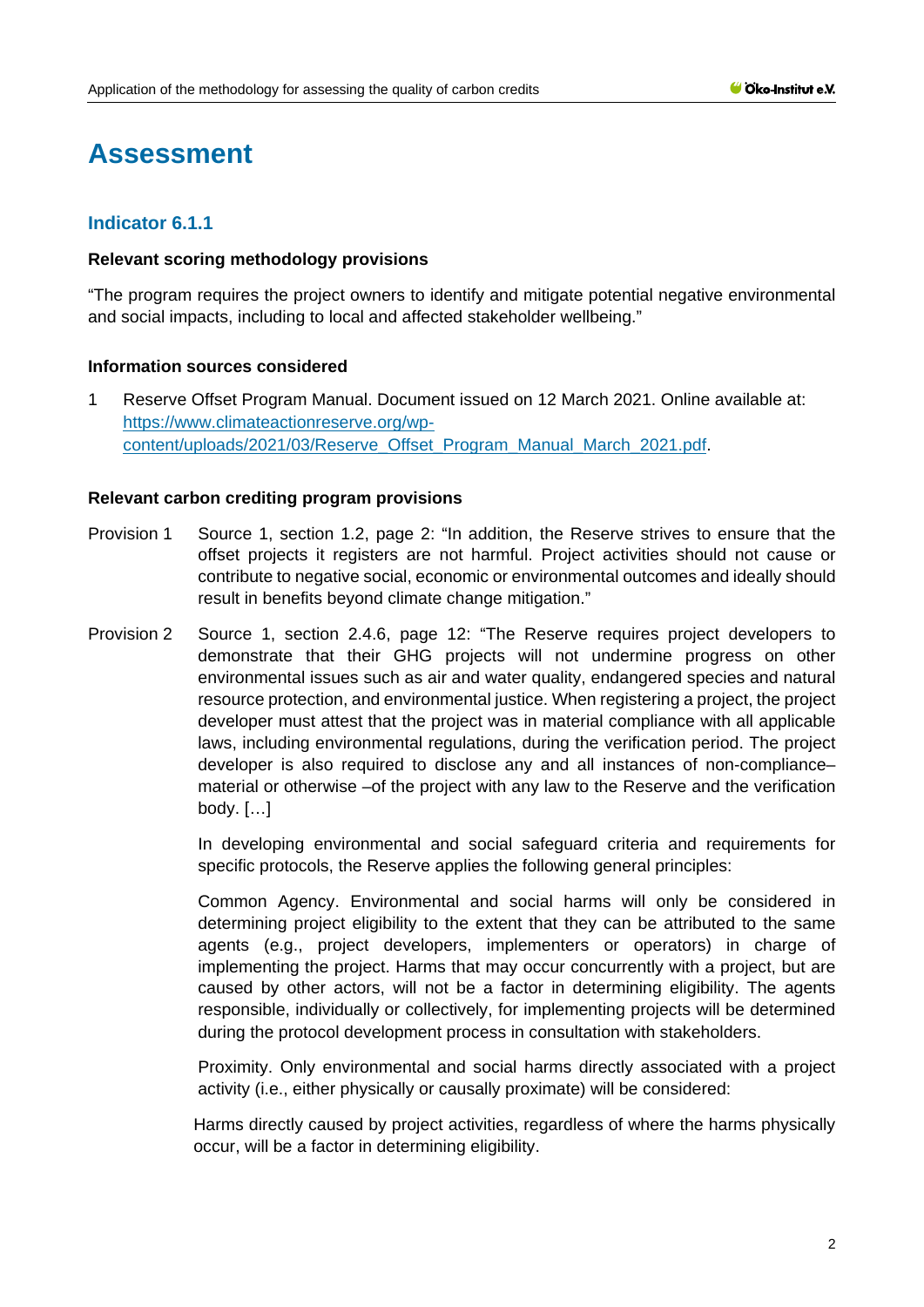Harms physically proximate to project activities but not directly caused by those activities may also be considered in determining eligibility if they are caused by agents responsible for project implementation. Such harms will be considered only if the agents are required by the relevant protocol to be involved in project implementation. Required agents will be specified in the Reserve's protocols, e.g., as part of the project definition or definition of eligible "project developers." If an agent is allowed, but not required, to be involved in project implementation, then physically proximate harms caused by that agent will not be considered (even if such an agent is directly involved with a particular project).

Harms caused by agents in charge of implementing a project that occur at sites or facilities not linked or co-located with the project will not be a factor in determining eligibility.

Both agency and proximity of effects will be considered in the protocol screening and development processes to identify and set clear standards for the application of this policy.

In determining whether environmental and social harms are occurring, the Reserve will use the following criteria:

Legal Obligation. The Reserve will rely first and foremost on legal requirements within the jurisdiction(s) where the project is implemented. Project agents that are found to be out of material compliance with applicable laws, regulations or other legal mandates that apply to the project itself or activities proximate to the project will be penalized.

"Do No Harm" Beyond Legal Requirements. In some cases, the Reserve may determine, in consultation with stakeholders, that existing legal requirements are insufficient to guarantee protection against important environmental and social harms. In these cases, the Reserve may include additional criteria in protocols to ensure that projects will not give rise to these harms, or may screen out certain project types or activities from eligibility under a protocol altogether. The Reserve coordinates with government agencies and environmental representatives to ensure that its climateoriented projects complement other environmental policies and programs."

# **Assessment outcome**

No (0 Points).

# **Justification of assessment**

The carbon crediting program's approach to environmental and social safeguards is to rely "first and foremost" on legal requirements within the jurisdiction(s) where the project is implemented (Provision 2). Where in the protocol development process a joint assessment with stakeholders finds that the existing legal requirements are insufficient to guarantee protection against "important" environmental and social harms, the program may add additional criteria in protocols as a safeguard to avoid these harms or exclude certain activities from eligibility under the protocol (Provision 2). There are no publicly available documents that define the process that must be applied when assessing whether existing legal requirements are sufficient or not. In particular, there are no publicly documented requirements on the specific harms that must be avoided at a minimum by local laws, for the program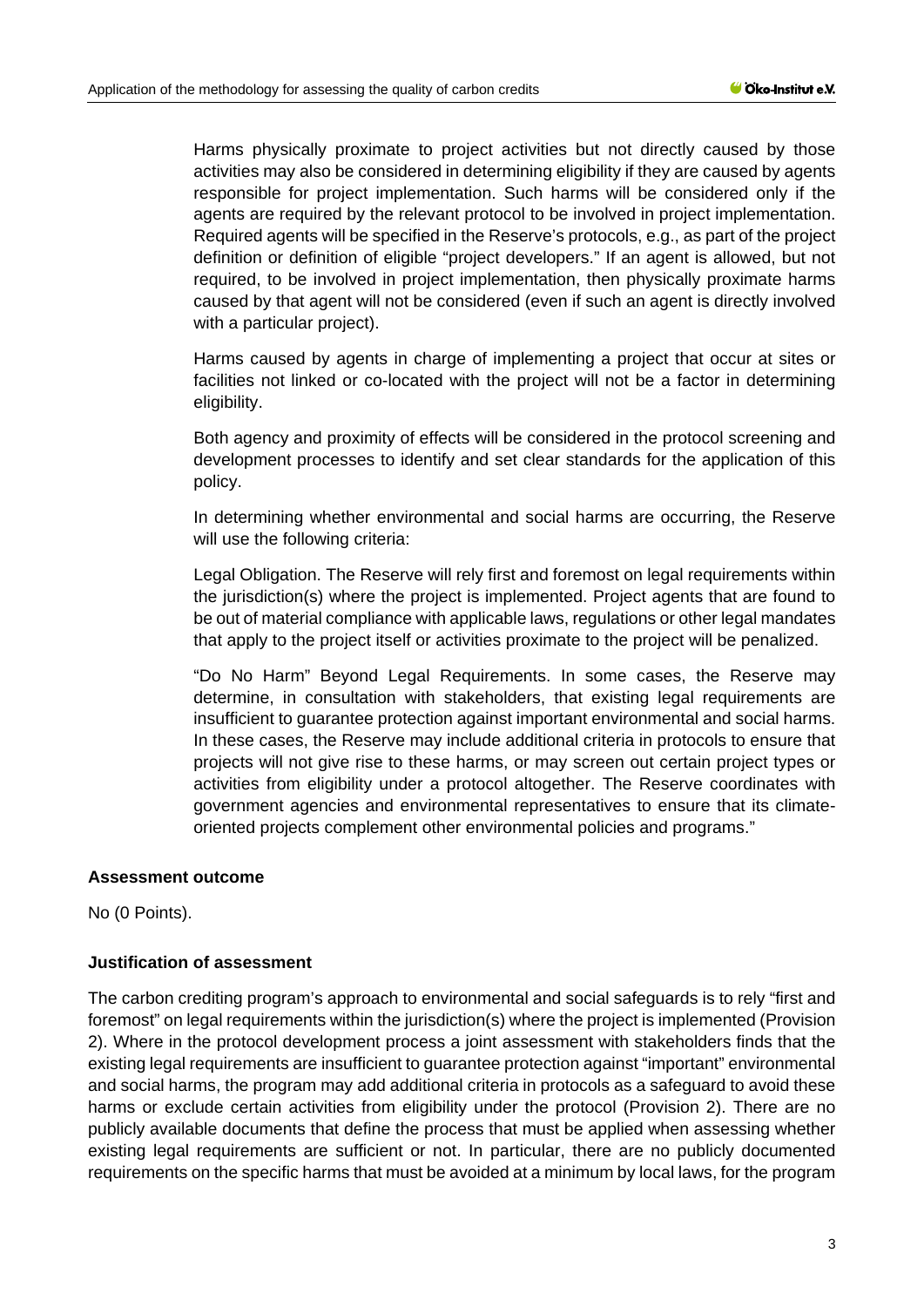not to introduce additional safeguard criteria in protocols. The program further does not define what it considers "important" environmental or social harms.

Protocols for the project types assessed within this demo application do not contain any additional (explicit) provisions to identify and mitigate negative impacts besides general provisions such as in Provision 1. The indicator is therefore considered not to be fulfilled.

# **Indicator 6.1.2**

### **Relevant scoring methodology provisions**

"The program clearly defines the types of environmental and social impacts that the project owners must identify and mitigate."

# **Information sources considered**

1 Reserve Offset Program Manual. Doc[ument issued on 12 March 2021. Online available at:](https://www.climateactionreserve.org/wp-content/uploads/2021/03/Reserve_Offset_Program_Manual_March_2021.pdf)  [https://www.climateactionreserve.org/wp](https://www.climateactionreserve.org/wp-content/uploads/2021/03/Reserve_Offset_Program_Manual_March_2021.pdf)[content/uploads/2021/03/Reserve\\_Offset\\_Program\\_Manual\\_March\\_2021.pdf.](https://www.climateactionreserve.org/wp-content/uploads/2021/03/Reserve_Offset_Program_Manual_March_2021.pdf)

### **Relevant carbon crediting program provisions**

- Provision 1 Source 1, Section 2.4.6, p. 12: "The Reserve requires project developers to demonstrate that their GHG projects will not undermine progress on other environmental issues such as air and water quality, endangered species and natural resource protection, and environmental justice."
- Provision 2 Source 1, section 2.4.6, page 12: "The Reserve requires project developers to demonstrate that their GHG projects will not undermine progress on other environmental issues such as air and water quality, endangered species and natural resource protection, and environmental justice. When registering a project, the project developer must attest that the project was in material compliance with all applicable laws, including environmental regulations, during the verification period. The project developer is also required to disclose any and all instances of non-compliance– material or otherwise –of the project with any law to the Reserve and the verification body. […]

In developing environmental and social safeguard criteria and requirements for specific protocols, the Reserve applies the following general principles:

Common Agency. Environmental and social harms will only be considered in determining project eligibility to the extent that they can be attributed to the same agents (e.g., project developers, implementers or operators) in charge of implementing the project. Harms that may occur concurrently with a project, but are caused by other actors, will not be a factor in determining eligibility. The agents responsible, individually or collectively, for implementing projects will be determined during the protocol development process in consultation with stakeholders.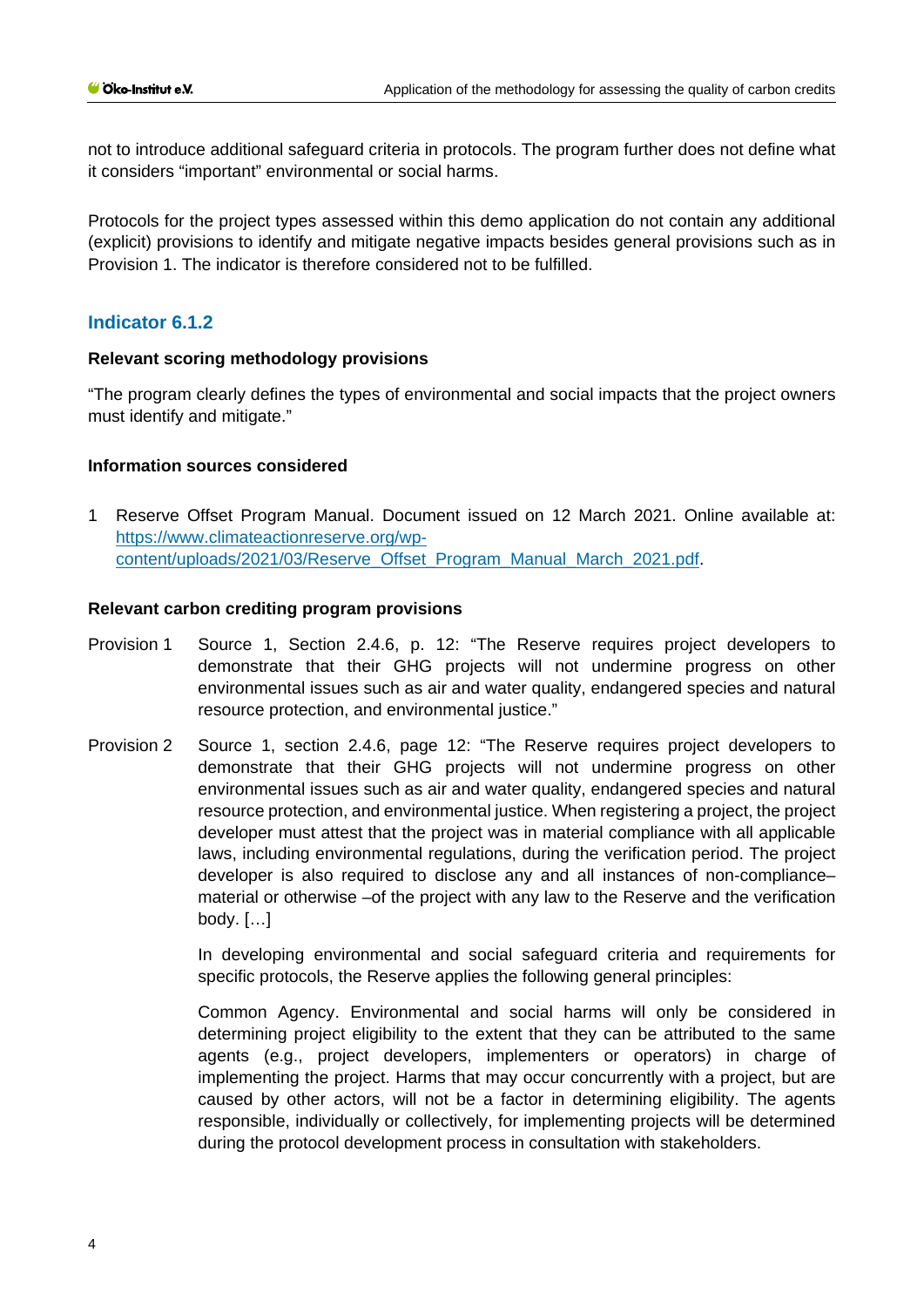Proximity. Only environmental and social harms directly associated with a project activity (i.e., either physically or causally proximate) will be considered:

Harms directly caused by project activities, regardless of where the harms physically occur, will be a factor in determining eligibility.

Harms physically proximate to project activities but not directly caused by those activities may also be considered in determining eligibility if they are caused by agents responsible for project implementation. Such harms will be considered only if the agents are required by the relevant protocol to be involved in project implementation. Required agents will be specified in the Reserve's protocols, e.g., as part of the project definition or definition of eligible "project developers." If an agent is allowed, but not required, to be involved in project implementation, then physically proximate harms caused by that agent will not be considered (even if such an agent is directly involved with a particular project).

Harms caused by agents in charge of implementing a project that occur at sites or facilities not linked or co-located with the project will not be a factor in determining eligibility.

Both agency and proximity of effects will be considered in the protocol screening and development processes to identify and set clear standards for the application of this policy.

In determining whether environmental and social harms are occurring, the Reserve will use the following criteria:

Legal Obligation. The Reserve will rely first and foremost on legal requirements within the jurisdiction(s) where the project is implemented. Project agents that are found to be out of material compliance with applicable laws, regulations or other legal mandates that apply to the project itself or activities proximate to the project will be penalized.

"Do No Harm" Beyond Legal Requirements. In some cases, the Reserve may determine, in consultation with stakeholders, that existing legal requirements are insufficient to guarantee protection against important environmental and social harms. In these cases, the Reserve may include additional criteria in protocols to ensure that projects will not give rise to these harms, or may screen out certain project types or activities from eligibility under a protocol altogether. The Reserve coordinates with government agencies and environmental representatives to ensure that its climateoriented projects complement other environmental policies and programs."

### **Assessment outcome**

No (0 Points).

# **Justification of assessment**

The overall program's provisions are relatively generic (Provision 1). The carbon crediting program's approach to environmental and social safeguards is to rely "first and foremost" on legal requirements within the jurisdiction(s) where the project is implemented (Provision 2). Where in the protocol development process a joint assessment with stakeholders finds that the existing legal requirements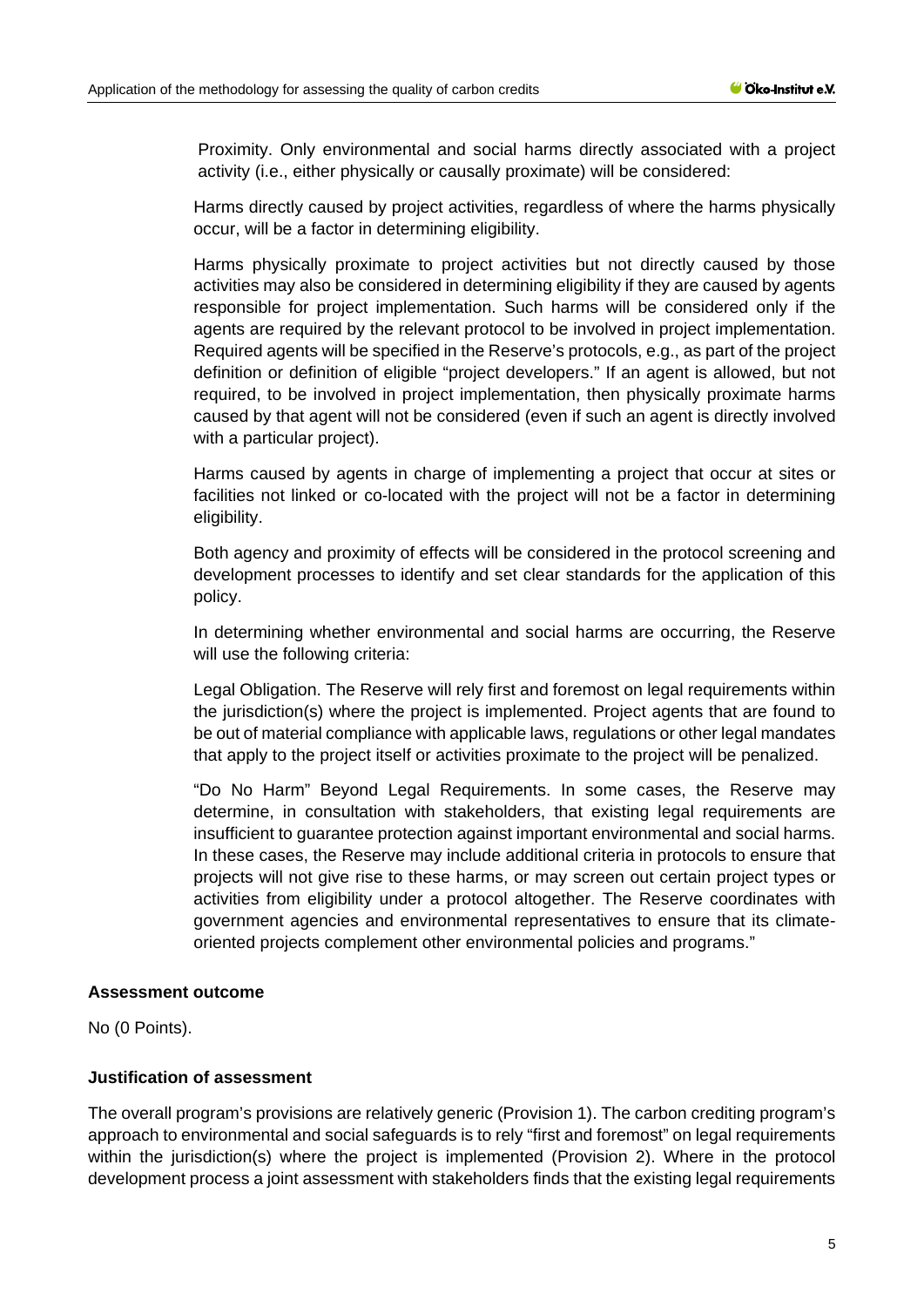are insufficient to guarantee protection against "important" environmental and social harms, the program may add additional criteria in protocols as a safeguard to avoid these harms or exclude certain activities from eligibility under the protocol (Provision 2). There are no publicly available documents that define the process that must be applied when assessing whether existing legal requirements are sufficient or not. In particular, there are no publicly documented requirements on the specific harms that must be avoided at a minimum by local laws, for the program not to introduce additional safeguard criteria in protocols. The program further does not define what it considers "important" environmental or social harms. It was not possible to find more detail on environmental and social impact types which should be assessed in the US Landfill Project and Forest Project Protocol.The indicator is therefore considered not to be fulfilled.

# **Indicator 6.1.3**

# **Relevant scoring methodology provisions**

"The program requires the project owners to assign roles and responsibilities for managing environmental and social risks of the project."

# **Information sources considered**

- 1 Reserve Offset Program Manual. Document issued on 12 March 2021. Online available at: [https://www.climateactionreserve.org/wp](https://www.climateactionreserve.org/wp-content/uploads/2021/03/Reserve_Offset_Program_Manual_March_2021.pdf)[content/uploads/2021/03/Reserve\\_Offset\\_Program\\_Manual\\_March\\_2021.pdf.](https://www.climateactionreserve.org/wp-content/uploads/2021/03/Reserve_Offset_Program_Manual_March_2021.pdf)
- 2 Forest Project Protocol (Version 4.0, June 2017): [https://www.climateactionreserve.org/wp](https://www.climateactionreserve.org/wp-content/uploads/2018/05/Forest-Project-Protocol-V4.0-package-05142018.pdf)[content/uploads/2018/05/Forest-Project-Protocol-V4.0-package-05142018.pdf](https://www.climateactionreserve.org/wp-content/uploads/2018/05/Forest-Project-Protocol-V4.0-package-05142018.pdf)
- 3 US Landfill Project Protocol (Version 5.0, April 2019): [https://www.climateactionreserve.org/wp](https://www.climateactionreserve.org/wp-content/uploads/2019/07/U.S._Landfill_Project_Protocol_V5.0.pdf)[content/uploads/2019/07/U.S.\\_Landfill\\_Project\\_Protocol\\_V5.0.pdf](https://www.climateactionreserve.org/wp-content/uploads/2019/07/U.S._Landfill_Project_Protocol_V5.0.pdf)

### **Relevant carbon crediting program provisions**

- Provision 1 Source 1, Section 2.4.6, page 13: " Environmental and social harms will only be considered in determining project eligibility to the extent that they can be attributed to the same agents (e.g., project developers, implementers or operators) in charge of implementing the project. Harms that may occur concurrently with a project, but are caused by other actors, will not be a factor in determining eligibility. The agents responsible, individually or collectively, for implementing projects will be determined during the protocol development process in consultation with stakeholders.
- Provision 2 Source 2, Section 2.2, page 4: "A Forest Owner is an individual or a corporation or other legally constituted entity, city, county, state agency, or a combination thereof that has legal control of any amount of forest carbon within the Project Area. Control of forest carbon means the Forest Owner has the legal authority to effect changes to forest carbon quantities, e.g., through timber rights or other forest management or land-use rights. Control of forest carbon occurs, for purposes of satisfying this protocol, through fee ownership and/or deeded encumbrances, such as conservation easements. [..] A Project Operator must be one of the Forest Owners. The Project Operator is responsible for undertaking a Forest Project and registering it with the Reserve, and is ultimately responsible for all Forest Project reporting and attestations.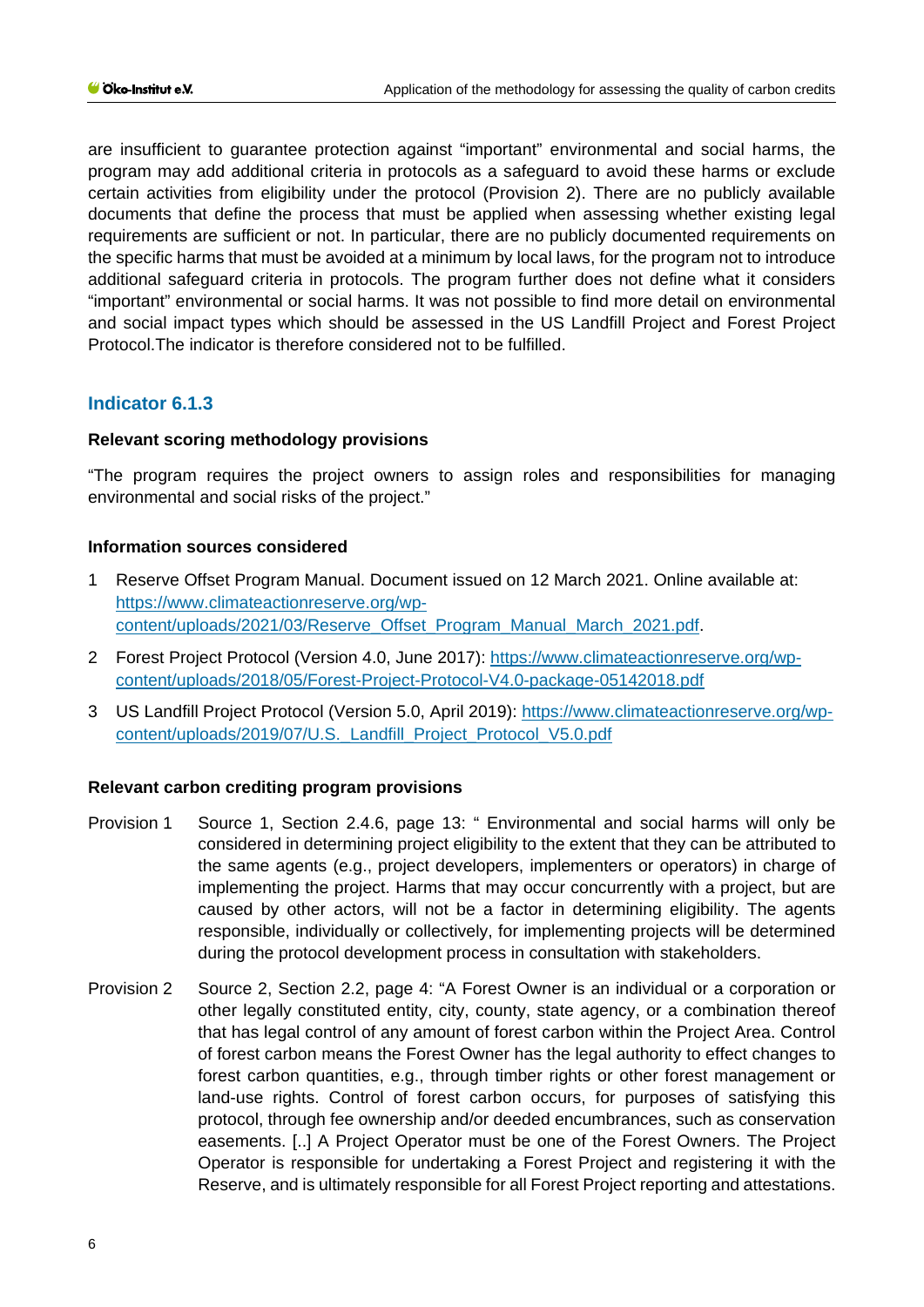The Project Operator executes the Project Implementation Agreement (see Section 3.6) with the Reserve."

Provision 3 Source 3, Section 2.3, page 4: "Project Developer. The "project developer" is an entity that has an active account on the Reserve, submits a project for listing and registration with the Reserve, and is ultimately responsible for all project reporting and verification. Project developers may be landfill owners, landfill operators, GHG project financiers, utilities, or independent energy companies."

### **Assessment outcome**

No (0 Points).

# **Justification of assessment**

There was no provision found which requires project owners to assign roles and responsibilities for managing ad mitigating environmental impact.

# **Indicator 6.1.4**

# **Relevant scoring methodology provisions**

"The program assesses the institutional arrangements and capacities of the project owners to identify and manage the environmental and social risks associated with the project."

### **Information sources considered**

1 Verification Program Manual (Feb.2021): [https://www.climateactionreserve.org/wp](https://www.climateactionreserve.org/wp-content/uploads/2021/02/Verification_Program_Manual_February_2021.pdf)[content/uploads/2021/02/Verification\\_Program\\_Manual\\_February\\_2021.pdf](https://www.climateactionreserve.org/wp-content/uploads/2021/02/Verification_Program_Manual_February_2021.pdf)

# **Relevant carbon crediting program provisions**

Provision 1 Source 1, section 4.6.3: "Reviewing Management Systems and Methodologies", page 40: "After the project SSRs have been confirmed, verification bodies shall review the methodologies and management systems used to generate, compile, transcribe, and store project data. This is principally a risk assessment exercise in which the verification body must weigh the relative complexity of the scope of the project's emissions operations and activities, the project developer's methodologies and management systems used to report GHG reductions, and the likelihood of calculation error as a result of reporting uncertainty or misstatement. The verification body must determine the presence and level of inherent and management type risks and focus its verification effort on the highest risk areas. This is an area which requires professional judgment, and it is likely that qualitative material non-conformances with the protocol could be identified.

> Through this review, the verification body shall determine the appropriateness of the management systems, IT systems, staff competency, internal audits, record keeping arrangements, and documentation processes to understand the risk of systemic errors as a result of reporting uncertainty or misstatement. A review of records and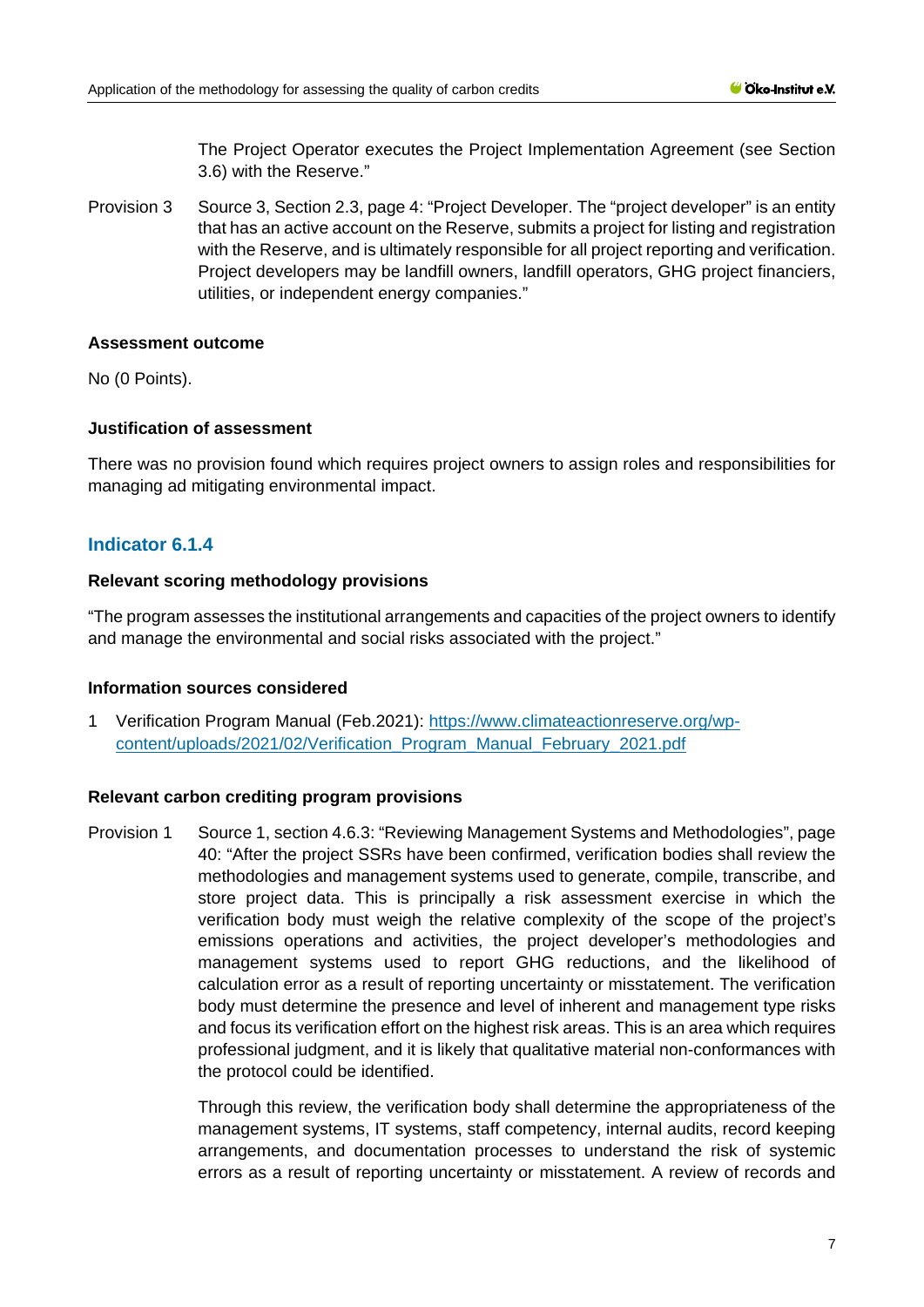management systems onsite helps to ascertain the adequacy of the management system relative to protocol requirements.

A verification body's general review of a project's GHG management systems should document whether methodologies/procedures are appropriate given the inherent uncertainty/risk; the likelihood that the data is correctly aggregated, monitored, and measured; and whether a qualified individual is responsible for managing and reporting GHG reductions or removals. The verification body shall also check that the correct metering equipment is used, inspected, cleaned and calibrated in accordance with the applicable protocol. The verification body is responsible for ensuring that all metered and modeled (if applicable) data are accurate."

# **Assessment outcome**

No (0 Points).

# **Justification of assessment**

The program does require verification bodies to assess the management systems of project owners, including staff competency (Provision 1). It appears however from the provisions that this requirement mainly relates to verifying the capacities and appropriateness of the GHG management systems. It is not specifically stated that verifiers also must assess the institutional arrangements and capacities for managing environmental and social risks associated with the project. The indicator is therefore not fulfilled.

# **Indicator 6.1.5**

# **Relevant scoring methodology provisions**

"The program requires the project owners to identify and adhere to any national or local legal requirements which may be relevant to the project."

### **Information sources considered**

1 Reserve Offset Program Manual. Document issued on 12 March 2021. Online available at: [https://www.climateactionreserve.org/wp](https://www.climateactionreserve.org/wp-content/uploads/2021/03/Reserve_Offset_Program_Manual_March_2021.pdf)[content/uploads/2021/03/Reserve\\_Offset\\_Program\\_Manual\\_March\\_2021.pdf.](https://www.climateactionreserve.org/wp-content/uploads/2021/03/Reserve_Offset_Program_Manual_March_2021.pdf)

### **Relevant carbon crediting program provisions**

Provision 1 Source 1, section 2.4.6 "Regulatory Compliance and Environmental and Social Safeguards", page 12: "The Reserve requires project developers to demonstrate that their GHG projects will not undermine progress on other environmental issues such as air and water quality, endangered species and natural resource protection, and environmental justice. When registering a project, the project developer must attest that the project was in material compliance with all applicable laws, including environmental regulations, during the verification period. The project developer is also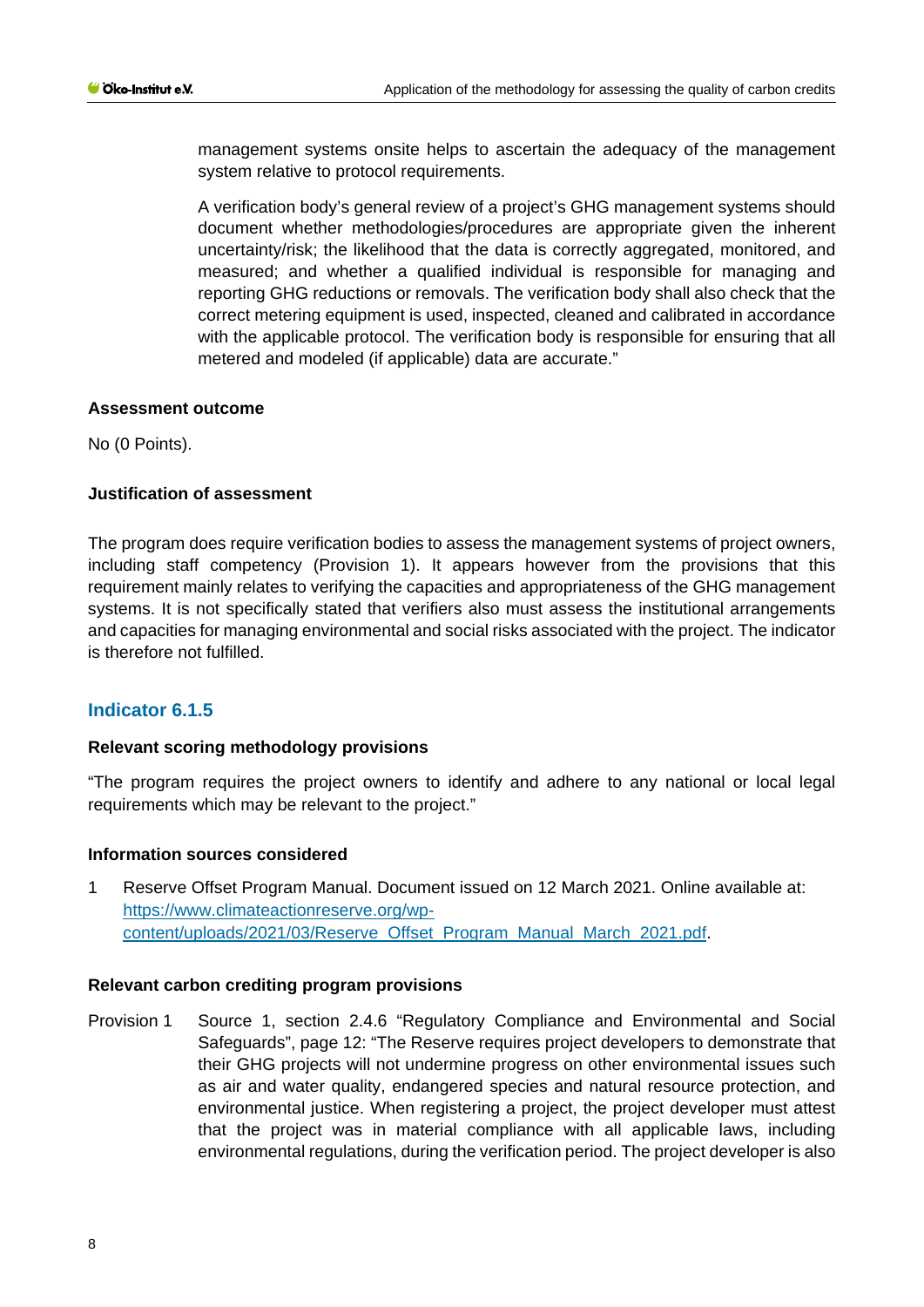required to disclose any and all instances of non-compliance – material or otherwise – of the project with any law to the Reserve and the verification body."

Provision 2 Source 1, section 2.4.6, page 13: "The Reserve will rely first and foremost on legal requirements within the jurisdiction(s) where the project is implemented. Project agents that are found to be out of material compliance with applicable laws, regulations or other legal mandates that apply to the project itself or activities proximate to the project will be penalized. "Do No Harm" Beyond Legal Requirements. In some cases, the Reserve may determine, in consultation with stakeholders, that existing legal requirements are insufficient to guarantee protection against important environmental and social harms. In these cases, the Reserve may include additional criteria in protocols to ensure that projects will not give rise to these harms, or may screen out certain project types or activities from eligibility under a protocol altogether. The Reserve coordinates with government agencies and environmental representatives to ensure that its climate-oriented projects complement other environmental policies and programs."

# **Assessment outcome**

Yes (1 Point).

# **Justification of assessment**

The above documentation clearly specifies that the indicator is fulfilled.

# **Indicator 6.1.6**

### **Relevant scoring methodology provisions**

"The program requires the disclosure of all relevant information from the project owner's evaluation of environmental or social impacts. If an Environmental Impact Assessment is relevant or required to be carried out in the project's local legal context, the assessment is fully disclosed (except for any confidential information that is not relevant to the conclusions of the assessment).

### **Information sources considered**

- 2 Reserve Offset Program Manual. Document issued on 12 March 2021. Online available at: [https://www.climateactionreserve.org/wp](https://www.climateactionreserve.org/wp-content/uploads/2021/03/Reserve_Offset_Program_Manual_March_2021.pdf)[content/uploads/2021/03/Reserve\\_Offset\\_Program\\_Manual\\_March\\_2021.pdf.](https://www.climateactionreserve.org/wp-content/uploads/2021/03/Reserve_Offset_Program_Manual_March_2021.pdf)
- 3 Forest Project Protocol (Version 4.0, June 2017): [https://www.climateactionreserve.org/wp](https://www.climateactionreserve.org/wp-content/uploads/2018/05/Forest-Project-Protocol-V4.0-package-05142018.pdf)[content/uploads/2018/05/Forest-Project-Protocol-V4.0-package-05142018.pdf](https://www.climateactionreserve.org/wp-content/uploads/2018/05/Forest-Project-Protocol-V4.0-package-05142018.pdf)
- 4 US Landfill Project Protocol (Version 5.0, April 2019): [https://www.climateactionreserve.org/wp](https://www.climateactionreserve.org/wp-content/uploads/2019/07/U.S._Landfill_Project_Protocol_V5.0.pdf)[content/uploads/2019/07/U.S.\\_Landfill\\_Project\\_Protocol\\_V5.0.pdf](https://www.climateactionreserve.org/wp-content/uploads/2019/07/U.S._Landfill_Project_Protocol_V5.0.pdf)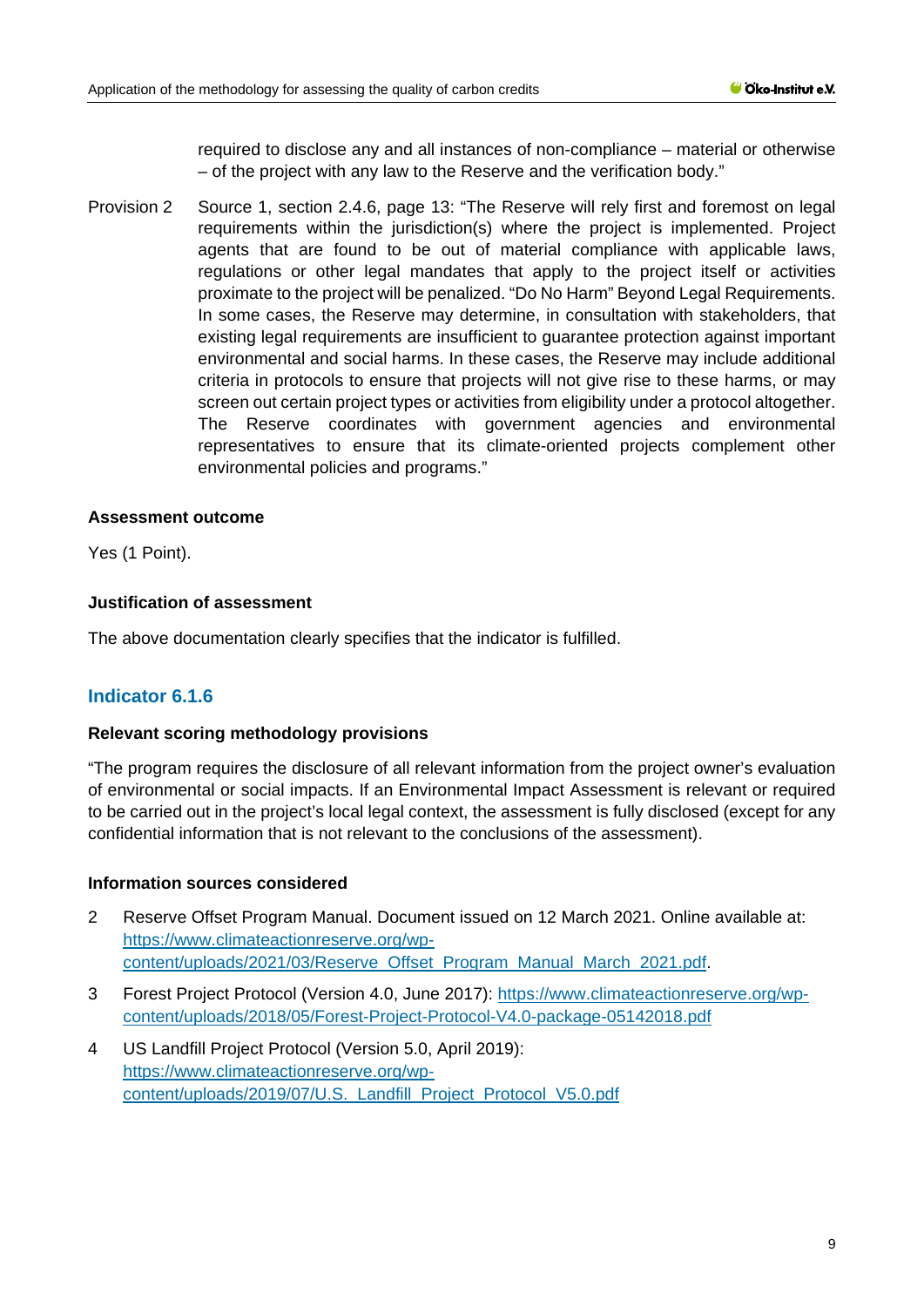# **Relevant carbon crediting program provisions**

- Provision 1 Source 1, section 2.4.6, page 12: "The Reserve requires project developers to demonstrate that their GHG projects will not undermine progress on other environmental issues such as air and water quality, endangered species and natural resource protection, and environmental justice. When registering a project, the project developer must attest that the project was in material compliance with all applicable laws, including environmental regulations, during the verification period. The project developer is also required to disclose any and all instances of non-compliance– material or otherwise –of the project with any law to the Reserve and the verification body."
- Provision 2 Source 2, Section 8.5, page 81: "Transparency. The Reserve requires data transparency for all Forest Projects, including data that displays current carbon stocks, reversals, and verified GHG reductions and removals. For this reason, all nonconfidential project data reported to the Reserve will be publicly available on the Reserve's website."
- Provision 3 Source 3, section 7.1, page 42: "Project Documentation. Project developers must provide the following documentation to the Reserve in order to register a landfill gas destruction project: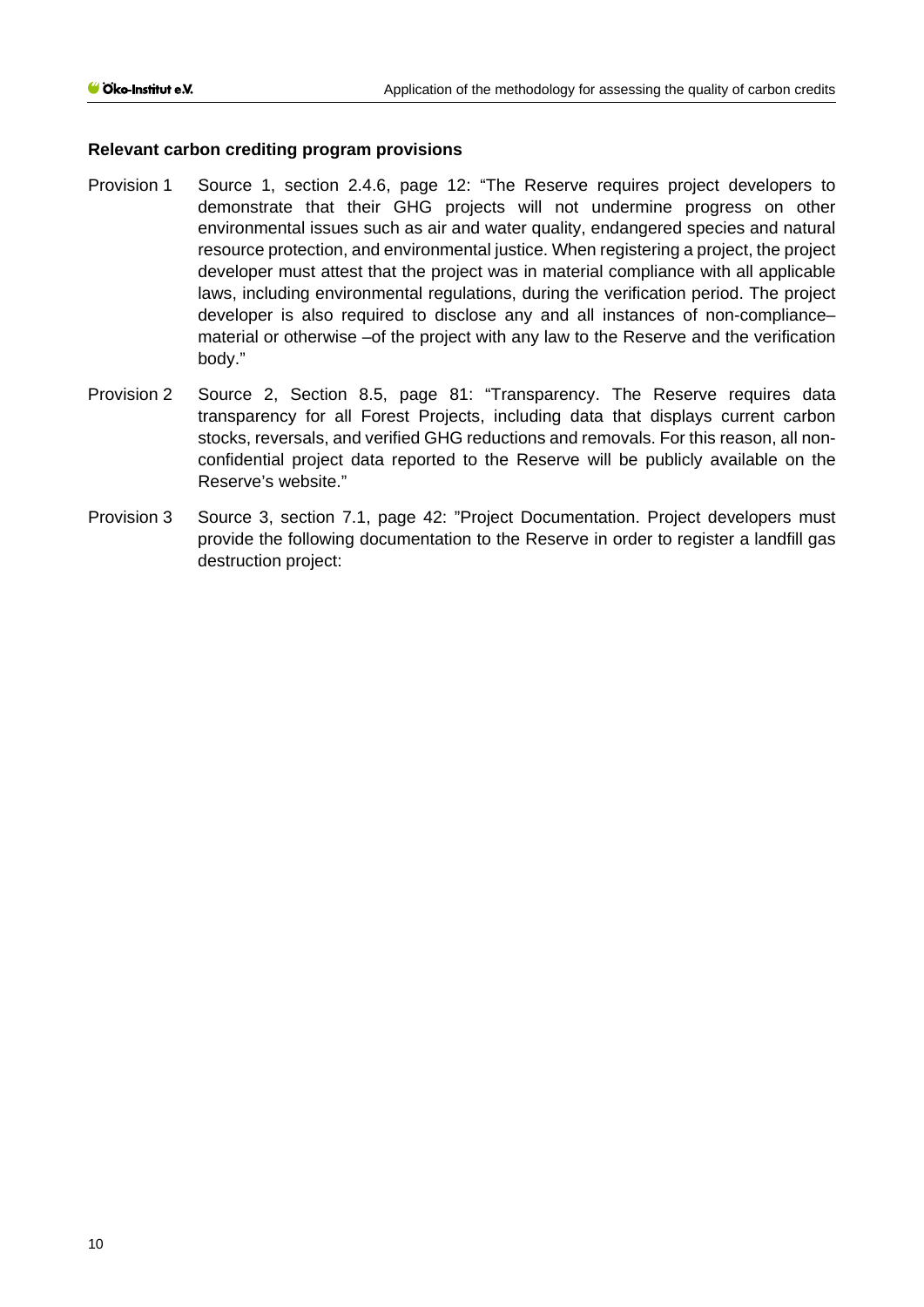# **Assessment outcome**

No (0 Points).

# **Justification of assessment**

Provision 1 prescribes that "project developer must attest that the project was in material compliance with all applicable laws" and the Forest and Landfill Protocols (Provision 2 and 3) also require transparency of (non-confidential) information on the website. There is however no explicit requirement to disclose the assessment of environmental and social impacts (even if they would be within the limits of national regulations).

# **Indicator 6.1.7**

# **Relevant scoring methodology provisions**

"The program requires, at least for any potential negative impacts, that a validation and verification entity validates the evaluation of social and environmental impacts by the project owner prior to registration."

# **Information sources considered**

1 Verification Program Manual (Feb.2021): [https://www.climateactionreserve.org/wp](https://www.climateactionreserve.org/wp-content/uploads/2021/02/Verification_Program_Manual_February_2021.pdf)[content/uploads/2021/02/Verification\\_Program\\_Manual\\_February\\_2021.pdf](https://www.climateactionreserve.org/wp-content/uploads/2021/02/Verification_Program_Manual_February_2021.pdf)

### **Relevant carbon crediting program provisions**

Provision 1 Source 1, section 4.6.1.5, page 36: "Regulatory Compliance. The verification body shall confirm that the project being verified was in material compliance with all applicable laws, including environmental regulations, during the verification period."

### **Assessment outcome**

No (0 Points).

### **Justification of assessment**

As the program does not really require of project owners to undertake an assessment of the environmental and social impacts (indicator 6.1.1), that is not an explicit part of the check from validation and verification entities. It is only checked if the project is in compliance with applicable laws (Provision 1).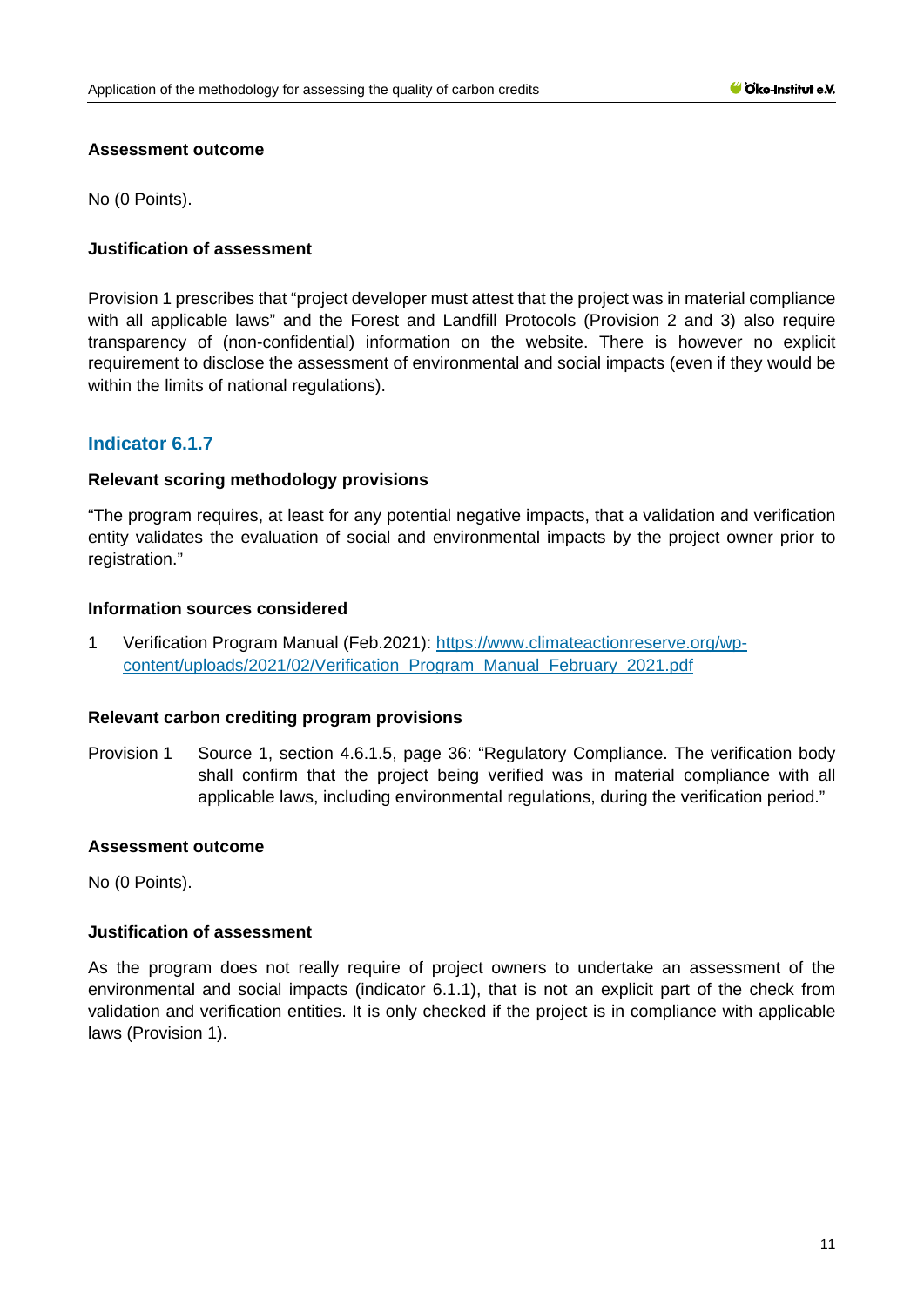# **Indicator 6.1.8**

# **Relevant scoring methodology provisions**

"The program requires a follow-up on any potential negative impacts identified in the evaluation of social and environmental impacts prior to registration, e.g., by including measures to mitigate any negative impacts in monitoring plans."

# **Information sources considered**

- 1 Reserve Offset Program Manual. Document issued on 12 March 2021. Online available at: [https://www.climateactionreserve.org/wp](https://www.climateactionreserve.org/wp-content/uploads/2021/03/Reserve_Offset_Program_Manual_March_2021.pdf)[content/uploads/2021/03/Reserve\\_Offset\\_Program\\_Manual\\_March\\_2021.pdf.](https://www.climateactionreserve.org/wp-content/uploads/2021/03/Reserve_Offset_Program_Manual_March_2021.pdf)
- 2 US Landfill Project Protocol (Version 5.0, April 2019): [https://www.climateactionreserve.org/wp](https://www.climateactionreserve.org/wp-content/uploads/2019/07/U.S._Landfill_Project_Protocol_V5.0.pdf)[content/uploads/2019/07/U.S.\\_Landfill\\_Project\\_Protocol\\_V5.0.pdf](https://www.climateactionreserve.org/wp-content/uploads/2019/07/U.S._Landfill_Project_Protocol_V5.0.pdf)

# **Relevant carbon crediting program provisions**

Provision 1 Source 1, section 2.4.6, page 12: "The Reserve requires project developers to demonstrate that their GHG projects will not undermine progress on other environmental issues such as air and water quality, endangered species and natural resource protection, and environmental justice. When registering a project, the project developer must attest that the project was in material compliance with all applicable laws, including environmental regulations, during the verification period. The project developer is also required to disclose any and all instances of non-compliance– material or otherwise –of the project with any law to the Reserve and the verification body. […]

> In developing environmental and social safeguard criteria and requirements for specific protocols, the Reserve applies the following general principles:

> Common Agency. Environmental and social harms will only be considered in determining project eligibility to the extent that they can be attributed to the same agents (e.g., project developers, implementers or operators) in charge of implementing the project. Harms that may occur concurrently with a project, but are caused by other actors, will not be a factor in determining eligibility. The agents responsible, individually or collectively, for implementing projects will be determined during the protocol development process in consultation with stakeholders.

> Proximity. Only environmental and social harms directly associated with a project activity (i.e., either physically or causally proximate) will be considered:

> Harms directly caused by project activities, regardless of where the harms physically occur, will be a factor in determining eligibility.

> Harms physically proximate to project activities but not directly caused by those activities may also be considered in determining eligibility if they are caused by agents responsible for project implementation. Such harms will be considered only if the agents are required by the relevant protocol to be involved in project implementation.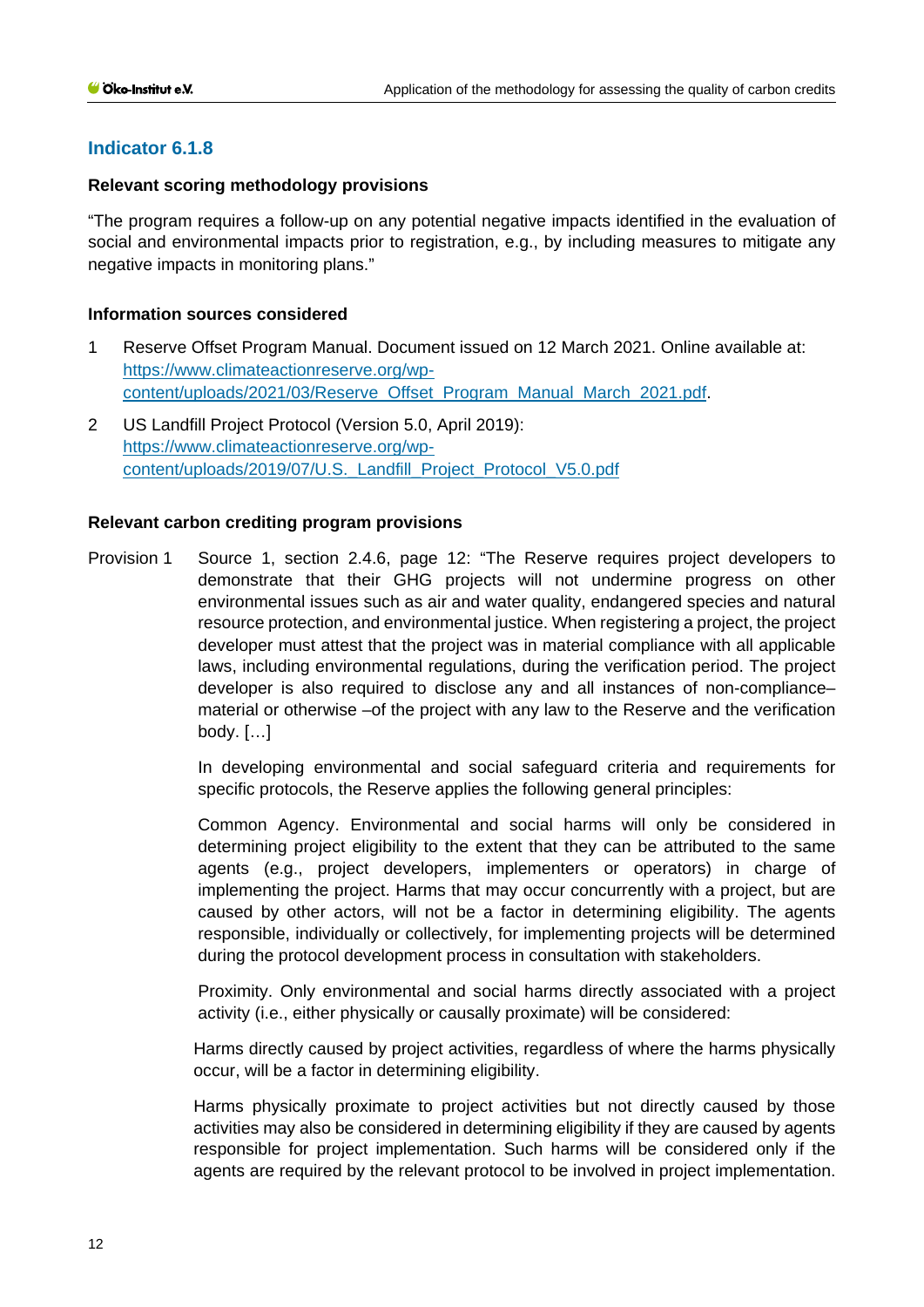Required agents will be specified in the Reserve's protocols, e.g., as part of the project definition or definition of eligible "project developers." If an agent is allowed, but not required, to be involved in project implementation, then physically proximate harms caused by that agent will not be considered (even if such an agent is directly involved with a particular project).

Harms caused by agents in charge of implementing a project that occur at sites or facilities not linked or co-located with the project will not be a factor in determining eligibility.

Both agency and proximity of effects will be considered in the protocol screening and development processes to identify and set clear standards for the application of this policy.

In determining whether environmental and social harms are occurring, the Reserve will use the following criteria:

Legal Obligation. The Reserve will rely first and foremost on legal requirements within the jurisdiction(s) where the project is implemented. Project agents that are found to be out of material compliance with applicable laws, regulations or other legal mandates that apply to the project itself or activities proximate to the project will be penalized.

"Do No Harm" Beyond Legal Requirements. In some cases, the Reserve may determine, in consultation with stakeholders, that existing legal requirements are insufficient to guarantee protection against important environmental and social harms. In these cases, the Reserve may include additional criteria in protocols to ensure that projects will not give rise to these harms, or may screen out certain project types or activities from eligibility under a protocol altogether. The Reserve coordinates with government agencies and environmental representatives to ensure that its climateoriented projects complement other environmental policies and programs."

Provision 2 Source 2, section 6.4: "Monitoring Parameters", page 33: "[..] Table 6.1. Regulatory compliance; Project developer attestation to compliance with regulatory requirements relating to landfill gas project; Must be monitored and determined for each reporting period. The project developer shall document all federal, state, and local regulations, ordinances, and permit requirements (and compliance status for each) that apply to the GHG reduction project. The project developer shall provide a signed attestation to their compliance status for the above mentioned federal, state, and local regulations, ordinances, and permit requirements."

### **Assessment outcome**

No (0 Points).

### **Justification of assessment**

The carbon crediting program's approach to environmental and social safeguards is to rely "first and foremost" on legal requirements within the jurisdiction(s) where the project is implemented (Provision 1). Where in the protocol development process a joint assessment with stakeholders finds that the existing legal requirements are insufficient to guarantee protection against "important" environmental and social harms, the program may add additional criteria in protocols as a safeguard to avoid these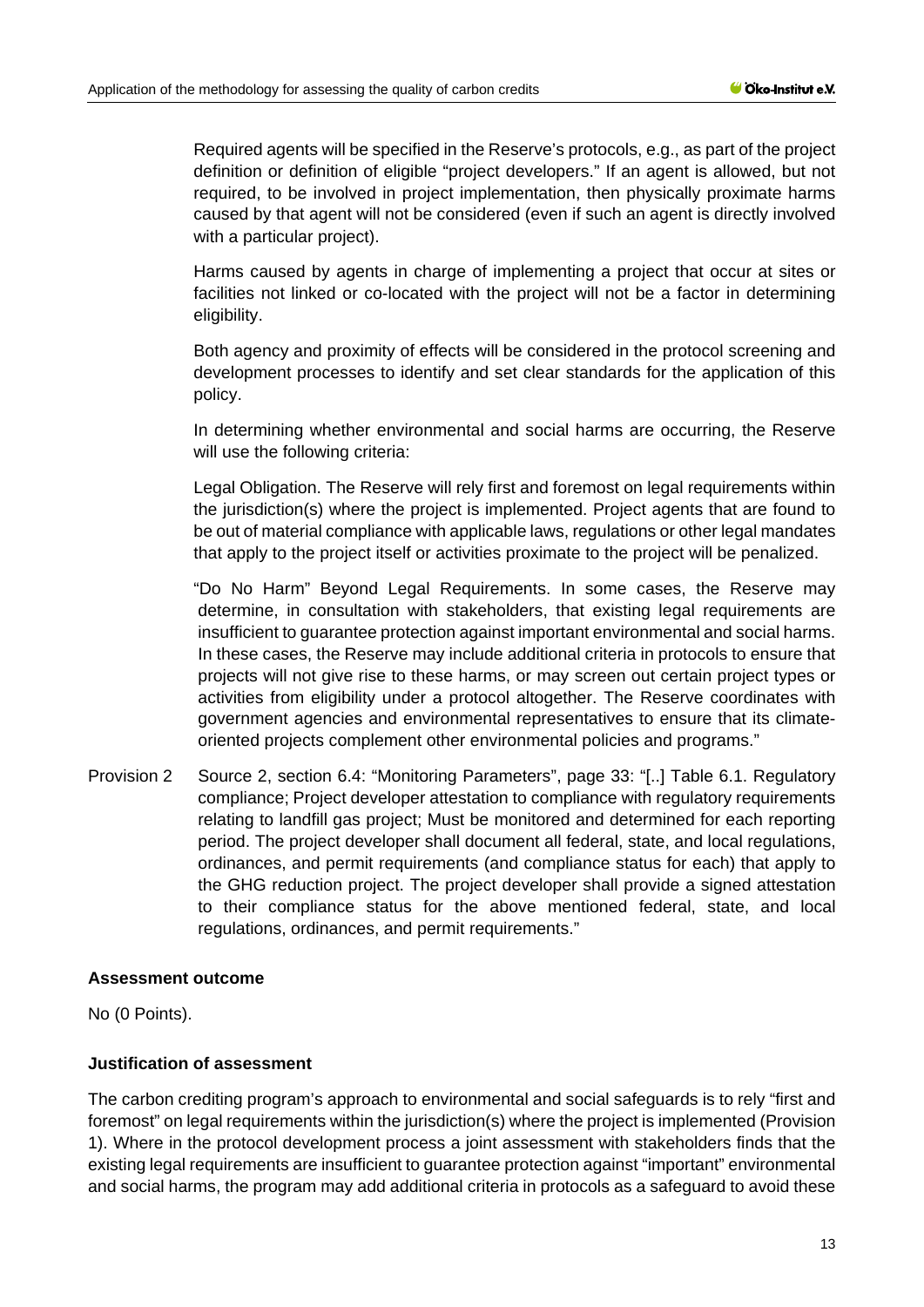harms or exclude certain activities from eligibility under the protocol (Provision 1). There are no publicly available documents that define the process that must be applied when assessing whether existing legal requirements are sufficient or not. In particular, there are no publicly documented requirements on the specific harms that must be avoided at a minimum by local laws, for the program not to introduce additional safeguard criteria in protocols. The program further does not define what it considers "important" environmental or social harms.

The provisions that the compliance with applicable laws is monitored for landfill gas projects (Provision 2) can therefore not be considered sufficient to fulfil this indicator.

# **Indicator 6.1.9**

# **Relevant scoring methodology provisions**

"The program requires, at least for any potential negative impacts, that social and economic impacts be monitored throughout the crediting periods of the project."

# **Information sources considered**

- 1 Reserve Offset Program Manual. Document issued on 12 March 2021. Online available at: [https://www.climateactionreserve.org/wp](https://www.climateactionreserve.org/wp-content/uploads/2021/03/Reserve_Offset_Program_Manual_March_2021.pdf)[content/uploads/2021/03/Reserve\\_Offset\\_Program\\_Manual\\_March\\_2021.pdf.](https://www.climateactionreserve.org/wp-content/uploads/2021/03/Reserve_Offset_Program_Manual_March_2021.pdf)
- 2 2. Climate Action Reserve Verification Program Manual (February 2021), available at https://www.climateactionreserve.org/how/verification/verification-program-manual/.
- 3 US Landfill Project Protocol (Version 5.0, April 2019): [https://www.climateactionreserve.org/wp](https://www.climateactionreserve.org/wp-content/uploads/2019/07/U.S._Landfill_Project_Protocol_V5.0.pdf)[content/uploads/2019/07/U.S.\\_Landfill\\_Project\\_Protocol\\_V5.0.pdf](https://www.climateactionreserve.org/wp-content/uploads/2019/07/U.S._Landfill_Project_Protocol_V5.0.pdf)

# **Relevant carbon crediting program provisions**

Provision 1 Source 1, section 2.4.6, page 12: "The Reserve requires project developers to demonstrate that their GHG projects will not undermine progress on other environmental issues such as air and water quality, endangered species and natural resource protection, and environmental justice. When registering a project, the project developer must attest that the project was in material compliance with all applicable laws, including environmental regulations, during the verification period. The project developer is also required to disclose any and all instances of non-compliance– material or otherwise –of the project with any law to the Reserve and the verification body. […]

> In developing environmental and social safeguard criteria and requirements for specific protocols, the Reserve applies the following general principles:

> Common Agency. Environmental and social harms will only be considered in determining project eligibility to the extent that they can be attributed to the same agents (e.g., project developers, implementers or operators) in charge of implementing the project. Harms that may occur concurrently with a project, but are caused by other actors, will not be a factor in determining eligibility. The agents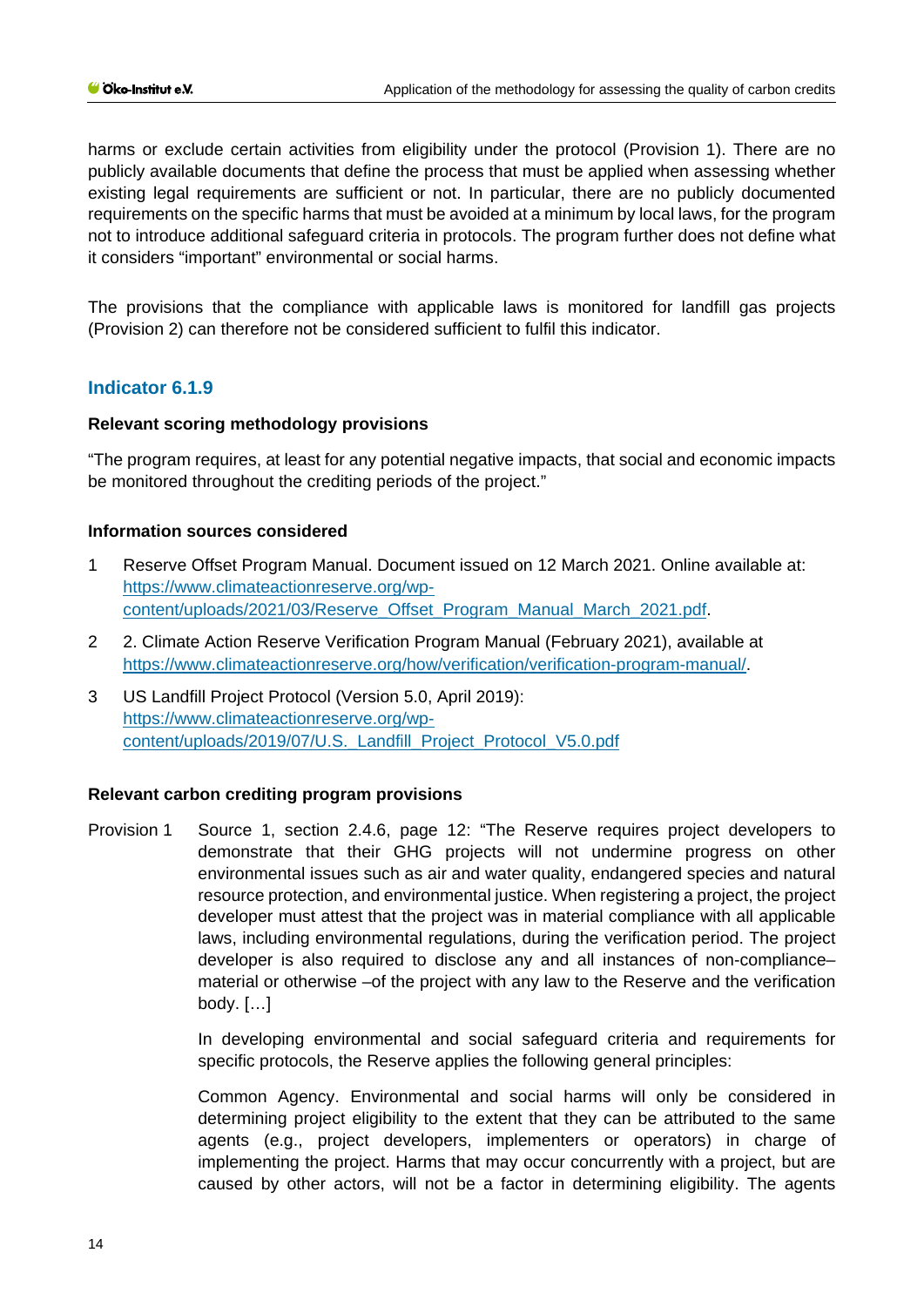responsible, individually or collectively, for implementing projects will be determined during the protocol development process in consultation with stakeholders.

Proximity. Only environmental and social harms directly associated with a project activity (i.e., either physically or causally proximate) will be considered:

Harms directly caused by project activities, regardless of where the harms physically occur, will be a factor in determining eligibility.

Harms physically proximate to project activities but not directly caused by those activities may also be considered in determining eligibility if they are caused by agents responsible for project implementation. Such harms will be considered only if the agents are required by the relevant protocol to be involved in project implementation. Required agents will be specified in the Reserve's protocols, e.g., as part of the project definition or definition of eligible "project developers." If an agent is allowed, but not required, to be involved in project implementation, then physically proximate harms caused by that agent will not be considered (even if such an agent is directly involved with a particular project).

Harms caused by agents in charge of implementing a project that occur at sites or facilities not linked or co-located with the project will not be a factor in determining eligibility.

Both agency and proximity of effects will be considered in the protocol screening and development processes to identify and set clear standards for the application of this policy.

In determining whether environmental and social harms are occurring, the Reserve will use the following criteria:

Legal Obligation. The Reserve will rely first and foremost on legal requirements within the jurisdiction(s) where the project is implemented. Project agents that are found to be out of material compliance with applicable laws, regulations or other legal mandates that apply to the project itself or activities proximate to the project will be penalized.

"Do No Harm" Beyond Legal Requirements. In some cases, the Reserve may determine, in consultation with stakeholders, that existing legal requirements are insufficient to guarantee protection against important environmental and social harms. In these cases, the Reserve may include additional criteria in protocols to ensure that projects will not give rise to these harms, or may screen out certain project types or activities from eligibility under a protocol altogether. The Reserve coordinates with government agencies and environmental representatives to ensure that its climateoriented projects complement other environmental policies and programs."

Provision 2 Source 2, section 4.6.1.3 "Crediting Period", page 35: "Verification bodies shall verify that the reporting period falls within the project's crediting period as defined in the applicable protocol. Verification bodies shall also confirm that the crediting period and the reporting period entered in the Reserve software are accurate and the underlying activity or source data supplied by the project developer directly corresponds to these dates. It should be noted that all data must be contiguously reported and verified,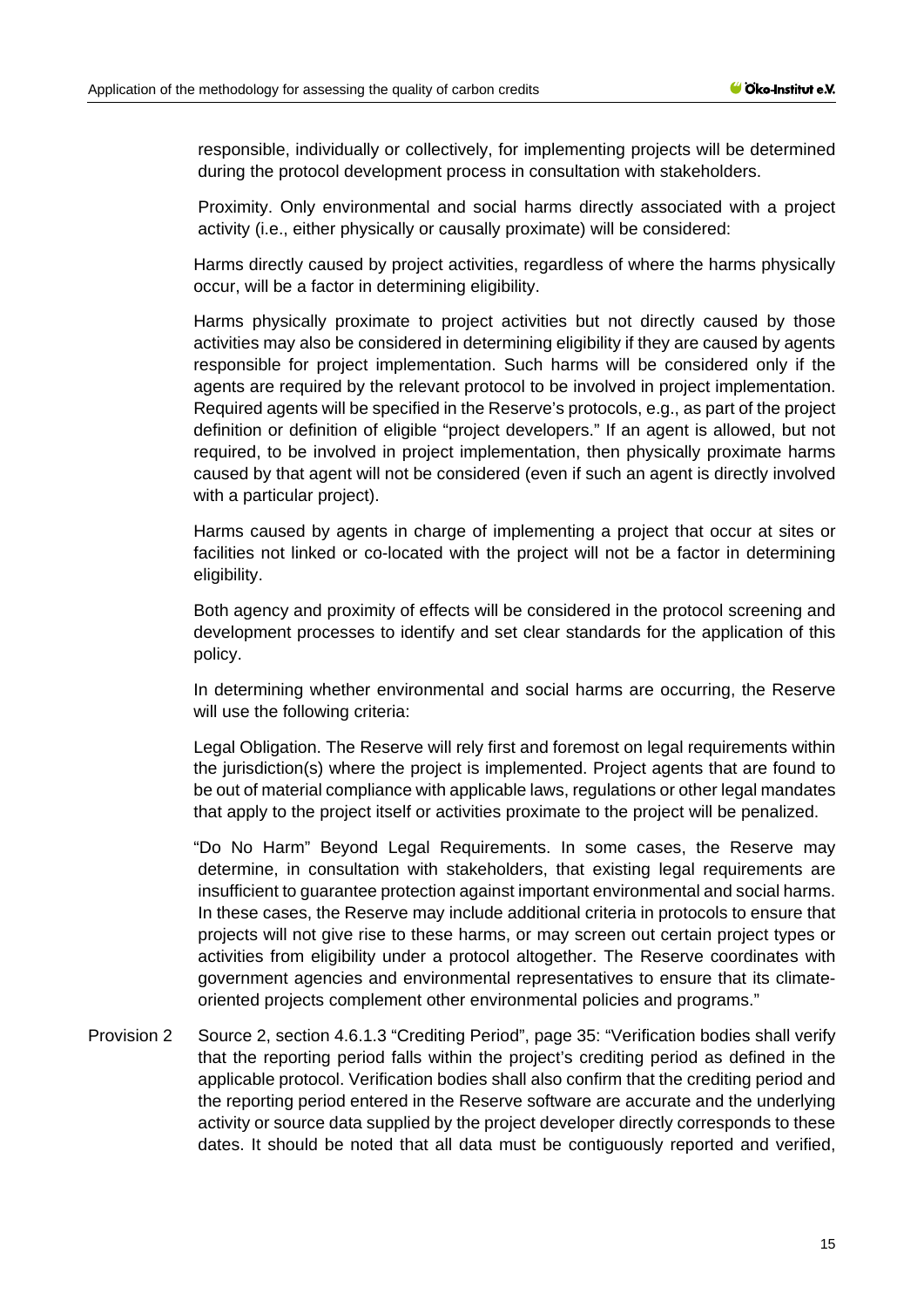even if no credits are being claimed for a given time within a particular reporting period (see Section 4.4). [..]

The verification body shall confirm that the project being verified was in material compliance with all applicable laws, including environmental regulations, during the verification period. [..]"

Provision 3 Source 3, section 3.4.1 "Performance Standard Test", page 6: "[..] The Reserve will periodically re-evaluate the appropriateness of the performance standard criteria by updating the analysis in Appendix A. As part of its periodic assessments of the performance threshold, the Reserve will use a stakeholder process to evaluate whether implementation of this protocol has resulted in negative environmental effects, such as increased emissions of criteria pollutants and/or methane. Projects under this protocol are expected to have positive environmental effects. If it is determined that negative environmental effects have occurred, the Reserve will identify and implement revisions to the protocol to prevent such effects from occurring in the future, or may suspend implementation of the protocol if necessary."

# **Assessment outcome**

No (0 Points).

# **Justification of assessment**

The carbon crediting program's approach to environmental and social safeguards is to rely "first and foremost" on legal requirements within the jurisdiction(s) where the project is implemented (Provision 1). Where in the protocol development process a joint assessment with stakeholders finds that the existing legal requirements are insufficient to guarantee protection against "important" environmental and social harms, the program may add additional criteria in protocols as a safeguard to avoid these harms or exclude certain activities from eligibility under the protocol (Provision 1). There are no publicly available documents that define the process that must be applied when assessing whether existing legal requirements are sufficient or not. In particular, there are no publicly documented requirements on the specific harms that must be avoided at a minimum by local laws, for the program not to introduce additional safeguard criteria in protocols. The program further does not define what it considers "important" environmental or social harms.

The program requires that projects are continuously monitored regarding their compliance with applicable laws (Provision 2). Protocols, such as the US Landfill Protocol (Provision 3), might revised and temporarily suspended if negative impacts occur. This however does not specify that negative environmental and social impacts are monitored for each project.

# **Indicator 6.1.10**

# **Relevant scoring methodology provisions**

"The program requires the project owners to establish an environmental and social management plan, at least for projects that the program classifies as having high environmental and social risks."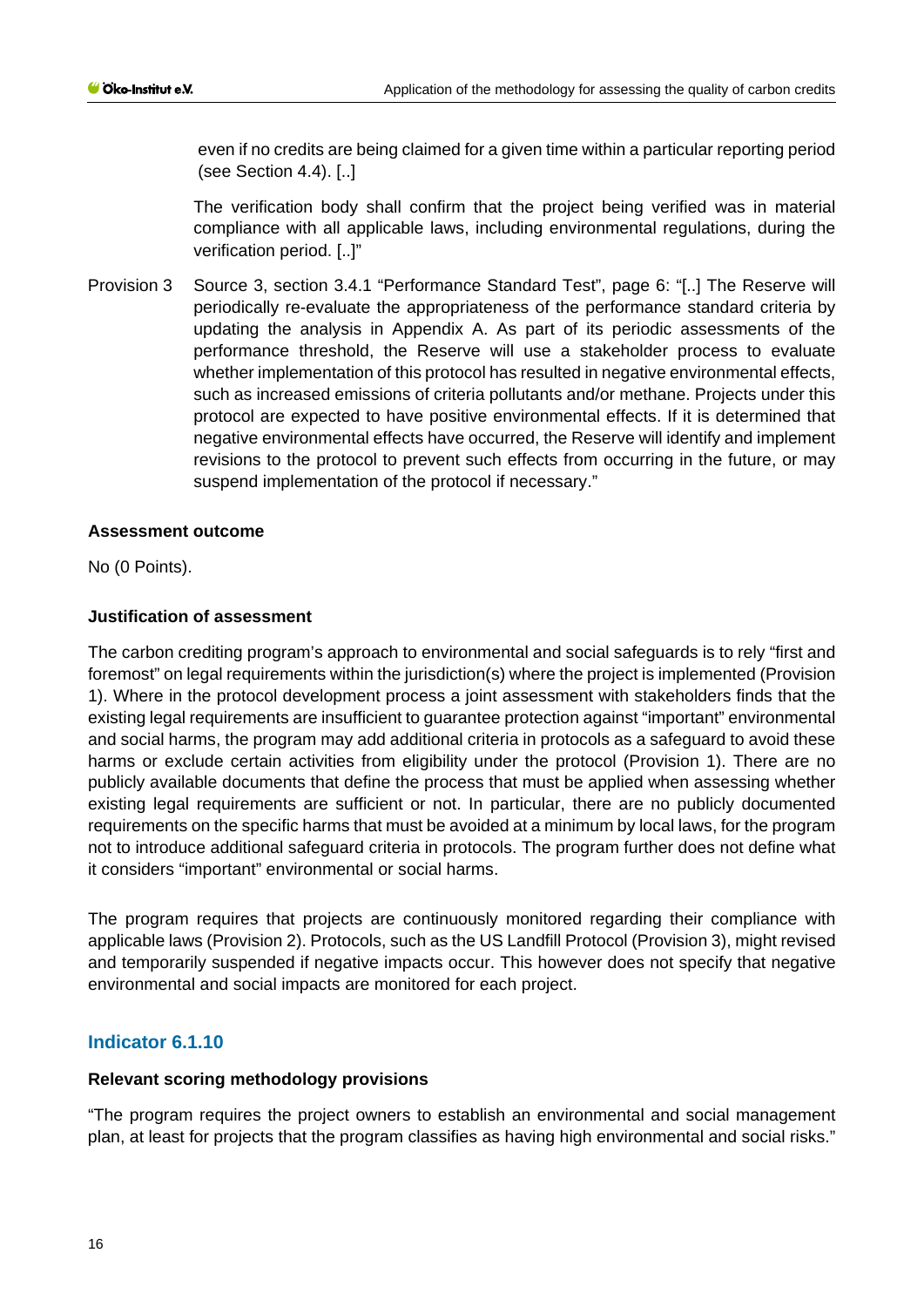### **Information sources considered**

### **Relevant carbon crediting program provisions**

-

-

# **Assessment outcome**

No (0 Points).

# **Justification of assessment**

The program has no such provisions in place.

# **Indicator 6.1.11**

# **Relevant scoring methodology provisions**

"The program has a grievance mechanism in place that allows local stakeholders to submit grievances throughout the lifetime of the project without any barriers (e.g. liability for expenses associated with the investigation). Such grievances must be duly considered by the carbon crediting program."

### **Information sources considered**

1 Reserve Offset Program Manual. Document issued on 12 March 2021. Online available at: [https://www.climateactionreserve.org/wp](https://www.climateactionreserve.org/wp-content/uploads/2021/03/Reserve_Offset_Program_Manual_March_2021.pdf)[content/uploads/2021/03/Reserve\\_Offset\\_Program\\_Manual\\_March\\_2021.pdf.](https://www.climateactionreserve.org/wp-content/uploads/2021/03/Reserve_Offset_Program_Manual_March_2021.pdf)

### **Relevant carbon crediting program provisions**

Provision 1 Source 1, section 3.5.2 "Feedback and Grievances Process", page 36: "For any project type, it is possible that a stakeholder may want to contact the Reserve to provide feedback, either positive or negative. For general feedback or inquiries, stakeholders may contact the Reserve atreserve@climateactionreserve.org, or call the Reserve office at (213) 891-1444. For questions or comments related to a specific protocol, current points of contact are listed on our website at [http://www.climateactionreserve.org/contact-us/.](http://www.climateactionreserve.org/contact-us/)

> The Reserve strives to avoid adopting protocols for activities that present a risk of negative environmental or social impacts. However, if a stakeholder has a grievance about a specific project, the initial point of contact would be the same as described above. The staff member receiving this initial contact will collect as much information as possible from the stakeholder about the specific project and grievance. This will then be communicated to the senior management at the Reserve, including the President. The specific action taken will depend on the nature of the grievance.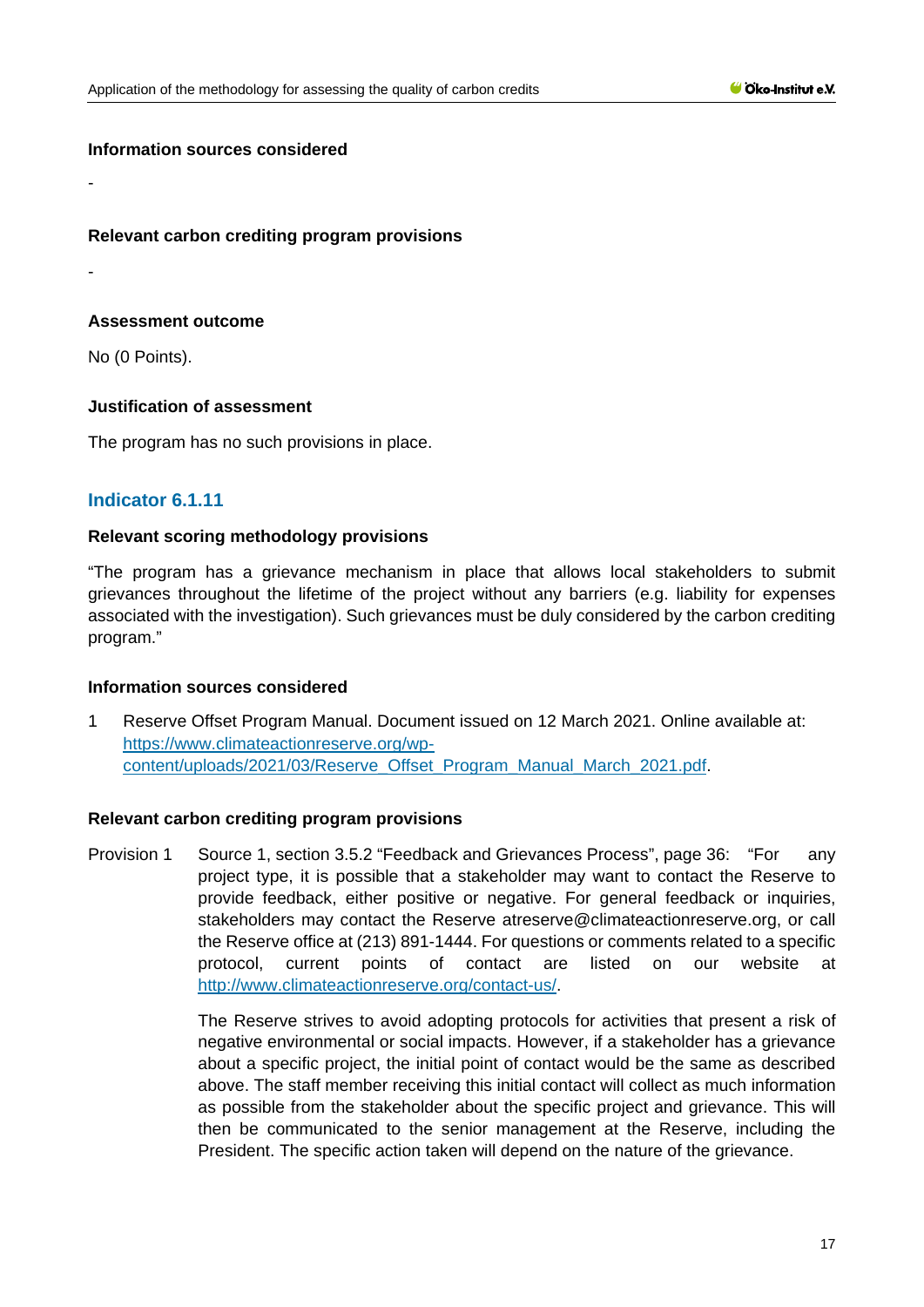- For cases of a potential over-issuance, Reserve staff will conduct a thorough review and analysis, then ensure that the system is "made whole," according to the process detailed in Section 3.6.2 below.
- For disputes related to ownership of the GHG emission reductions, the Reserve senior management and legal counsel will review the positions and documentation of the parties involved and determine the appropriate owner(based on existing Reserve guidance related to ownership of GHG emission reductions), as well as whether any additional action against the project or the project developer is warranted. The Reserve will not be party to any disputes where the involved parties pursue actions beyond the Reserve issuing a determination as previously described.
- For grievances related to potential negative social or environmental impacts related to a Reserve project, which are not in violation of existing regulations (and thus handled by the relevant government agency), the Reserve senior management will conduct a finding of facts and consider the stakeholder's position. Such instances may be referred to the Board of Directors for a decision on project eligibility."

# **Assessment outcome**

Yes (1 Point).

# **Justification of assessment**

The above documentation clearly specifies that the indicator is fulfilled.

# **Indicator 6.1.12**

# **Relevant scoring methodology provisions**

"The program requires that project owners have a culturally appropriate grievance mechanism in place for local stakeholders to submit grievances to them throughout the lifetime of the project. Such grievances must be duly considered by the project owner."

### **Information sources considered**

1 Reserve Offset Program Manual. Document issued on 12 March 2021. Online available at: [https://www.climateactionreserve.org/wp](https://www.climateactionreserve.org/wp-content/uploads/2021/03/Reserve_Offset_Program_Manual_March_2021.pdf)[content/uploads/2021/03/Reserve\\_Offset\\_Program\\_Manual\\_March\\_2021.pdf.](https://www.climateactionreserve.org/wp-content/uploads/2021/03/Reserve_Offset_Program_Manual_March_2021.pdf)

### **Relevant carbon crediting program provisions**

**-**

# **Assessment outcome**

No (0 Points).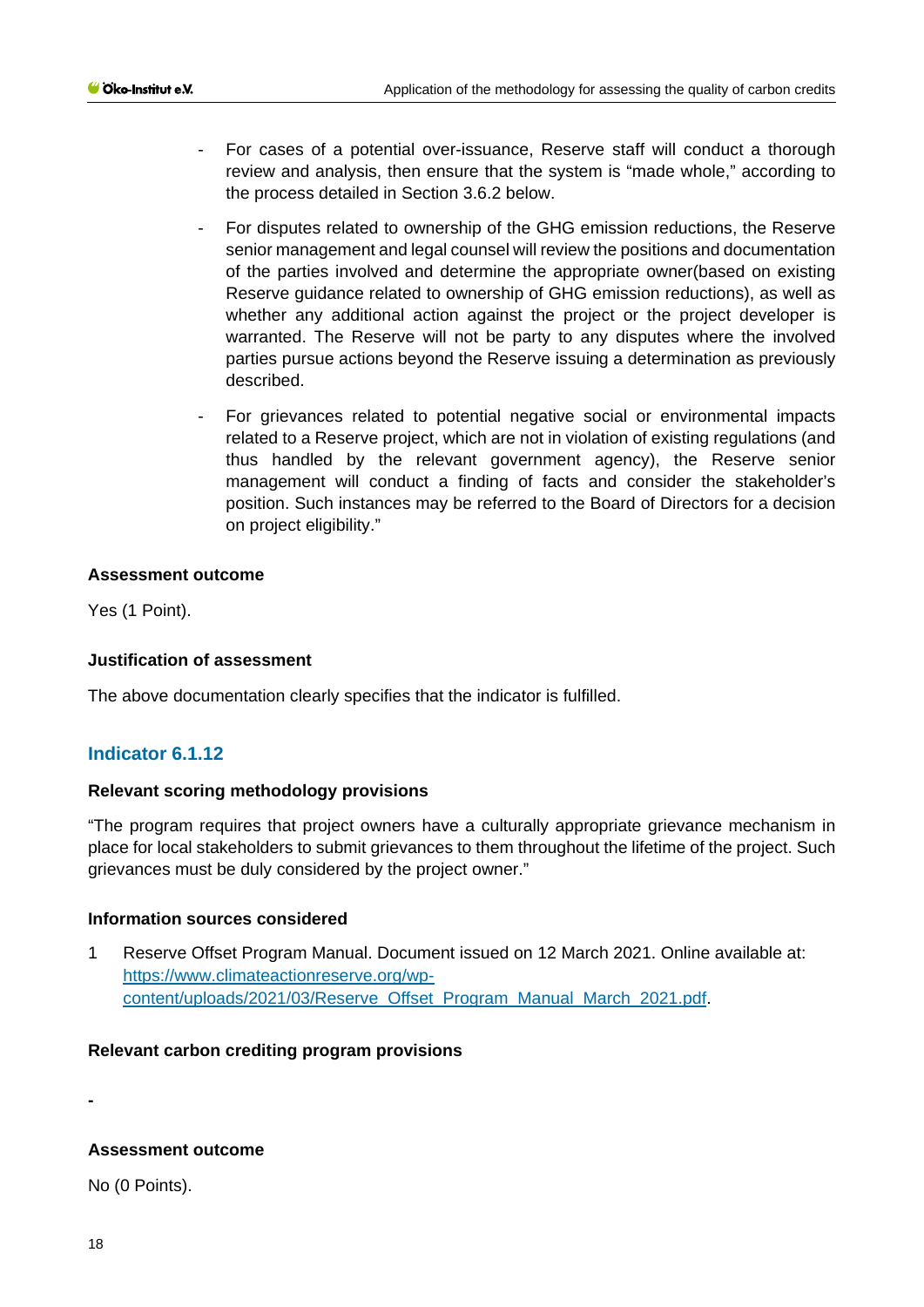# **Justification of assessment**

There are no explicit provisions requiring project owners to have a culturally appropriate grievance mechanism in place.

# **Indicator 6.1.13**

# **Relevant scoring methodology provisions**

"The program requires that the grievance mechanism to be established by the project owners provide the possibility of providing anonymous grievances."

# **Information sources considered**

1 Reserve Offset Program Manual. Document issued on 12 March 2021. Online available at: [https://www.climateactionreserve.org/wp](https://www.climateactionreserve.org/wp-content/uploads/2021/03/Reserve_Offset_Program_Manual_March_2021.pdf)[content/uploads/2021/03/Reserve\\_Offset\\_Program\\_Manual\\_March\\_2021.pdf.](https://www.climateactionreserve.org/wp-content/uploads/2021/03/Reserve_Offset_Program_Manual_March_2021.pdf)

# **Relevant carbon crediting program provisions**

-

# **Assessment outcome**

No (0 Points).

# **Justification of assessment**

There were no such provisions found.

# **Indicator 6.1.14**

### **Relevant scoring methodology provisions**

"The program requires that grievances received by the carbon crediting program and/or the project owners must be responded to within a specific response time."

### **Information sources considered**

1 Reserve Offset Program Manual. Document issued on 12 March 2021. Online available at: [https://www.climateactionreserve.org/wp](https://www.climateactionreserve.org/wp-content/uploads/2021/03/Reserve_Offset_Program_Manual_March_2021.pdf)[content/uploads/2021/03/Reserve\\_Offset\\_Program\\_Manual\\_March\\_2021.pdf.](https://www.climateactionreserve.org/wp-content/uploads/2021/03/Reserve_Offset_Program_Manual_March_2021.pdf)

### **Relevant carbon crediting program provisions**

Provision1 Source 1, section 3.5.2 "Feedback and Grievance Process", page 36: "For any project type, it is possible that a stakeholder may want to contact the Reserve to provide feedback, either positive or negative. For general feedback or inquiries, stakeholders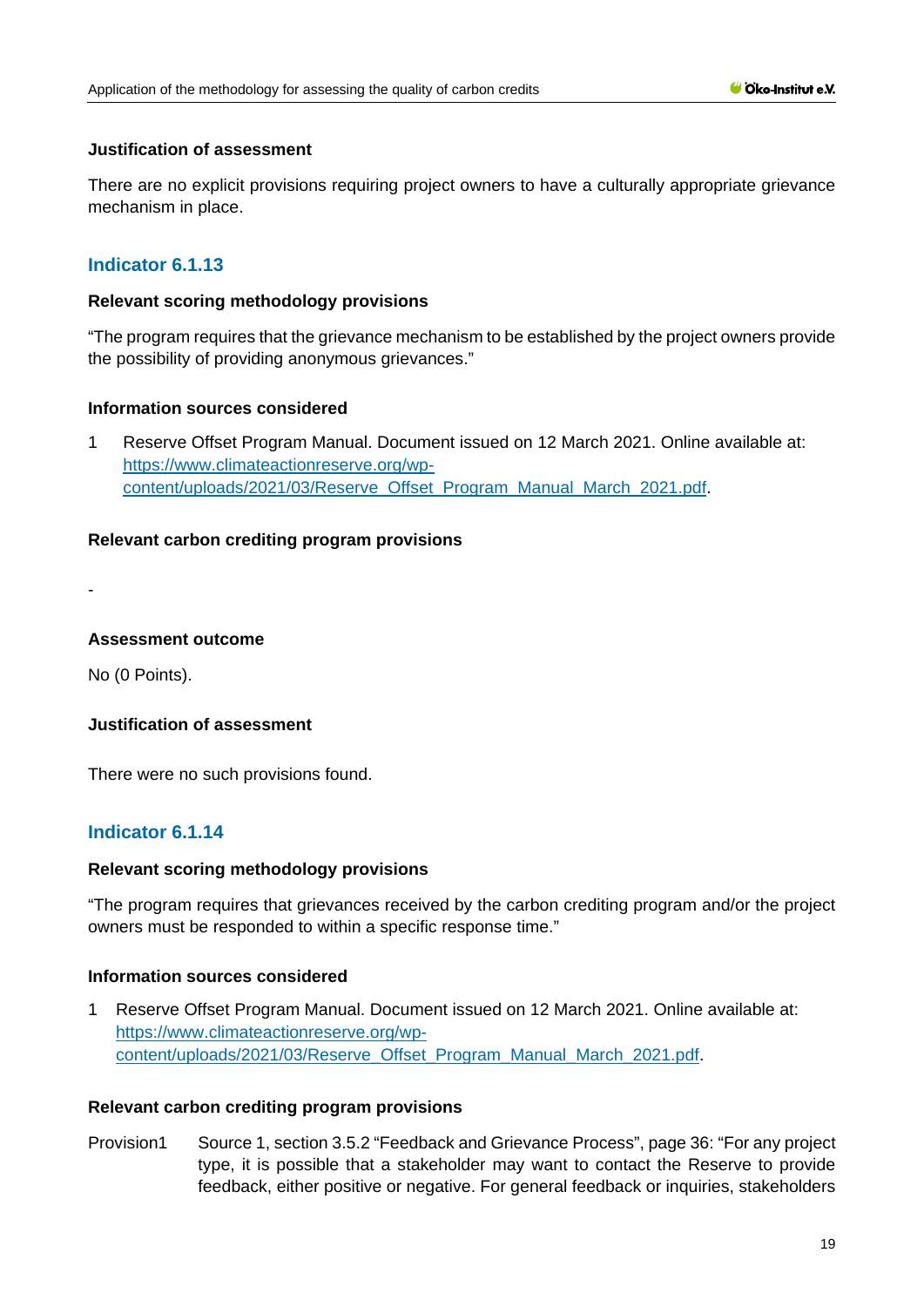may contact the Reserve atreserve@climateactionreserve.org, or call the Reserve office at (213) 891-1444. For questions or comments related to a specific protocol, current points of contact are listed on our website at [http://www.climateactionreserve.org/contact-us/.](http://www.climateactionreserve.org/contact-us/)

The Reserve strives to avoid adopting protocols for activities that present a risk of negative environmental or social impacts. However, if a stakeholder has a grievance about a specific project, the initial point of contact would be the same as described above. The staff member receiving this initial contact will collect as much information as possible from the stakeholder about the specific project and grievance. This will then be communicated to the senior management at the Reserve, including the President. The specific action taken will depend on the nature of the grievance.

- For cases of a potential over-issuance, Reserve staff will conduct a thorough review and analysis, then ensure that the system is "made whole," according to the process detailed in Section 3.6.2below.
- For disputes related to ownership of the GHG emission reductions, the Reserve senior management and legal counsel will review the positions and documentation of the parties involved and determine the appropriate owner(based on existing Reserve guidance related to ownership of GHG emission reductions), as well as whether any additional action against the project or the project developer is warranted. The Reserve will not be party to any disputes where the involved parties pursue actions beyond the Reserve issuing a determination as previously described.
- For grievances related to potential negative social or environmental impacts related to a Reserve project, which are not in violation of existing regulations (and thus handled by the relevant government agency), the Reserve senior management will conduct a finding of facts and consider the stakeholder's position. Such instances may be referred to the Board of Directors for a decision on project eligibility."

### **Assessment outcome**

No (0 Points).

### **Justification of assessment**

The program has no provisions in place that requires the project owner or carbon crediting program to respond to grievances within a specific response time.

### **Indicator 6.1.15**

#### **Relevant scoring methodology provisions**

"The program requires the project owners to conduct an assessment of which local stakeholders will be impacted by the project."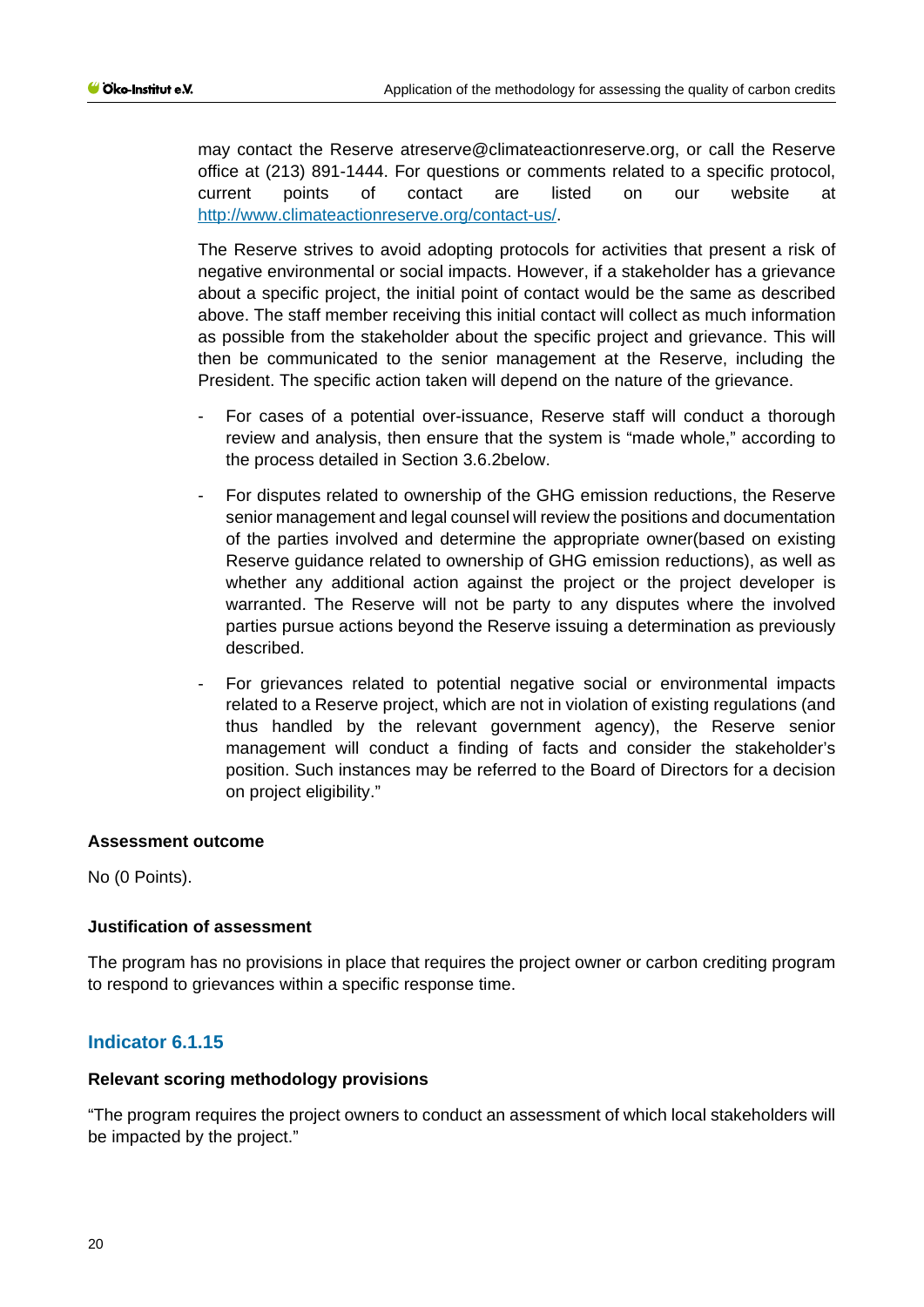# **Information sources considered**

1 Reserve Offset Program Manual. Document issued on 12 March 2021. Online available at: [https://www.climateactionreserve.org/wp](https://www.climateactionreserve.org/wp-content/uploads/2021/03/Reserve_Offset_Program_Manual_March_2021.pdf)[content/uploads/2021/03/Reserve\\_Offset\\_Program\\_Manual\\_March\\_2021.pdf.](https://www.climateactionreserve.org/wp-content/uploads/2021/03/Reserve_Offset_Program_Manual_March_2021.pdf)

# **Relevant carbon crediting program provisions**

- Provision 1 Source 1, section 3.5 "Stakeholder Input for Individual Projects", page 35: "Direct and indirect stakeholder interaction is an integral part of the process for developing offset protocols (see Sections 4.2 and 4.4). This includes comment periods that are open to the general public. At the project level, interactions generally involve those stakeholders with a commercial interest in the projects (e.g., facility owners, project developers, verifiers, consultants, CRT buyers, regulators, etc.)."
- Provision 2 Source 1, section 3.5.1 "Local Stakeholder Consultations", page 35: "Every Reserve protocol includes requirements to ensure that credits are only issued for emission reductions at projects that are in compliance with applicable regulations, and do no net environmental harm. In some cases, offset projects may have the potential to create social impacts on the local community, either positive or negative, which may not be appropriately handled by other, existing government structures. In those cases, the individual protocol may include additional requirements for local stakeholder consultations. In addition, every protocol development process, as well as every major protocol update, involves at least one public comment period, with a public webinar. Local stakeholders are welcome to participate in any of these public events. For example, the Mexico Forest Protocol provides social safeguards through prescriptive guidance about obtaining free, prior, and informed consent; meeting notification, participation, and documentation; and project governance. This ensures that the local community is able to participate in the offset project."

### **Assessment outcome**

No (0 Points)

# **Justification of assessment**

There is not a project-by-project assessment and consultation of which local stakeholders would be impacted by the project. However, general stakeholder input and consultation occurs during protocol development (Provision 1 and 2). The additional (optional) local stakeholder consultations, referred to in Provision 2, are however not foreseen in the Protocols assessed here (US Forest and US Landfill).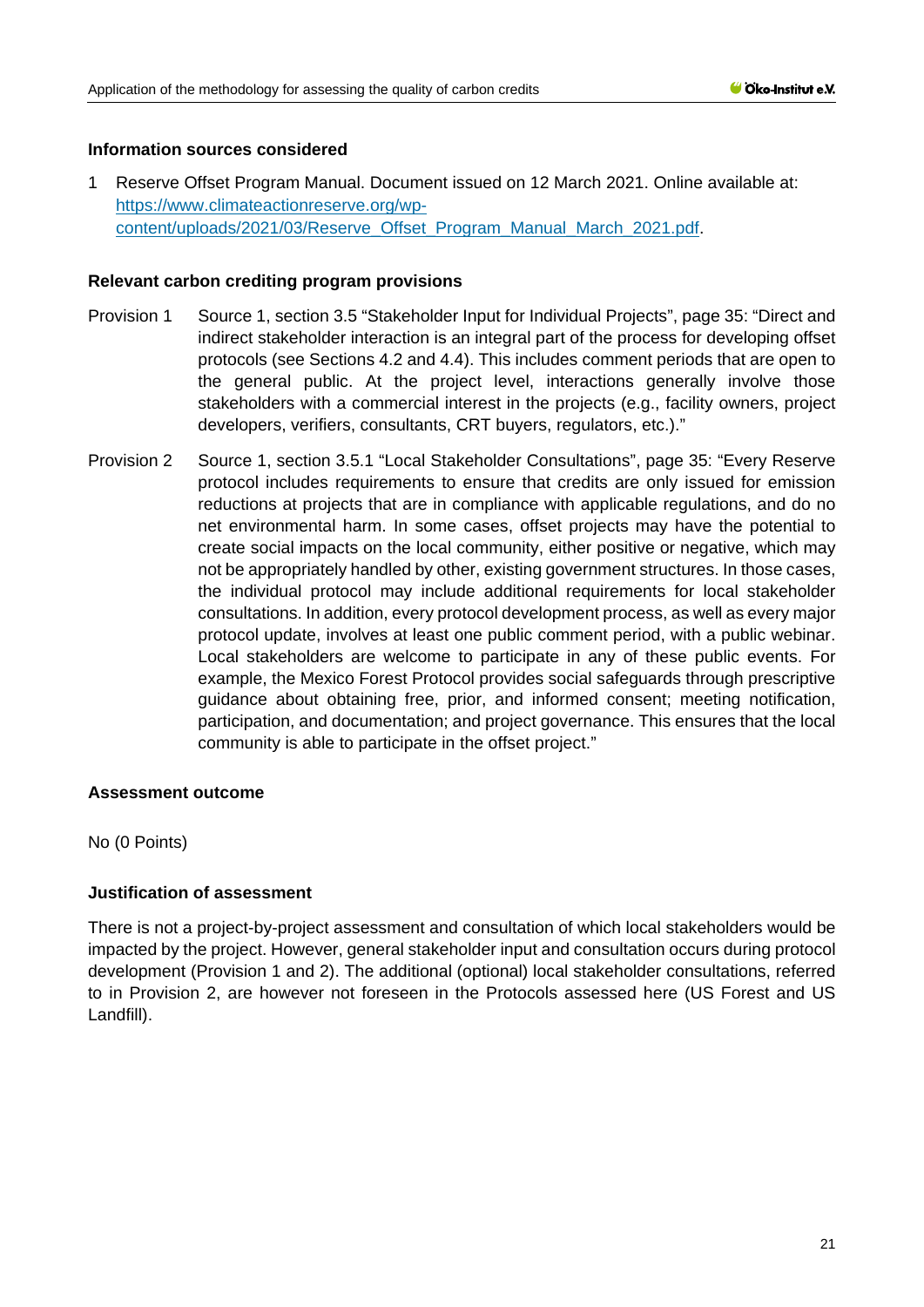# **Indicator 6.1.16**

# **Relevant scoring methodology provisions**

"In assessing which local stakeholders will be impacted by the project, the program explicitly requires, at least for projects affecting land use, that the project owners identify local stakeholders that hold any legal or customary tenure or access rights to the land."

# **Information sources considered**

1 Forest Project Protocol (Version 4.0, June 2017): [https://www.climateactionreserve.org/wp](https://www.climateactionreserve.org/wp-content/uploads/2018/05/Forest-Project-Protocol-V4.0-package-05142018.pdf)[content/uploads/2018/05/Forest-Project-Protocol-V4.0-package-05142018.pdf](https://www.climateactionreserve.org/wp-content/uploads/2018/05/Forest-Project-Protocol-V4.0-package-05142018.pdf)

# **Relevant carbon crediting program provisions**

Provision 1 Source 1, section 2.2., page 4: "Forest Owners and Project Operators. A Forest Owner is an Individual or a corporation or other legally constituted entity, city, county, state agency, or a combination thereof that has legal control of any amount of forest carbon within the Project Area. Control of forest carbon means the Forest Owner has the legal authority to effect changes to forest carbon quantities, e.g., through timber rights or other forest management or land-use rights. Control of forest carbon occurs, for purposes of satisfying this protocol, through fee ownership and/or deeded encumbrances, such as conservation easements.

> Multiple Forest Owners may exist with respect to a single Forest Project, since control of forest carbon may be associated with fee ownership or through one or more deeded encumbrances that exist within a Project Area, any one of which may convey partial control of the project's forest carbon. Any unencumbered forest carbon is assumed to be controlled by the fee owner. Individuals or entities holding mineral, gas, oil, or similar de minimis interests in the forest carbon, are precluded from the definition of Forest Owner. A Project Operator must be one of the Forest Owners. The Project Operator is responsible for undertaking a Forest Project and registering it with the Reserve, and is ultimately responsible for all Forest Project reporting and attestations. The Project Operator executes the Project Implementation Agreement (see Section 3.6) with the Reserve. [..] The Reserve maintains the right to determine which individuals or entities meet the definition of "Forest Owner"."

### **Assessment outcome**

No (0 Points).

# **Justification of assessment**

While Provision 1 outlines a definition of forest owners ad project operators, the program thereby does not explicitly require the project owners to identify all local stakeholder which may hold any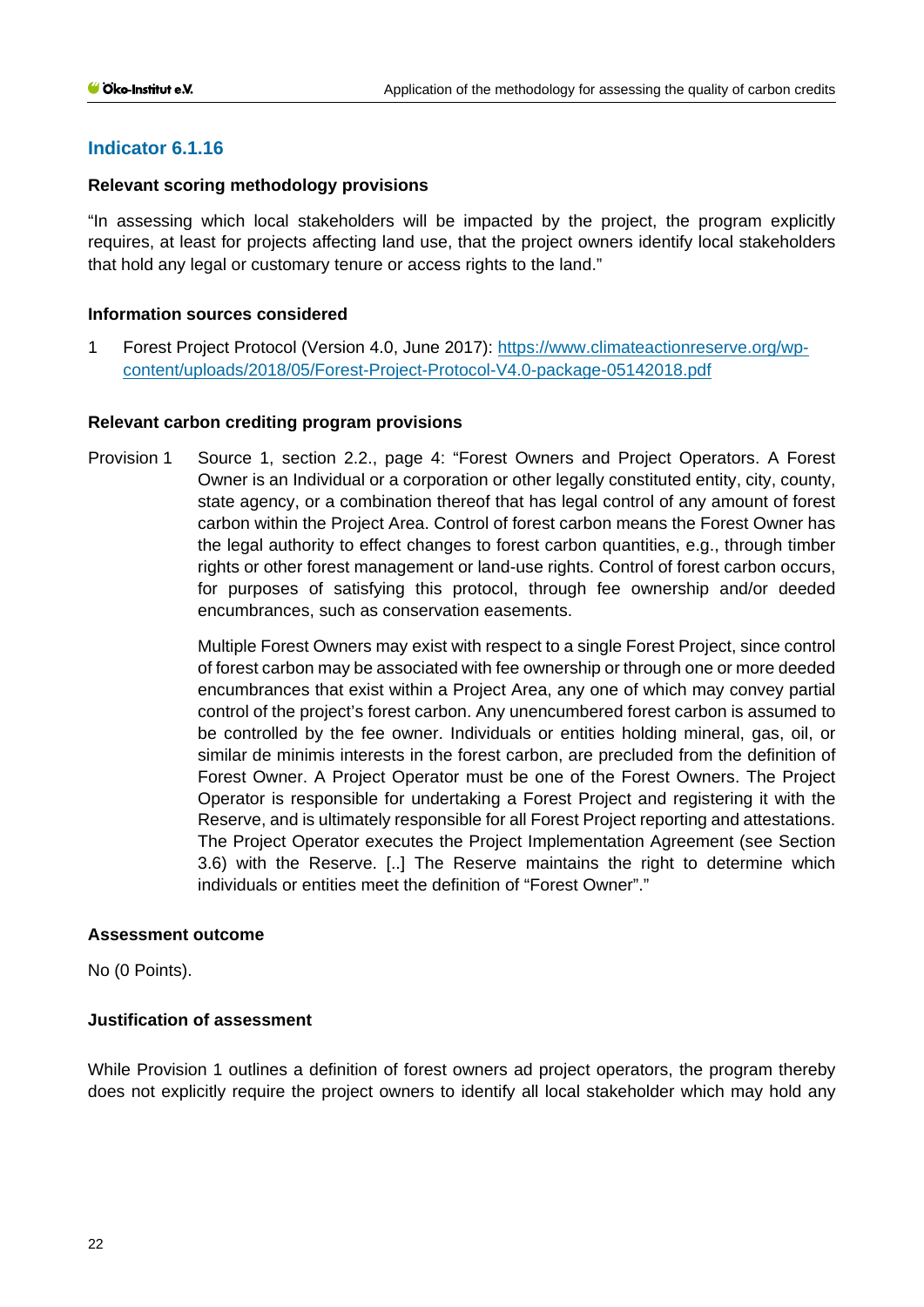legal or customary tenure or access rights to the land. The indicator is therefore not sufficiently fulfilled.

# **Indicator 6.1.17**

### **Relevant scoring methodology provisions**

"The program requires the project owners to conduct a local stakeholder consultation in a way that is inclusive and culturally appropriate for local communities (taking into account, e.g., literacy, culture and language)."

### **Information sources considered**

1 Reserve Offset Program Manual. Document issued on 12 March 2021. Online available at: [https://www.climateactionreserve.org/wp](https://www.climateactionreserve.org/wp-content/uploads/2021/03/Reserve_Offset_Program_Manual_March_2021.pdf)[content/uploads/2021/03/Reserve\\_Offset\\_Program\\_Manual\\_March\\_2021.pdf.](https://www.climateactionreserve.org/wp-content/uploads/2021/03/Reserve_Offset_Program_Manual_March_2021.pdf)

# **Relevant carbon crediting program provisions**

- Provision 1 Source 1, section 3.5 "Stakeholder Input for Individual Parties", page 35: "Direct and indirect stakeholder interaction is an integral part of the process for developing offset protocols (see Sections 4.2 and 4.4). This includes comment periods that are open to the general public. At the project level, interactions generally involve those stakeholders with a commercial interest in the projects (e.g., facility owners, project developers, verifiers, consultants, CRT buyers, regulators, etc.). "
- Provision 2 Source 1, section 3.5.1 "Local Stakeholder Consultations", page 35: "Every Reserve protocol includes requirements to ensure that credits are only issued for emission reductions at projects that are in compliance with applicable regulations, and do no net environmental harm. In some cases, offset projects may have the potential to create social impacts on the local community, either positive or negative, which may not be appropriately handled by other, existing government structures. In those cases, the individual protocol may include additional requirements for local stakeholder consultations. In addition, every protocol development process, as well as every major protocol update, involves at least one public comment period, with a public webinar. Local stakeholders are welcome to participate in any of these public events. For example, the Mexico Forest Protocol provides social safeguards through prescriptive guidance about obtaining free, prior, and informed consent; meeting notification, participation, and documentation; and project governance. This ensures that the local community is able to participate in the offset project."

### **Assessment outcome**

No (0 Points).

# **Justification of assessment**

At the project level, only local stakeholders with a commercial interest are considered. Local stakeholder consultations may otherwise only be added in individual protocols if state/federal etc.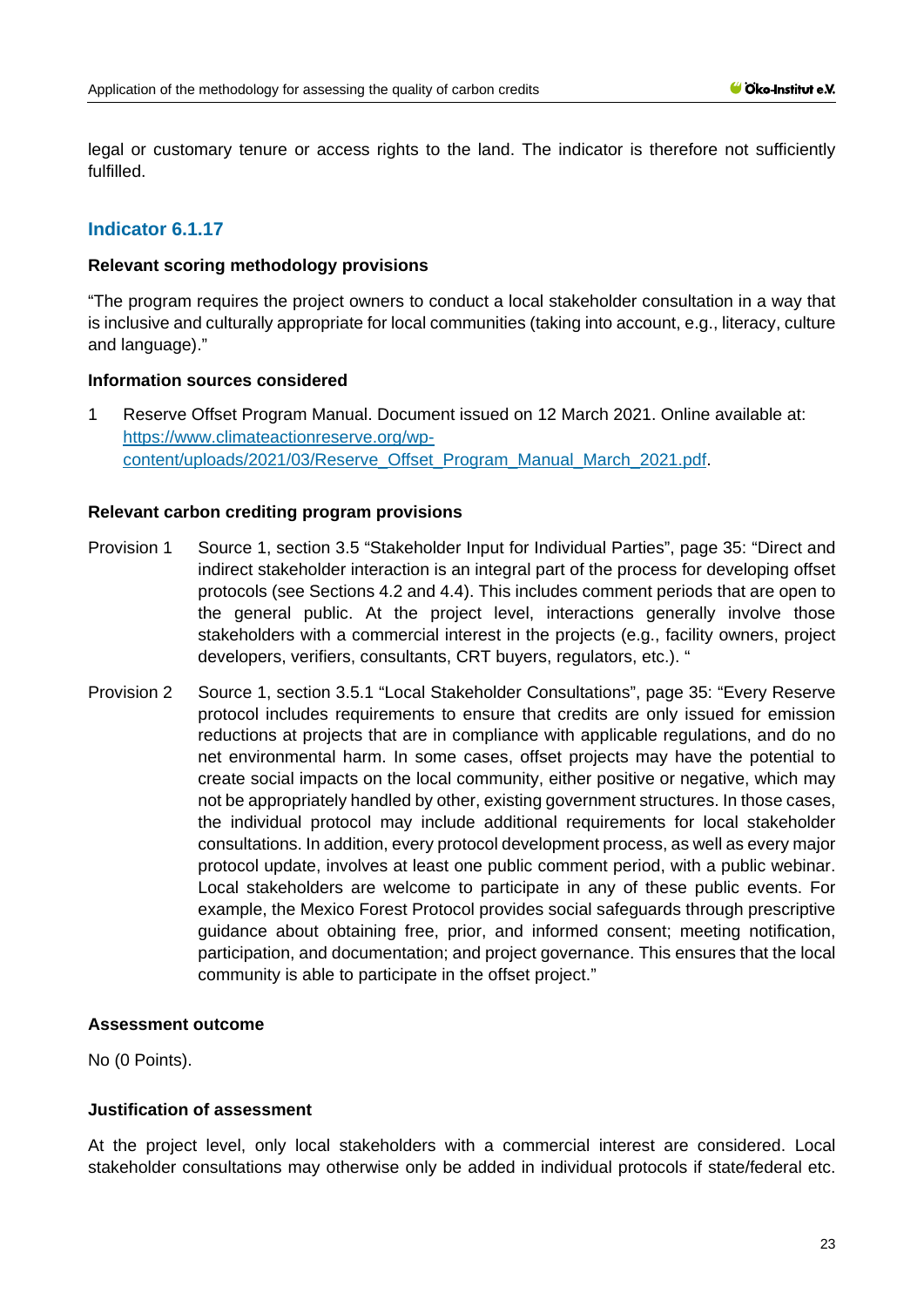environmental regulations are not sufficient. However, the US Forest and Landfill Project Protocol do not require local stakeholder consultations. This indicator is thus not fulfilled.

# **Indicator 6.1.18**

### **Relevant scoring methodology provisions**

**"**The program requires that the local stakeholder consultation be conducted before the decision of the project owners to proceed with the project and before the validation of the project."

# **Information sources considered**

1 Reserve Offset Program Manual. Document issued on 12 March 2021. Online available at: [https://www.climateactionreserve.org/wp](https://www.climateactionreserve.org/wp-content/uploads/2021/03/Reserve_Offset_Program_Manual_March_2021.pdf)[content/uploads/2021/03/Reserve\\_Offset\\_Program\\_Manual\\_March\\_2021.pdf.](https://www.climateactionreserve.org/wp-content/uploads/2021/03/Reserve_Offset_Program_Manual_March_2021.pdf)

# **Relevant carbon crediting program provisions**

- Provision 1 Source 1, section 3.5 "Stakeholder Input for Individual Projects", page 35: "Direct and indirect stakeholder interaction is an integral part of the process for developing offset protocols (see Sections 4.2 and 4.4). This includes comment periods that are open to the general public. At the project level, interactions generally involve those stakeholders with a commercial interest in the projects (e.g., facility owners, project developers, verifiers, consultants, CRT buyers, regulators, etc.). This section details avenues for non-commercial stakeholders to interact with the Reserve in relation to individual projects (rather than protocols)."
- Provision 2 Source 1, section 3.5.1 "Local Stakeholder Consultations", page 35: "Every Reserve protocol includes requirements to ensure that credits are only issued for emission reductions at projects that are in compliance with applicable regulations, and do no net environmental harm. In some cases, offset projects may have the potential to create social impacts on the local community, either positive or negative, which may not be appropriately handled by other, existing government structures. In those cases, the individual protocol may include additional requirements for local stakeholder consultations. In addition, every protocol development process, as well as every major protocol update, involves at least one public comment period, with a public webinar. Local stakeholders are welcome to participate in any of these public events."

### **Assessment outcome**

No (0 Points).

### **Justification of assessment**

It is not explicitly required to conduct local stakeholder consultations, but they may be part of the compliance with environmental regulations. Even though "individual protocols include additional requirements for local stakeholder consultations" [emphasis added], source 1) the US Forest and Landfill Project Protocol do not include such requirements.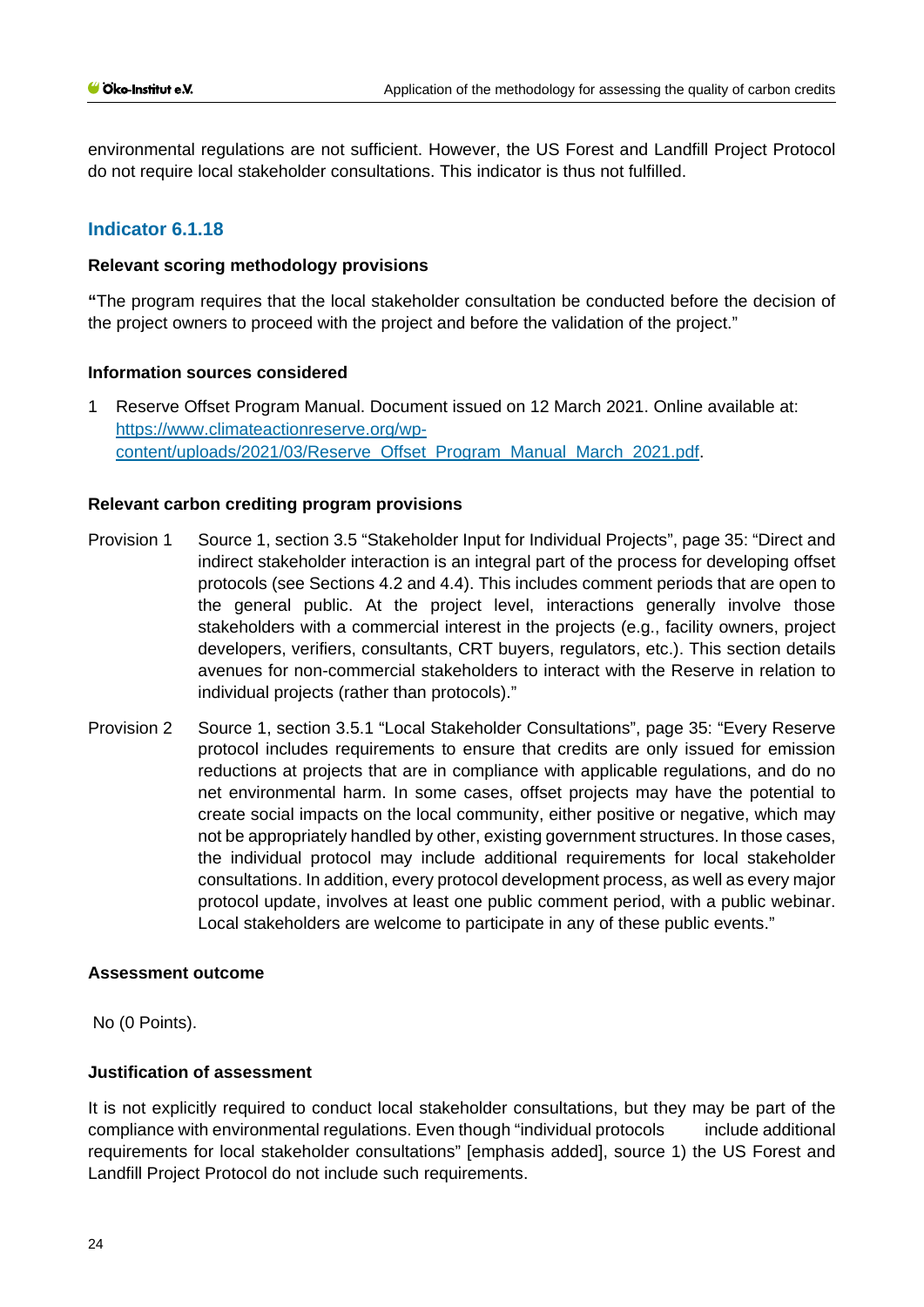# **Indicator 6.1.19**

# **Relevant scoring methodology provisions**

"The program requires the project owners to take due account of any input received in the local stakeholder consultation and to publicly document how inputs received are addressed."

# **Information sources considered**

1 Reserve Offset Program Manual. Document issued on 12 March 2021. Online available at: [https://www.climateactionreserve.org/wp](https://www.climateactionreserve.org/wp-content/uploads/2021/03/Reserve_Offset_Program_Manual_March_2021.pdf)[content/uploads/2021/03/Reserve\\_Offset\\_Program\\_Manual\\_March\\_2021.pdf.](https://www.climateactionreserve.org/wp-content/uploads/2021/03/Reserve_Offset_Program_Manual_March_2021.pdf)

# **Relevant carbon crediting program provisions**

- Provision 1 Source 1, section 3.5 "Stakeholder Input for Individual Projects", page 35: "Direct and indirect stakeholder interaction is an integral part of the process for developing offset protocols (see Sections 4.2 and 4.4). This includes comment periods that are open to the general public. At the project level, interactions generally involve those stakeholders with a commercial interest in the projects (e.g., facility owners, project developers, verifiers, consultants, CRT buyers, regulators, etc.)."
- Provision 2 Source 1, section 3.5.1 "Local Stakeholder Consultations", page 35: "Every Reserve protocol includes requirements to ensure that credits are only issued for emission reductions at projects that are in compliance with applicable regulations, and do no net environmental harm. In some cases, offset projects may have the potential to create social impacts on the local community, either positive or negative, which may not be appropriately handled by other, existing government structures. In those cases, the individual protocol may include additional requirements for local stakeholder consultations. In addition, every protocol development process, as well as every major protocol update, involves at least one public comment period, with a public webinar. Local stakeholders are welcome to participate in any of these public events. For example, the Mexico Forest Protocol provides social safeguards through prescriptive guidance about obtaining free, prior, and informed consent; meeting notification, participation, and documentation; and project governance. This ensures that the local community is able to participate in the offset project."

### **Assessment outcome**

No (0 Points).

# **Justification of assessment**

Explicit local stakeholder consultations are not foreseen in the Reserve's Manual and the relevant Protocols (US Forest and Landfill). Indicator 6.1.17 is not fulfilled and there this indicator is not fulfilled.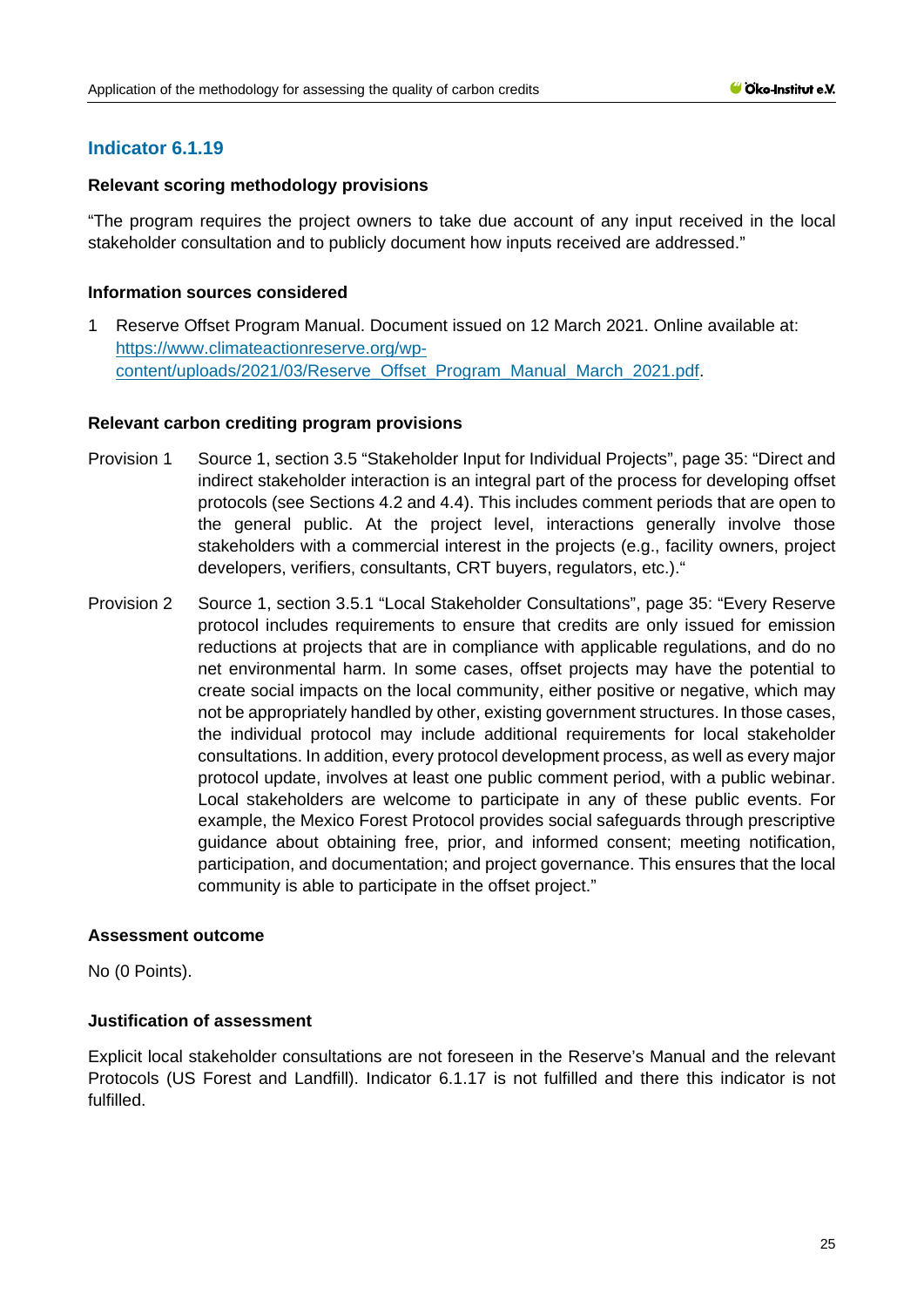# **Indicator 6.1.20**

# **Relevant scoring methodology provisions**

"The program requires that a validation and verification entity assesses whether the project owners have taken due account of all inputs received in the local stakeholder consultation."

### **Information sources considered**

-

# **Relevant carbon crediting program provisions**

**-**

# **Assessment outcome**

No (0 Points).

# **Justification of assessment**

The program has no such provisions in place as there is no explicit requirement for local stakeholder consultations on a project-by-project basis.

# **Indicator 6.1.21**

# **Relevant scoring methodology provisions**

"The program requires that project owners make key information on the project available to local stakeholders prior to conducting the local stakeholder consultation, such as the project design documents and any supplemental project documentation."

### **Information sources considered**

-

# **Relevant carbon crediting program provisions**

-

# **Assessment outcome**

No (0 Points).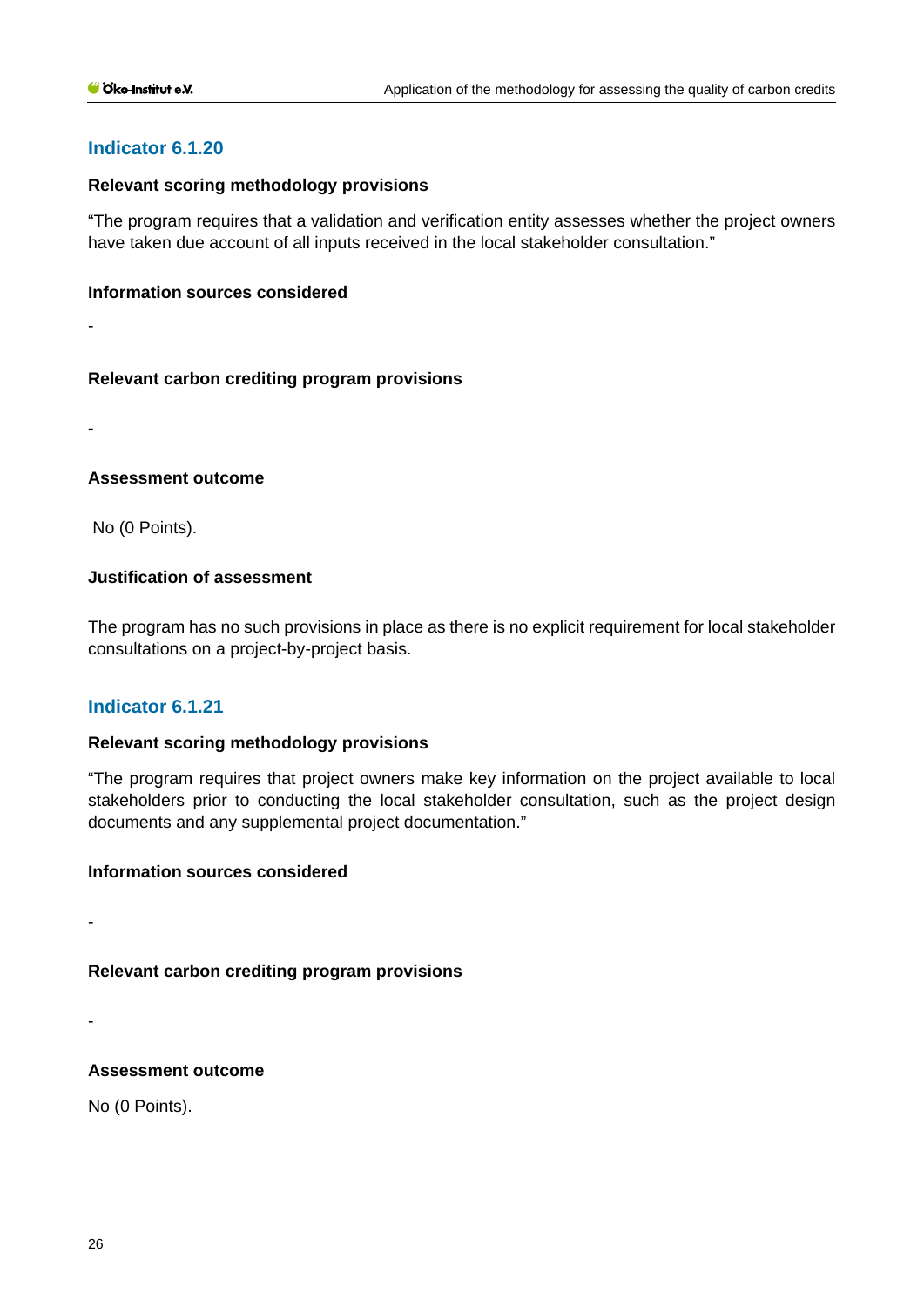# **Justification of assessment**

The program has no such provisions in place as there is no explicit requirement for local stakeholder consultations on a project-by-project basis.

# **Indicator 6.1.22**

### **Relevant scoring methodology provisions**

"The program requires free, prior and informed consent if indigenous, tribal or traditional people are directly affected by a project (e.g., in case of re-locations or where property rights or land inhabited or used by people is affected)."

# **Information sources considered**

1 Reserve Offset Program Manual. Document issued on 12 March 2021. Online available at: [https://www.climateactionreserve.org/wp](https://www.climateactionreserve.org/wp-content/uploads/2021/03/Reserve_Offset_Program_Manual_March_2021.pdf)[content/uploads/2021/03/Reserve\\_Offset\\_Program\\_Manual\\_March\\_2021.pdf.](https://www.climateactionreserve.org/wp-content/uploads/2021/03/Reserve_Offset_Program_Manual_March_2021.pdf)

# **Relevant carbon crediting program provisions**

**Assessment outcome**

No (0 Points)

-

-

-

# **Justification of assessment**

The program requires projects to be in compliance with legal requirements within the jurisdictions (see indicator 6.1.1) but has no provisions to ensure free, prior and informed consent that go beyond legal requirements.

# **Indicator 6.1.23**

### **Relevant scoring methodology provisions**

"The program requires the project owners to establish mechanisms for ongoing communication with local stakeholders in a manner appropriate to the context of the stakeholders (e.g., literacy, culture and language) and take due account of input received."

### **Information sources considered**

# **Relevant carbon crediting program provisions**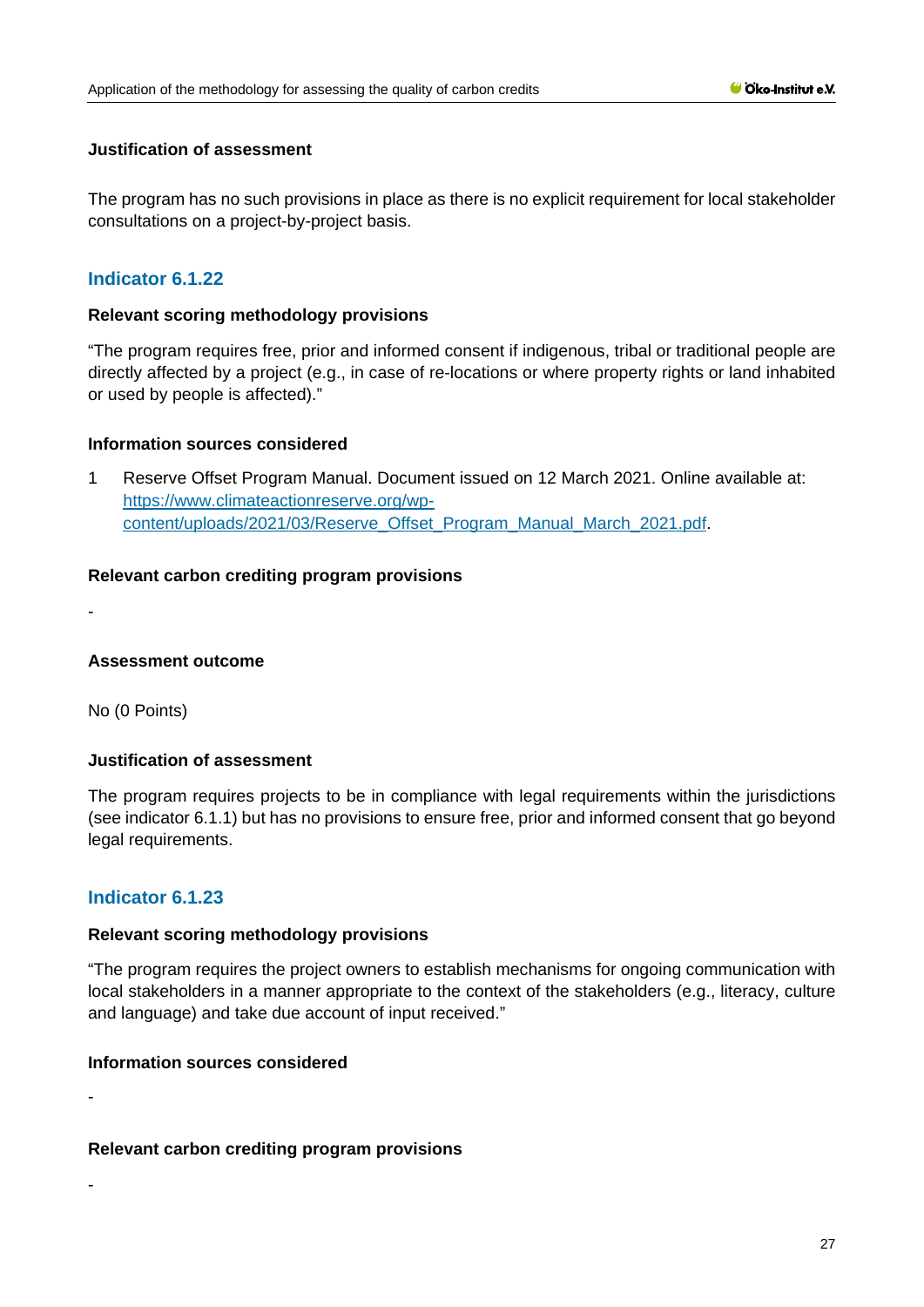# **Assessment outcome**

No (0 Points).

# **Justification of assessment**

The program has no such provisions in place. (Public feedback and comments on adopted protocols are, however, assessed on an ongoing basis by the Reserve, see for example indicator 6.1.12.)

# **Indicator 6.1.24**

# **Relevant scoring methodology provisions**

"The program requires that a record of how issues from the local stakeholder consultation, grievances communicated to project owners and ongoing communication have been addressed is made publicly available or made available upon request."

### **Information sources considered**

-

# **Relevant carbon crediting program provisions**

-

# **Assessment outcome**

No (0 Points).

# **Justification of assessment**

The program has no such provisions in place.

# **Indicator 6.1.25**

# **Relevant scoring methodology provisions**

"The program requires project validation and verification entities to contact and engage with affected local stakeholders during validation."

# **Information sources considered**

- 1 Reserve Offset Program Manual. Document issued on 12 March 2021. Online available at: [https://www.climateactionreserve.org/wp](https://www.climateactionreserve.org/wp-content/uploads/2021/03/Reserve_Offset_Program_Manual_March_2021.pdf)[content/uploads/2021/03/Reserve\\_Offset\\_Program\\_Manual\\_March\\_2021.pdf.](https://www.climateactionreserve.org/wp-content/uploads/2021/03/Reserve_Offset_Program_Manual_March_2021.pdf)
- 2 Verification Program Manual (Feb.2021): [https://www.climateactionreserve.org/wp](https://www.climateactionreserve.org/wp-content/uploads/2021/02/Verification_Program_Manual_February_2021.pdf)[content/uploads/2021/02/Verification\\_Program\\_Manual\\_February\\_2021.pdf](https://www.climateactionreserve.org/wp-content/uploads/2021/02/Verification_Program_Manual_February_2021.pdf)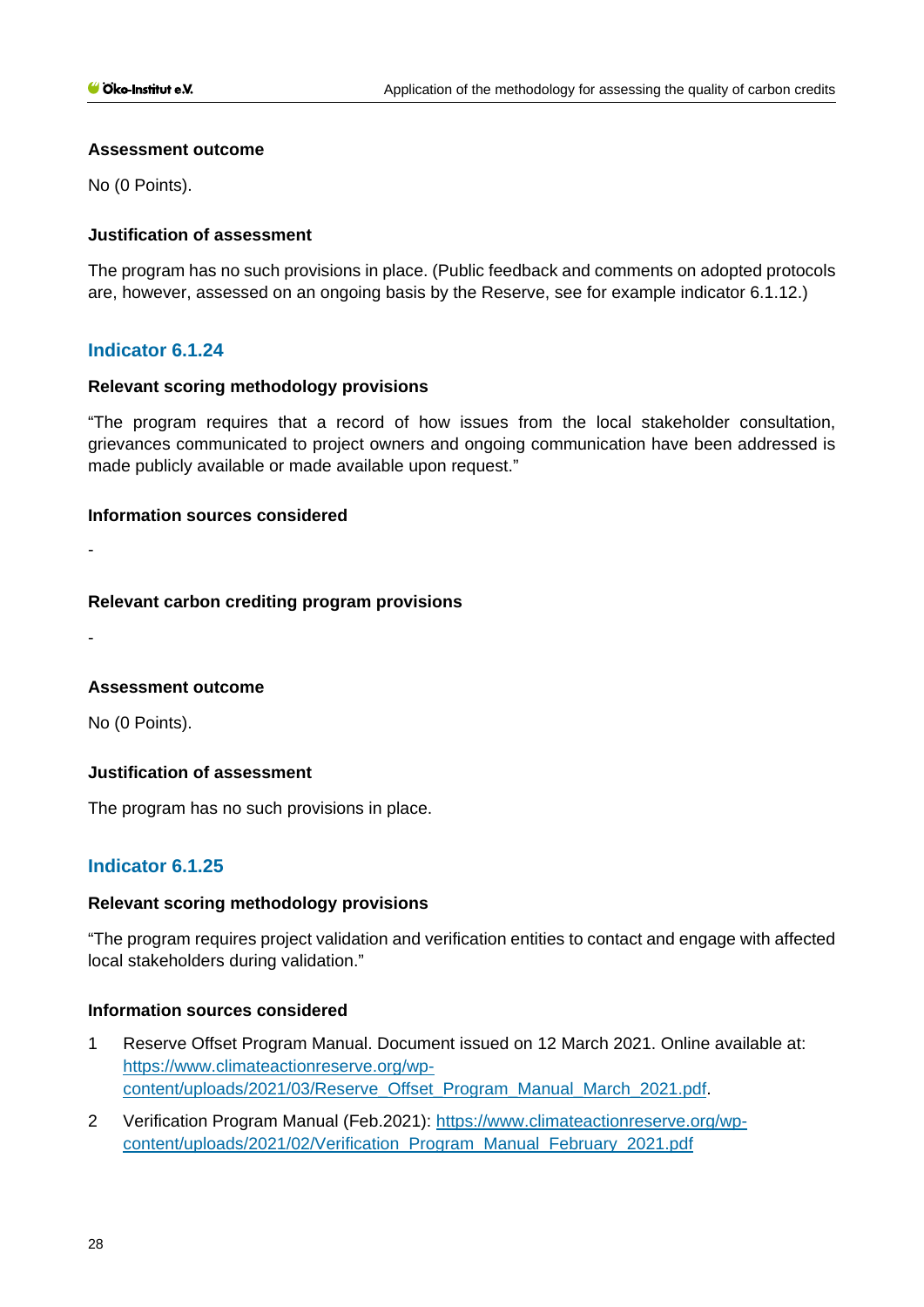# **Relevant carbon crediting program provisions**

# **Assessment outcome**

No (0 Points).

-

# **Justification of assessment**

The program does not require that project validation and verification entities proactively consult with affected stakeholders during audits.

# **Indicator 6.1.26**

# **Relevant scoring methodology provisions**

"The program requires that projects be subject to public consultation on the global level via online facilities (e.g., submitting comments on an online platform or portal) prior to project registration."

# **Information sources considered**

1 Reserve Offset Program Manual. Document issued on 12 March 2021. Online available at: [https://www.climateactionreserve.org/wp](https://www.climateactionreserve.org/wp-content/uploads/2021/03/Reserve_Offset_Program_Manual_March_2021.pdf)[content/uploads/2021/03/Reserve\\_Offset\\_Program\\_Manual\\_March\\_2021.pdf.](https://www.climateactionreserve.org/wp-content/uploads/2021/03/Reserve_Offset_Program_Manual_March_2021.pdf)

### **Relevant carbon crediting program provisions**

- Provision 1 Source 1, section 4.2.4, "Public Review Period and Public Workshop "page 45: "Public Review Period and Public Workshop. The revised draft protocol is posted on the Reserve's website for a 30-day public comment period. The public is notified via the Reserve's listserv database and other venues, and reviewers are asked to submit written comments. During the 30-day public review period, the Reserve also hosts a public workshop to solicit feedback and address concerns regarding the draft protocol in an open forum. After receiving written feedback, all comments are recorded and addressed. A final protocol is produced, taking into account public comments and any further workgroup feedback."
- Provision 2 Source 1, section 4.2.6 "Ongoing Public Feedback and Comments", page 45: "After Board approval, the Reserve continues to solicit, document, and respond to public feedback and comments on the current version of the protocol. Comments and feedback on adopted protocols can be submitted to the Reserve at policy@climateactionreserve.org. The public is also welcome to contact Reserve staff directly to discuss their comments and concerns. Public feedback and comments are assessed on an ongoing basis and may initiate a revision to a protocol."

### **Assessment outcome**

No (0 Points).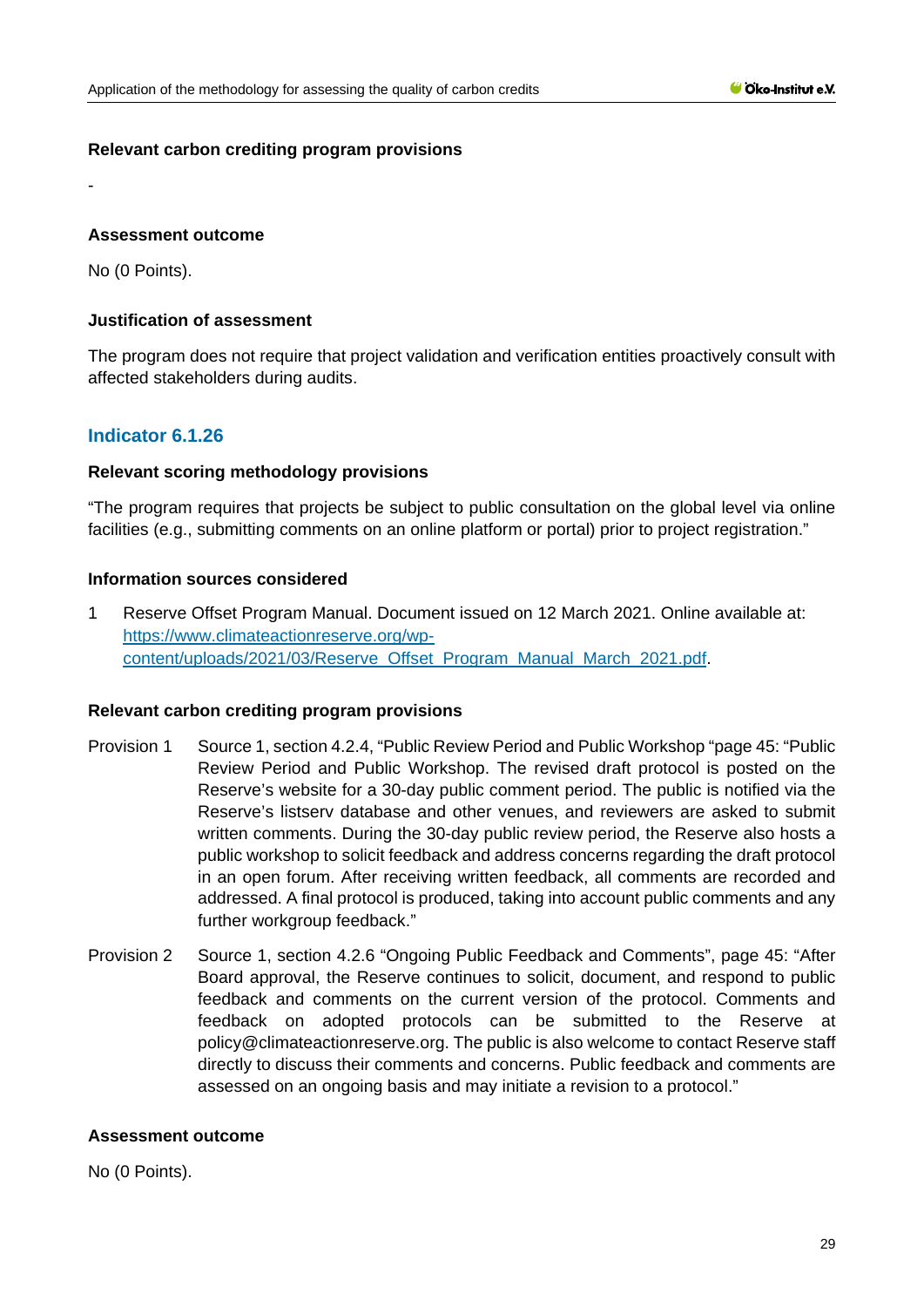# **Justification of assessment**

The program uses a standardized approach with protocols developed for different project types. Global public consultations are part of the protocol development process, not for individual projects.

# **Indicator 6.1.27**

# **Relevant scoring methodology provisions**

"The program requires that global public consultations of projects make available key information on the project, such as the project design documents and any supplemental project documentation."

# **Information sources considered**

1 Reserve Offset Program Manual. Document issued on 12 March 2021. Online available at: [https://www.climateactionreserve.org/wp](https://www.climateactionreserve.org/wp-content/uploads/2021/03/Reserve_Offset_Program_Manual_March_2021.pdf)[content/uploads/2021/03/Reserve\\_Offset\\_Program\\_Manual\\_March\\_2021.pdf.](https://www.climateactionreserve.org/wp-content/uploads/2021/03/Reserve_Offset_Program_Manual_March_2021.pdf)

# **Relevant carbon crediting program provisions**

- Provision 1 Source 1, section 4.2.4, page 45: "Public Review Period and Public Workshop. The revised draft protocol is posted on the Reserve's website for a 30-day public comment period. The public is notified via the Reserve's listserv database and other venues, and reviewers are asked to submit written comments. During the 30-day public review period, the Reserve also hosts a public workshop to solicit feedback and address concerns regarding the draft protocol in an open forum. After receiving written feedback, all comments are recorded and addressed. A final protocol is produced, taking into account public comments and any further workgroup feedback."
- Provision 2 Source 1, section 4.2.6, p.45: "Ongoing Public Feedback and Comments. After Board approval, the Reserve continues to solicit, document, and respond to public feedback and comments on the current version of the protocol. Comments and feedback on adopted protocols can be submitted to the Reserve at policy@climateactionreserve.org. The public is also welcome to contact Reserve staff directly to discuss their comments and concerns. Public feedback and comments are assessed on an ongoing basis and may initiate a revision to a protocol."

### **Assessment outcome**

No (0 Points).

# **Justification of assessment**

The program has only provisions in place regarding global public consultations/commenting periods at the protocol development level but not for individual projects. The indicator is therefore not fulfilled.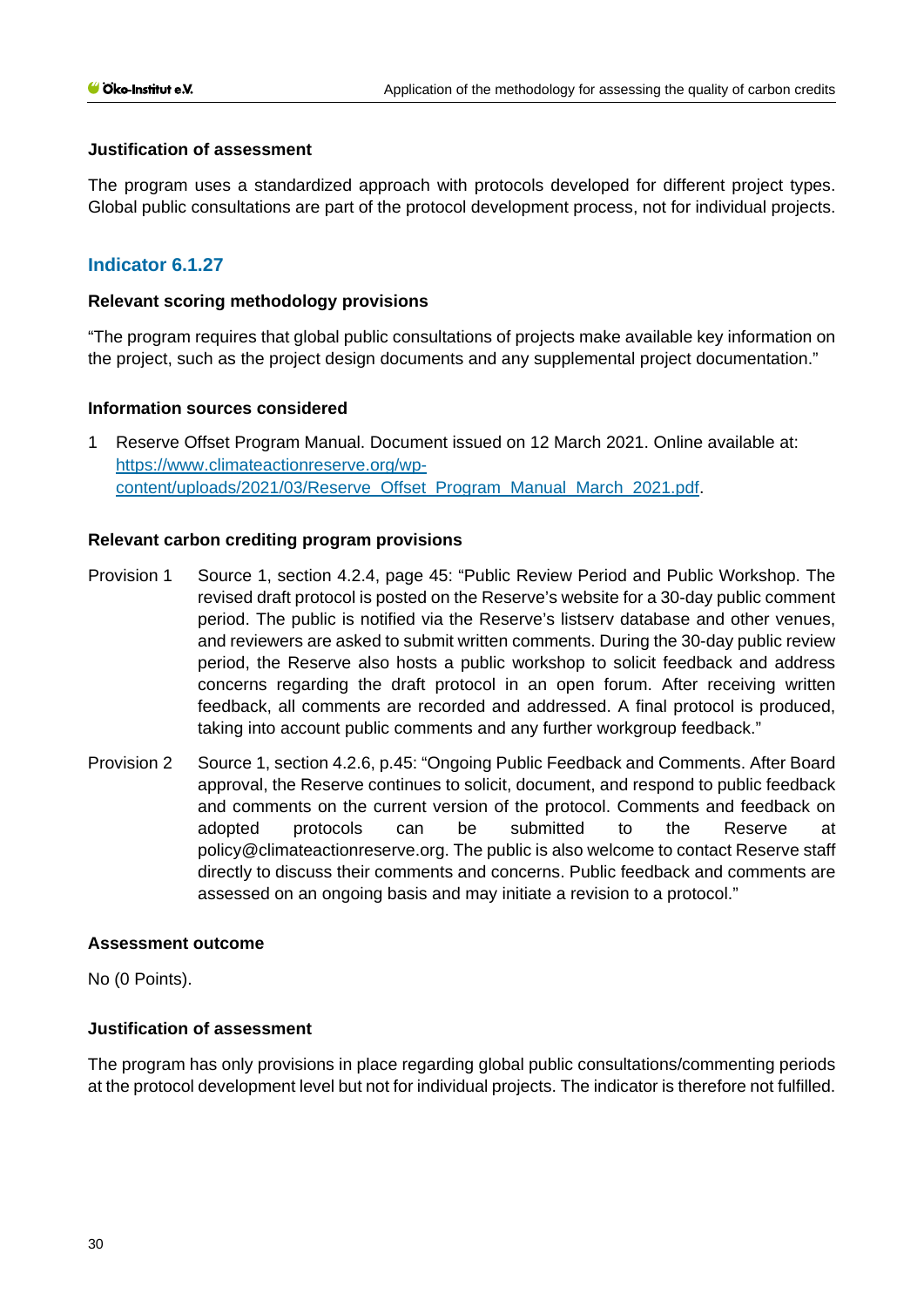# **Indicator 6.1.28**

# **Relevant scoring methodology provisions**

"The program requires that input received through global public consultations of projects is publicly documented, that the project owners must take due account of the inputs received, and that it is publicly documented how inputs received are addressed."

# **Information sources considered**

1 Reserve Offset Program Manual. Document issued on 12 March 2021. Online available at: [https://www.climateactionreserve.org/wp](https://www.climateactionreserve.org/wp-content/uploads/2021/03/Reserve_Offset_Program_Manual_March_2021.pdf)[content/uploads/2021/03/Reserve\\_Offset\\_Program\\_Manual\\_March\\_2021.pdf.](https://www.climateactionreserve.org/wp-content/uploads/2021/03/Reserve_Offset_Program_Manual_March_2021.pdf)

### **Relevant carbon crediting program provisions**

- Provision 1 Source 1, section 4.2.4, page 45: "Public Review Period and Public Workshop. The revised draft protocol is posted on the Reserve's website for a 30-day public comment period. The public is notified via the Reserve's listserv database and other venues, and reviewers are asked to submit written comments. During the 30-day public review period, the Reserve also hosts a public workshop to solicit feedback and address concerns regarding the draft protocol in an open forum. After receiving written feedback, all comments are recorded and addressed. A final protocol is produced, taking into account public comments and any further workgroup feedback."
- Provision 2 Source 1, section 4.2.6, page 45: "Ongoing Public Feedback and Comments. After Board approval, the Reserve continues to solicit, document, and respond to public feedback and comments on the current version of the protocol. Comments and feedback on adopted protocols can be submitted to the Reserve at policy@climateactionreserve.org. The public is also welcome to contact Reserve staff directly to discuss their comments and concerns. Public feedback and comments are assessed on an ongoing basis and may initiate a revision to a protocol."

### **Assessment outcome**

No (0 Points).

# **Justification of assessment**

Input from public consultation is protocolled and can be found on the website, including how the program responded to these comments. However, as for indicator 6.1.27 this does not apply to consultation on individual projects. The indicator is therefore not fulfilled.

# **Indicator 6.1.29**

### **Relevant scoring methodology provisions**

"The program requires that a validation and verification entity assesses whether the project owners have taken due account of all inputs received in the global stakeholder consultation."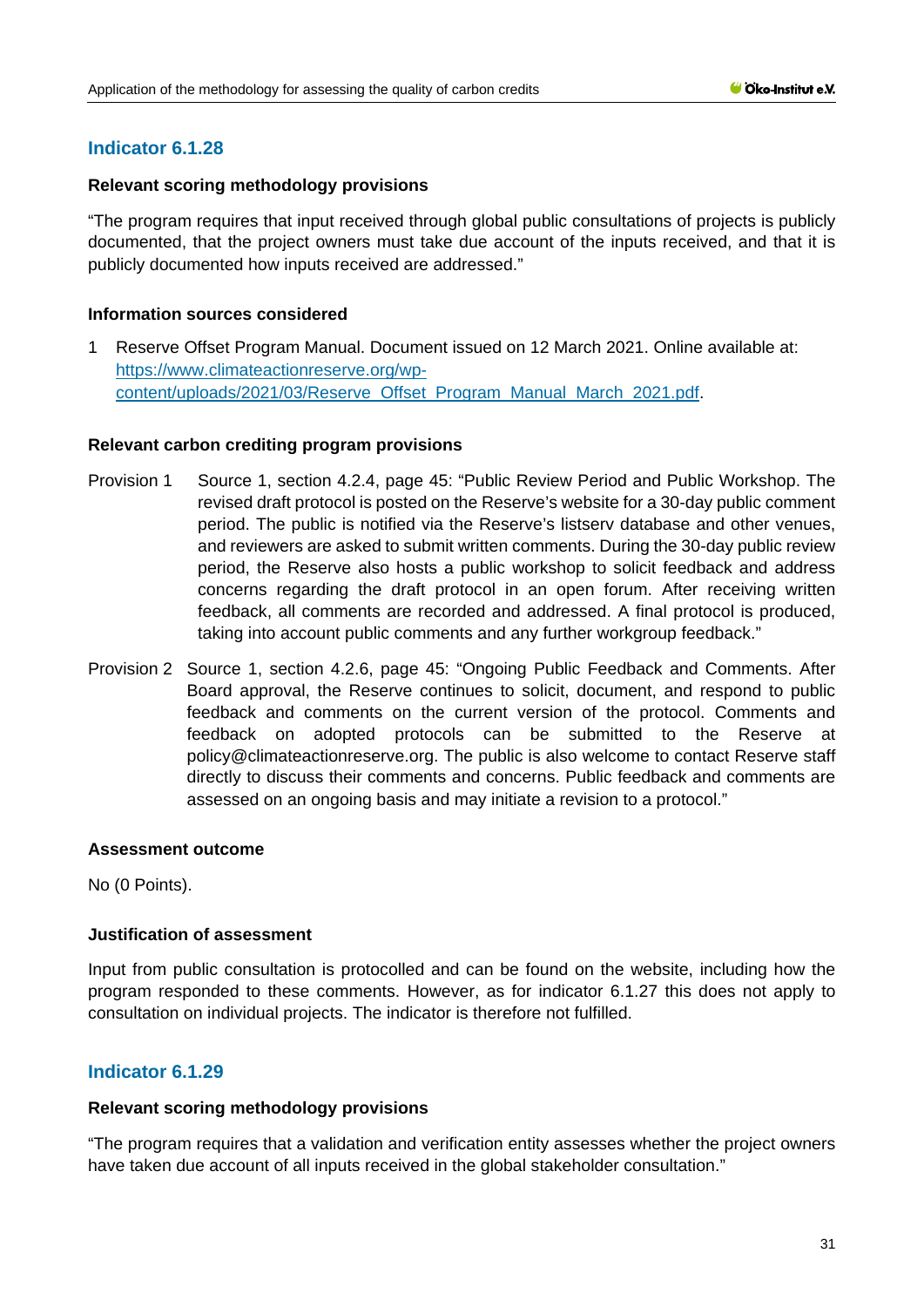-

-

### **Information sources considered**

**Relevant carbon crediting program provisions**

# **Assessment outcome**

No (0 Points).

# **Justification of assessment**

Neither the Verification Program Manual nor the protocols contain requirements for validation and verification entities to take account of comments provided via public stakeholder consultations on projects. In general, there are no provisions for stakeholder consultations as part of the verification process.

# **Indicator 6.1.30**

# **Relevant scoring methodology provisions**

"The program has established provisions that allow the public (both global and local project stakeholders) to submit comments to the program about a project at any time during project operation. This includes provisions for the program's due consideration of the comments received and possible action to address the concern (e.g., halting the issuance of credits, deregistering the project, or requiring compensation for over-issuance)."

# **Information sources considered**

1 Reserve Offset Program Manual. Document issued on 12 March 2021. Online available at: [https://www.climateactionreserve.org/wp](https://www.climateactionreserve.org/wp-content/uploads/2021/03/Reserve_Offset_Program_Manual_March_2021.pdf)[content/uploads/2021/03/Reserve\\_Offset\\_Program\\_Manual\\_March\\_2021.pdf.](https://www.climateactionreserve.org/wp-content/uploads/2021/03/Reserve_Offset_Program_Manual_March_2021.pdf)

### **Relevant carbon crediting program provisions**

Provision 1 Source 1, section 3.5.2, page 36: "For any project type, it is possible that a stakeholder may want to contact the Reserve to provide feedback, either positive or negative. For general feedback or inquiries, stakeholders may contact he Reserve atreserve@climateactionreserve.org, or call the Reserve office at (213) 891-1444."

### **Assessment outcome**

No (0 Points).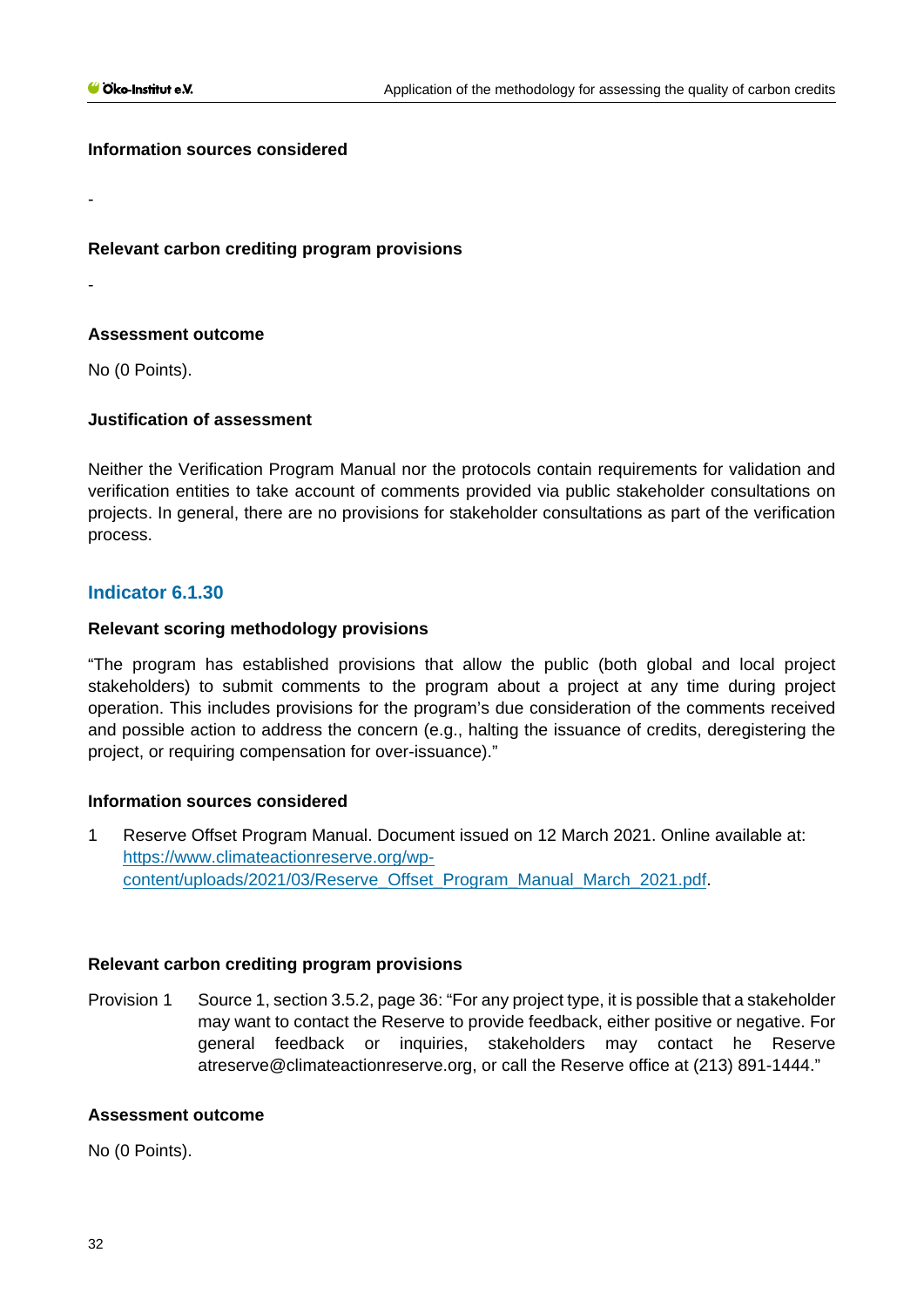# **Justification of assessment**

The Reserve has provisions for feedback, but not for consideration of public comments by the project owner.

# **Indicator 6.1.31**

# **Relevant scoring methodology provisions**

"The program provisions explicitly ban any violation of human rights by the project owner or any other entity involved in project design or implementation."

# **Information sources considered**

1 Reserve Offset Program Manual. Document issued on 12 March 2021. Online available at: [https://www.climateactionreserve.org/wp](https://www.climateactionreserve.org/wp-content/uploads/2021/03/Reserve_Offset_Program_Manual_March_2021.pdf)[content/uploads/2021/03/Reserve\\_Offset\\_Program\\_Manual\\_March\\_2021.pdf.](https://www.climateactionreserve.org/wp-content/uploads/2021/03/Reserve_Offset_Program_Manual_March_2021.pdf)

# **Relevant carbon crediting program provisions**

Provision 1 Source 1, section 1.2, page 2: "In addition, the Reserve strives to ensure that the offset projects it registers are not harmful. Project activities should not cause or contribute to negative social, economic or environmental outcomes and ideally should result in benefits beyond climate change mitigation. Projects are encouraged to identify, measure, and report on any non-GHG benefits of the project activities, such as alignment with the United Nations' Sustainable Development Goals or other identified co-benefits."

### **Assessment outcome**

No (0 Points).

### **Justification of assessment**

While the program applies a do no harm approach to their work, the program has no such explicit human rights provisions. The indicator is therefore not fulfilled.

# **Indicator 6.1.32**

### **Relevant scoring methodology provisions**

The program has safeguards in place that require preserving and protecting cultural heritage in projects.

### **Information sources considered**

1 Reserve Offset Program Manual. Document issued on 12 March 2021. Online available at: [https://www.climateactionreserve.org/wp](https://www.climateactionreserve.org/wp-content/uploads/2021/03/Reserve_Offset_Program_Manual_March_2021.pdf)[content/uploads/2021/03/Reserve\\_Offset\\_Program\\_Manual\\_March\\_2021.pdf](https://www.climateactionreserve.org/wp-content/uploads/2021/03/Reserve_Offset_Program_Manual_March_2021.pdf)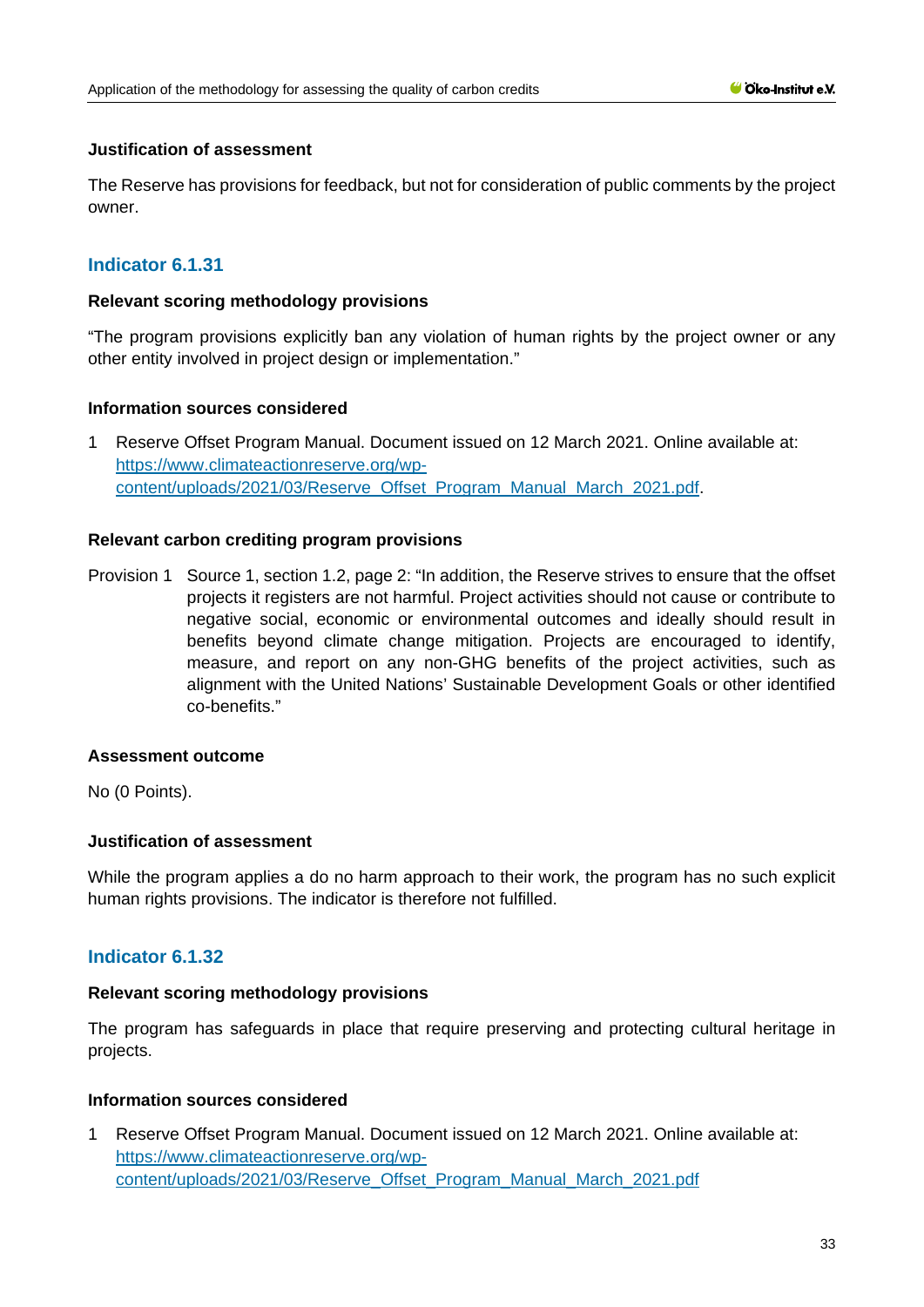### **Relevant carbon crediting program provisions**

Provision 1 Source 1, section 2.4.6, page 12: "The Reserve requires project developers to demonstrate that their GHG projects will not undermine progress on other environmental issues such as air and water quality, endangered species and natural resource protection, and environmental justice. When registering a project, the project developer must attest that the project was in material compliance with all applicable laws, including environmental regulations, during the verification period. The project developer is also required to disclose any and all instances of non-compliance– material or otherwise –of the project with any law to the Reserve and the verification body. […]

> In developing environmental and social safeguard criteria and requirements for specific protocols, the Reserve applies the following general principles:

> Common Agency. Environmental and social harms will only be considered in determining project eligibility to the extent that they can be attributed to the same agents (e.g., project developers, implementers or operators) in charge of implementing the project. Harms that may occur concurrently with a project, but are caused by other actors, will not be a factor in determining eligibility. The agents responsible, individually or collectively, for implementing projects will be determined during the protocol development process in consultation with stakeholders.

> Proximity. Only environmental and social harms directly associated with a project activity (i.e., either physically or causally proximate) will be considered:

> Harms directly caused by project activities, regardless of where the harms physically occur, will be a factor in determining eligibility.

> Harms physically proximate to project activities but not directly caused by those activities may also be considered in determining eligibility if they are caused by agents responsible for project implementation. Such harms will be considered only if the agents are required by the relevant protocol to be involved in project implementation. Required agents will be specified in the Reserve's protocols, e.g., as part of the project definition or definition of eligible "project developers." If an agent is allowed, but not required, to be involved in project implementation, then physically proximate harms caused by that agent will not be considered (even if such an agent is directly involved with a particular project).

> Harms caused by agents in charge of implementing a project that occur at sites or facilities not linked or co-located with the project will not be a factor in determining eligibility.

> Both agency and proximity of effects will be considered in the protocol screening and development processes to identify and set clear standards for the application of this policy.

> In determining whether environmental and social harms are occurring, the Reserve will use the following criteria:

> Legal Obligation. The Reserve will rely first and foremost on legal requirements within the jurisdiction(s) where the project is implemented. Project agents that are found to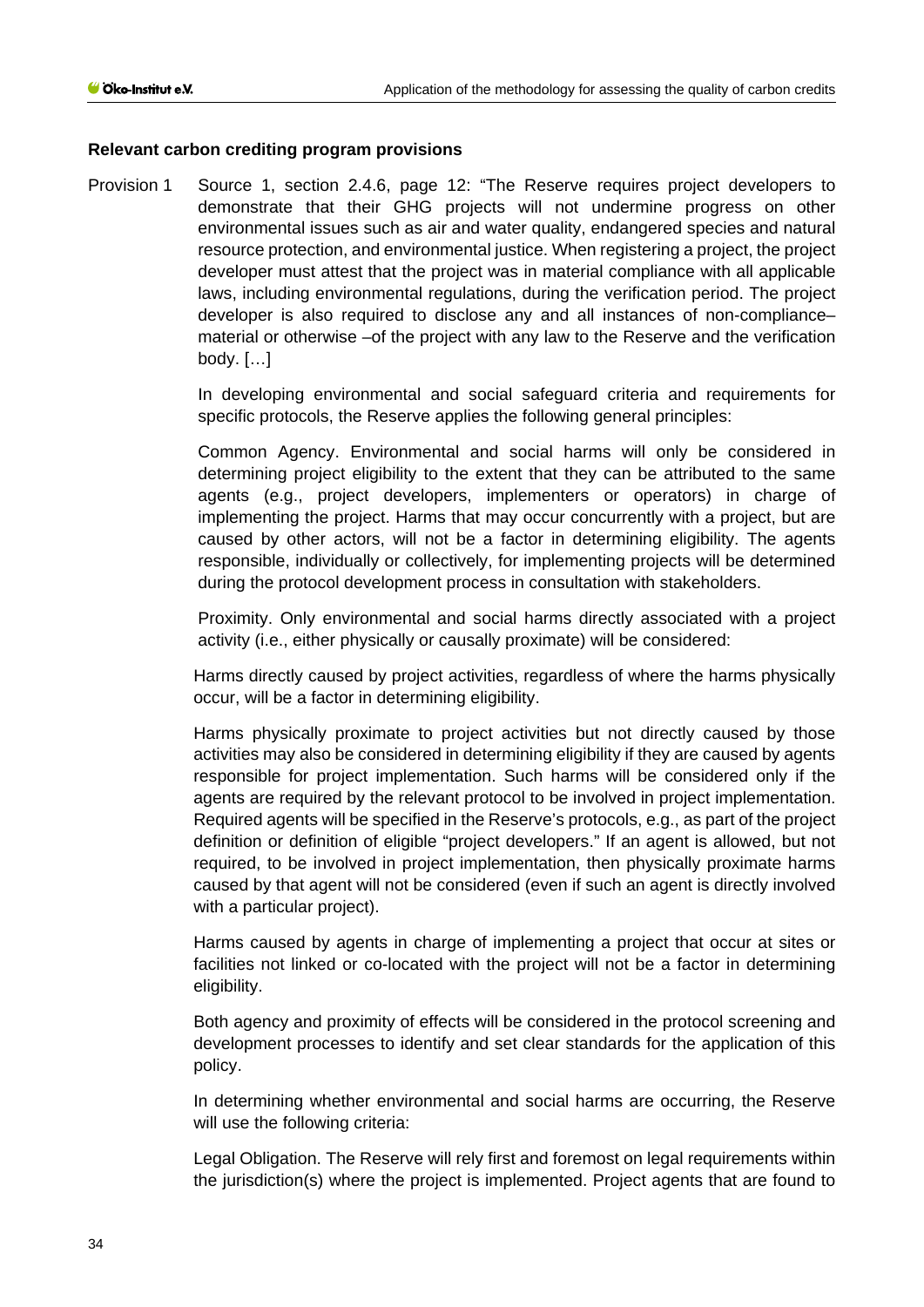be out of material compliance with applicable laws, regulations or other legal mandates that apply to the project itself or activities proximate to the project will be penalized.

"Do No Harm" Beyond Legal Requirements. In some cases, the Reserve may determine, in consultation with stakeholders, that existing legal requirements are insufficient to guarantee protection against important environmental and social harms. In these cases, the Reserve may include additional criteria in protocols to ensure that projects will not give rise to these harms, or may screen out certain project types or activities from eligibility under a protocol altogether. The Reserve coordinates with government agencies and environmental representatives to ensure that its climateoriented projects complement other environmental policies and programs."

### **Assessment outcome**

No (0 Points).

# **Justification of assessment**

The carbon crediting program's approach to environmental and social safeguards is to rely "first and foremost" on legal requirements within the jurisdiction(s) where the project is implemented (Provision 1). Where in the protocol development process a joint assessment with stakeholders finds that the existing legal requirements are insufficient to guarantee protection against "important" environmental and social harms, the program may add additional criteria in protocols as a safeguard to avoid these harms or exclude certain activities from eligibility under the protocol (Provision 1). There are no publicly available documents that define the process that must be applied when assessing whether existing legal requirements are sufficient or not. In particular, there are no publicly documented requirements on the specific harms that must be avoided at a minimum by local laws, for the program not to introduce additional safeguard criteria in protocols. The program further does not define what it considers "important" environmental or social harms.

Protocols for the project types assessed within this demo application do not contain any additional criteria in relation to cultural heritage. Whether the assessment of local laws during protocol development considered the specific aspects of this indicator is unclear from the publicly available documentation of the protocol development process. The indicator is therefore considered not to be fulfilled.

# **Indicator 6.1.33**

### **Relevant scoring methodology provisions**

"The program has safeguards in place in relation to health that at least address the need to avoid or minimize the risks and impacts to (community) health, safety and security that may arise from projects."

### **Information sources considered**

1 Reserve Offset Program Manual. Document issued on 12 March 2021. Online available at: [https://www.climateactionreserve.org/wp](https://www.climateactionreserve.org/wp-content/uploads/2021/03/Reserve_Offset_Program_Manual_March_2021.pdf)[content/uploads/2021/03/Reserve\\_Offset\\_Program\\_Manual\\_March\\_2021.pdf.](https://www.climateactionreserve.org/wp-content/uploads/2021/03/Reserve_Offset_Program_Manual_March_2021.pdf)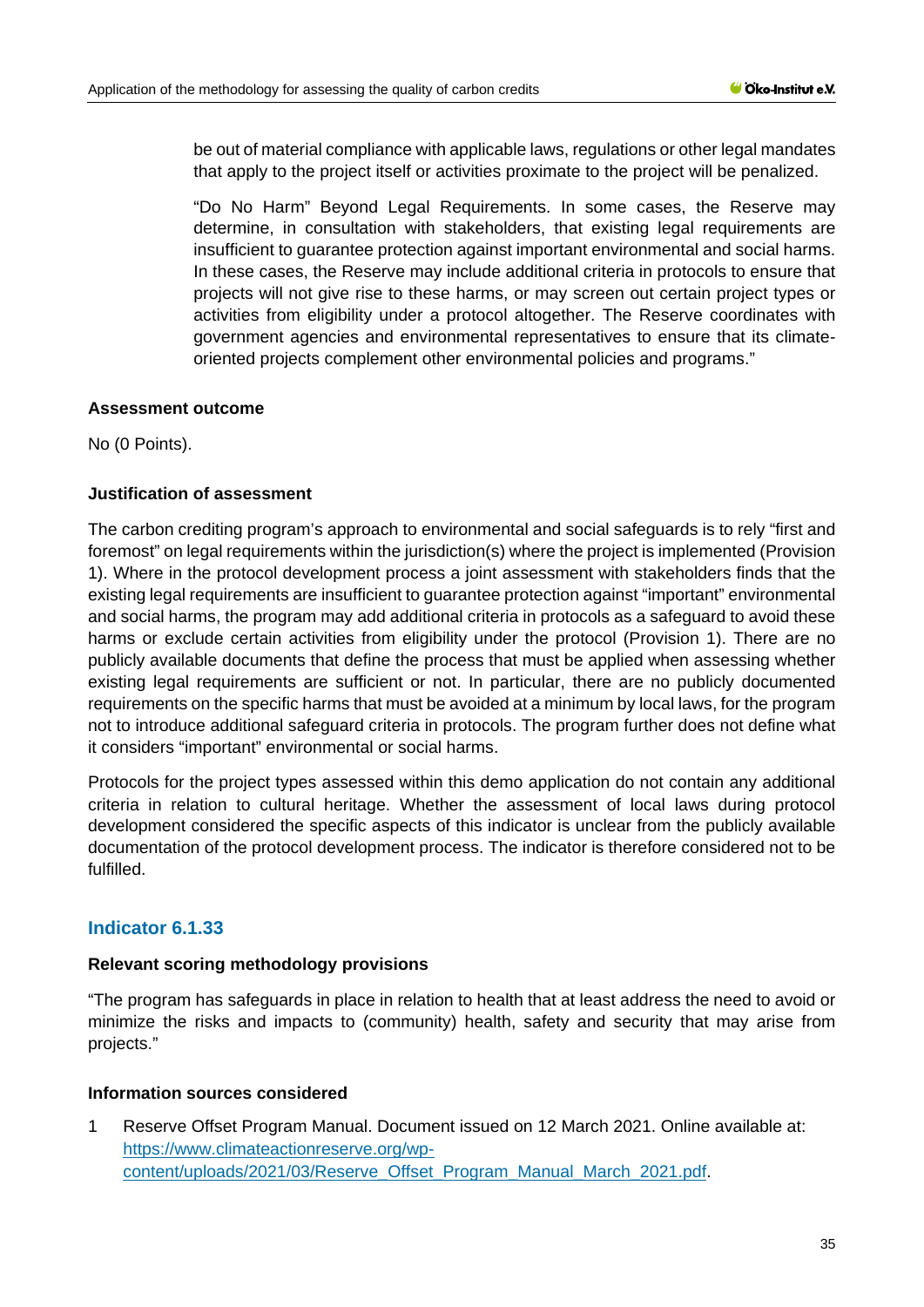# **Relevant carbon crediting program provisions**

- Provision 1 Source 1, section 1.2, page 2, "Reserve Program Principles": "The Reserve strives to ensure that the offset projects it registers are not harmful. Project activities should not cause or contribute to negative social, economic or environmental outcomes and ideally should result in benefits beyond climate change mitigation."
- Provision 2 Source 1, section 2.4.6, page 12: "The Reserve requires project developers to demonstrate that their GHG projects will not undermine progress on other environmental issues such as air and water quality, endangered species and natural resource protection, and environmental justice. When registering a project, the project developer must attest that the project was in material compliance with all applicable laws, including environmental regulations, during the verification period. The project developer is also required to disclose any and all instances of non-compliance– material or otherwise –of the project with any law to the Reserve and the verification body. […]

In developing environmental and social safeguard criteria and requirements for specific protocols, the Reserve applies the following general principles:

Common Agency. Environmental and social harms will only be considered in determining project eligibility to the extent that they can be attributed to the same agents (e.g., project developers, implementers or operators) in charge of implementing the project. Harms that may occur concurrently with a project, but are caused by other actors, will not be a factor in determining eligibility. The agents responsible, individually or collectively, for implementing projects will be determined during the protocol development process in consultation with stakeholders.

Proximity. Only environmental and social harms directly associated with a project activity (i.e., either physically or causally proximate) will be considered:

Harms directly caused by project activities, regardless of where the harms physically occur, will be a factor in determining eligibility.

Harms physically proximate to project activities but not directly caused by those activities may also be considered in determining eligibility if they are caused by agents responsible for project implementation. Such harms will be considered only if the agents are required by the relevant protocol to be involved in project implementation. Required agents will be specified in the Reserve's protocols, e.g., as part of the project definition or definition of eligible "project developers." If an agent is allowed, but not required, to be involved in project implementation, then physically proximate harms caused by that agent will not be considered (even if such an agent is directly involved with a particular project).

Harms caused by agents in charge of implementing a project that occur at sites or facilities not linked or co-located with the project will not be a factor in determining eligibility.

Both agency and proximity of effects will be considered in the protocol screening and development processes to identify and set clear standards for the application of this policy.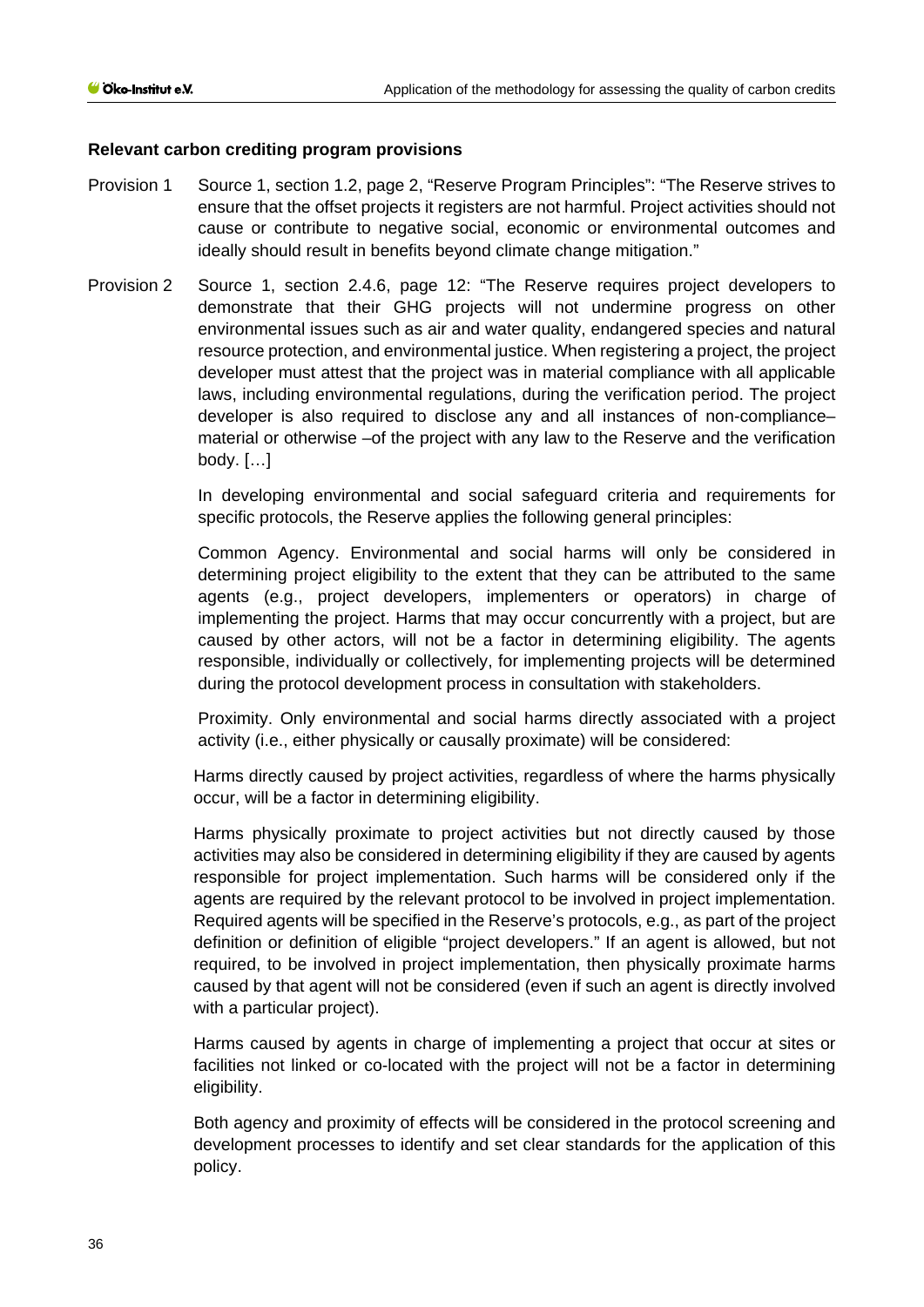In determining whether environmental and social harms are occurring, the Reserve will use the following criteria:

Legal Obligation. The Reserve will rely first and foremost on legal requirements within the jurisdiction(s) where the project is implemented. Project agents that are found to be out of material compliance with applicable laws, regulations or other legal mandates that apply to the project itself or activities proximate to the project will be penalized.

"Do No Harm" Beyond Legal Requirements. In some cases, the Reserve may determine, in consultation with stakeholders, that existing legal requirements are insufficient to guarantee protection against important environmental and social harms. In these cases, the Reserve may include additional criteria in protocols to ensure that projects will not give rise to these harms, or may screen out certain project types or activities from eligibility under a protocol altogether. The Reserve coordinates with government agencies and environmental representatives to ensure that its climateoriented projects complement other environmental policies and programs."

# **Assessment outcome**

No (0 Points).

# **Justification of assessment**

The carbon crediting program's approach to environmental and social safeguards is to rely "first and foremost" on legal requirements within the jurisdiction(s) where the project is implemented (Provision 2). Where in the protocol development process a joint assessment with stakeholders finds that the existing legal requirements are insufficient to guarantee protection against "important" environmental and social harms, the program may add additional criteria in protocols as a safeguard to avoid these harms or exclude certain activities from eligibility under the protocol (Provision 2). There are no publicly available documents that define the process that must be applied when assessing whether existing legal requirements are sufficient or not. In particular, there are no publicly documented requirements on the specific harms that must be avoided at a minimum by local laws, for the program not to introduce additional safeguard criteria in protocols. The program further does not define what it considers "important" environmental or social harms.

Protocols for the project types assessed within this demo application do not contain any additional criteria in relation to health. Whether the assessment of local laws during protocol development considered the specific aspects of this indicator is unclear from the publicly available documentation of the protocol development process. The indicator is therefore considered not to be fulfilled.

# **Indicator 6.1.34**

# **Relevant scoring methodology provisions**

"The program provisions specifically require that projects avoid physical and economic displacement in its projects and that, in exceptional circumstances where avoidance is not possible, displacement occurs only with appropriate forms of legal protection and compensation as well as informed participation of those affected."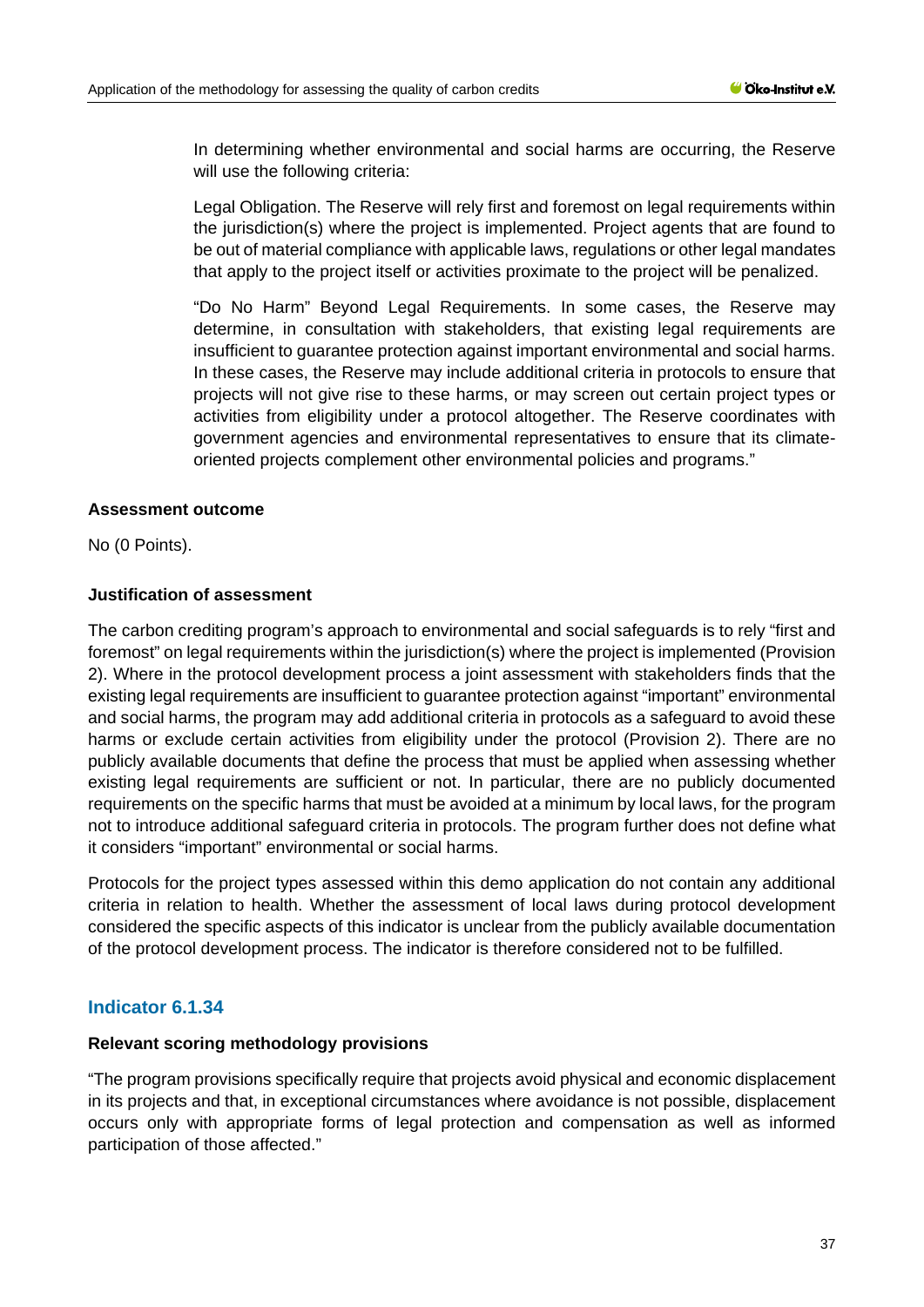# **Information sources considered**

- 1 Reserve Offset Program Manual. Document issued on 12 March 2021. Online available at: [https://www.climateactionreserve.org/wp](https://www.climateactionreserve.org/wp-content/uploads/2021/03/Reserve_Offset_Program_Manual_March_2021.pdf)[content/uploads/2021/03/Reserve\\_Offset\\_Program\\_Manual\\_March\\_2021.pdf.](https://www.climateactionreserve.org/wp-content/uploads/2021/03/Reserve_Offset_Program_Manual_March_2021.pdf)
- 2 Forest Project Protocol (Version 4.0, June 2017): [https://www.climateactionreserve.org/wp](https://www.climateactionreserve.org/wp-content/uploads/2018/05/Forest-Project-Protocol-V4.0-package-05142018.pdf)[content/uploads/2018/05/Forest-Project-Protocol-V4.0-package-05142018.pdf](https://www.climateactionreserve.org/wp-content/uploads/2018/05/Forest-Project-Protocol-V4.0-package-05142018.pdf)

# **Relevant carbon crediting program provisions**

Provision 1 Source 1, section 2.4.6, page 12: "The Reserve requires project developers to demonstrate that their GHG projects will not undermine progress on other environmental issues such as air and water quality, endangered species and natural resource protection, and environmental justice. When registering a project, the project developer must attest that the project was in material compliance with all applicable laws, including environmental regulations, during the verification period. The project developer is also required to disclose any and all instances of non-compliance– material or otherwise –of the project with any law to the Reserve and the verification body. […]

> In developing environmental and social safeguard criteria and requirements for specific protocols, the Reserve applies the following general principles:

> Common Agency. Environmental and social harms will only be considered in determining project eligibility to the extent that they can be attributed to the same agents (e.g., project developers, implementers or operators) in charge of implementing the project. Harms that may occur concurrently with a project, but are caused by other actors, will not be a factor in determining eligibility. The agents responsible, individually or collectively, for implementing projects will be determined during the protocol development process in consultation with stakeholders.

> Proximity. Only environmental and social harms directly associated with a project activity (i.e., either physically or causally proximate) will be considered:

> Harms directly caused by project activities, regardless of where the harms physically occur, will be a factor in determining eligibility.

> Harms physically proximate to project activities but not directly caused by those activities may also be considered in determining eligibility if they are caused by agents responsible for project implementation. Such harms will be considered only if the agents are required by the relevant protocol to be involved in project implementation. Required agents will be specified in the Reserve's protocols, e.g., as part of the project definition or definition of eligible "project developers." If an agent is allowed, but not required, to be involved in project implementation, then physically proximate harms caused by that agent will not be considered (even if such an agent is directly involved with a particular project).

> Harms caused by agents in charge of implementing a project that occur at sites or facilities not linked or co-located with the project will not be a factor in determining eligibility.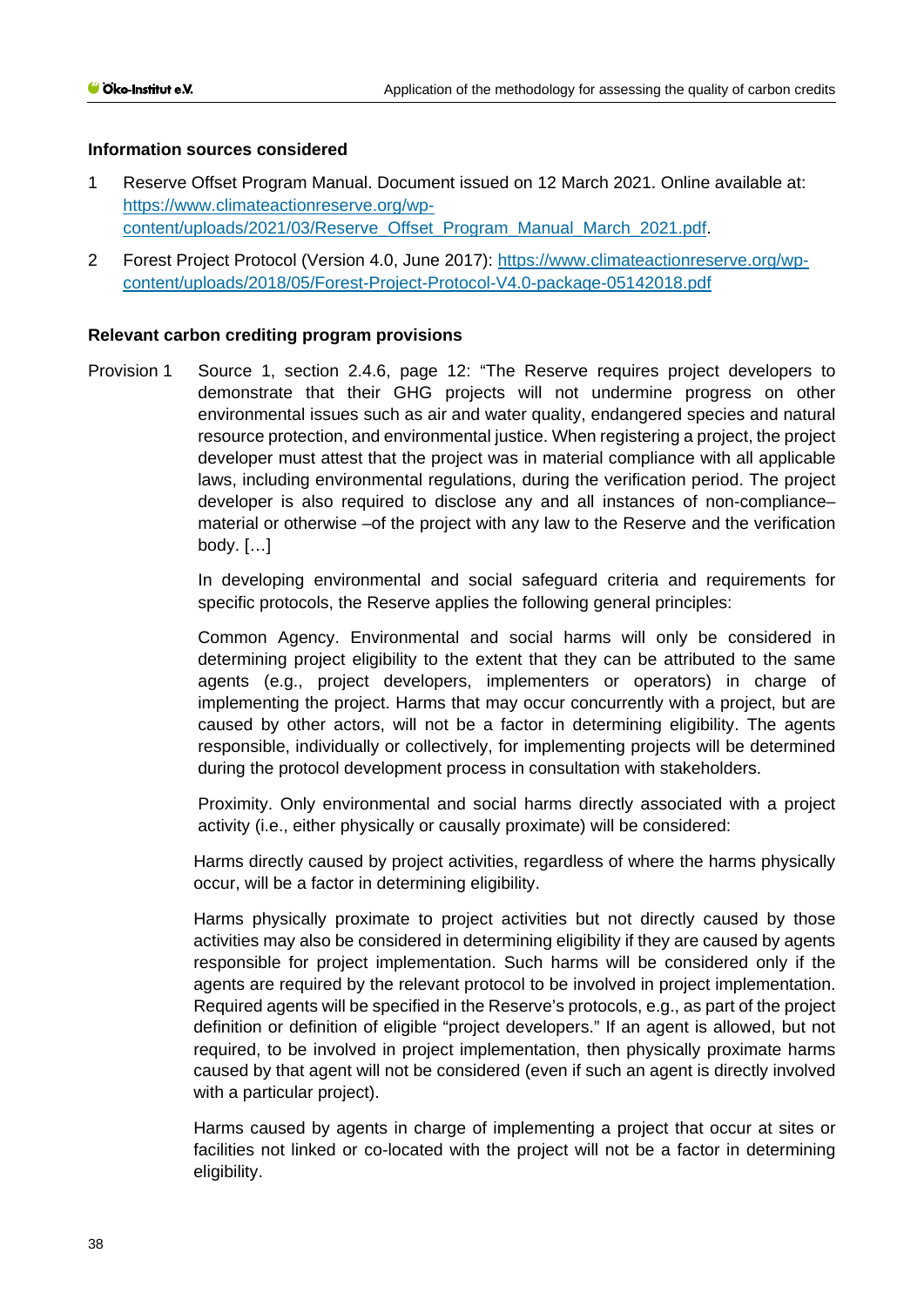Both agency and proximity of effects will be considered in the protocol screening and development processes to identify and set clear standards for the application of this policy.

In determining whether environmental and social harms are occurring, the Reserve will use the following criteria:

Legal Obligation. The Reserve will rely first and foremost on legal requirements within the jurisdiction(s) where the project is implemented. Project agents that are found to be out of material compliance with applicable laws, regulations or other legal mandates that apply to the project itself or activities proximate to the project will be penalized.

"Do No Harm" Beyond Legal Requirements. In some cases, the Reserve may determine, in consultation with stakeholders, that existing legal requirements are insufficient to guarantee protection against important environmental and social harms. In these cases, the Reserve may include additional criteria in protocols to ensure that projects will not give rise to these harms, or may screen out certain project types or activities from eligibility under a protocol altogether. The Reserve coordinates with government agencies and environmental representatives to ensure that its climateoriented projects complement other environmental policies and programs."

Provision 2 Source 2, section 2.2, page 4: "Forest Owners and Project Operators. A Forest Owner is an individual or a corporation or other legally constituted entity, city, county, state agency, or a combination thereof that has legal control of any amount of forest carbon within the Project Area. Control of forest carbon means the Forest Owner has the legal authority to effect changes to forest carbon quantities, e.g., through timber rights or other forest management or land-use rights. Control of forest carbon occurs, for purposes of satisfying this protocol, through fee ownership and/or deeded encumbrances, such as conservation easements.

> Multiple Forest Owners may exist with respect to a single Forest Project, since control of forest carbon may be associated with fee ownership or through one or more deeded encumbrances that exist within a Project Area, any one of which may convey partial control of the project's forest carbon. Any unencumbered forest carbon is assumed to be controlled by the fee owner. Individuals or entities holding mineral, gas, oil, or similar de minimis interests in the forest carbon, are precluded from the definition of Forest Owner. A Project Operator must be one of the Forest Owners. The Project Operator is responsible for undertaking a Forest Project and registering it with the Reserve, and is ultimately responsible for all Forest Project reporting and attestations. The Project Operator executes the Project Implementation Agreement (see Section 3.6) with the Reserve. [..] The Reserve maintains the right to determine which individuals or entities meet the definition of "Forest Owner"."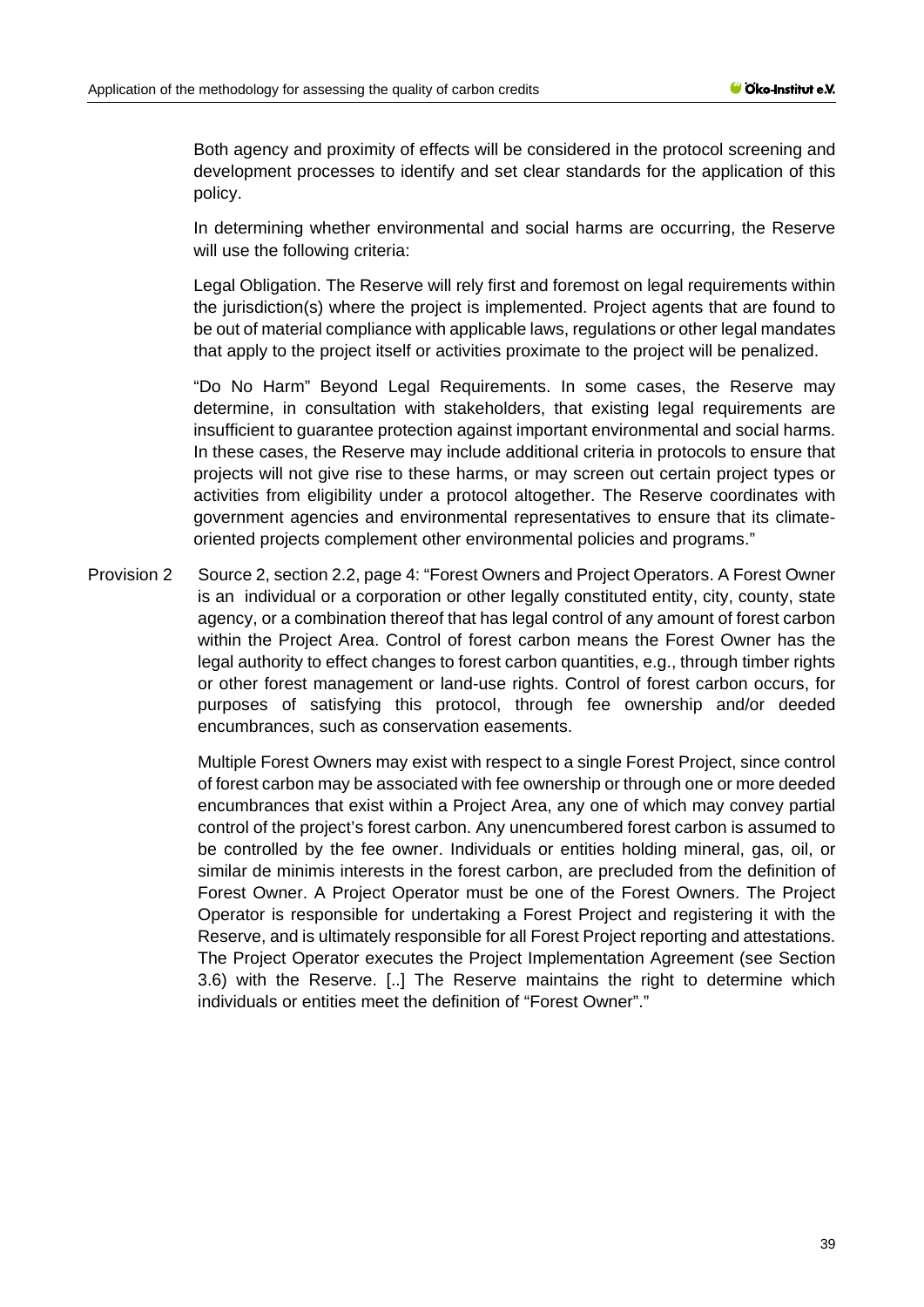# **Assessment outcome**

No (0 Points).

# **Justification of assessment**

The carbon crediting program's approach to environmental and social safeguards is to rely "first and foremost" on legal requirements within the jurisdiction(s) where the project is implemented (Provision 2). Where in the protocol development process a joint assessment with stakeholders finds that the existing legal requirements are insufficient to guarantee protection against "important" environmental and social harms, the program may add additional criteria in protocols as a safeguard to avoid these harms or exclude certain activities from eligibility under the protocol (Provision 2). There are no publicly available documents that define the process that must be applied when assessing whether existing legal requirements are sufficient or not. In particular, there are no publicly documented requirements on the specific harms that must be avoided at a minimum by local laws, for the program not to introduce additional safeguard criteria in protocols. The program further does not define what it considers "important" environmental or social harms.

Protocols for the project types assessed within this demo application do not contain any additional criteria in relation to physical or economic displacement other than Provision 1 which states that the project developer needs to have legal rights to the land. Whether the assessment of local laws during protocol development considered the specific aspects of this indicator is unclear from the publicly available documentation of the protocol development process. The indicator is therefore considered not to be fulfilled.

# **Indicator 6.1.35**

# **Relevant scoring methodology provisions**

"The program has safeguards in place in relation to labour rights that at least require projects to ensure decent and safe working conditions, fair treatment, sound worker-management relationships and equal opportunity for workers."

### **Information sources considered**

**Relevant carbon crediting program provisions**

# **Assessment outcome**

No (0 Points).

# **Justification of assessment**

The program has no such specific labour rights provisions in place.

-

-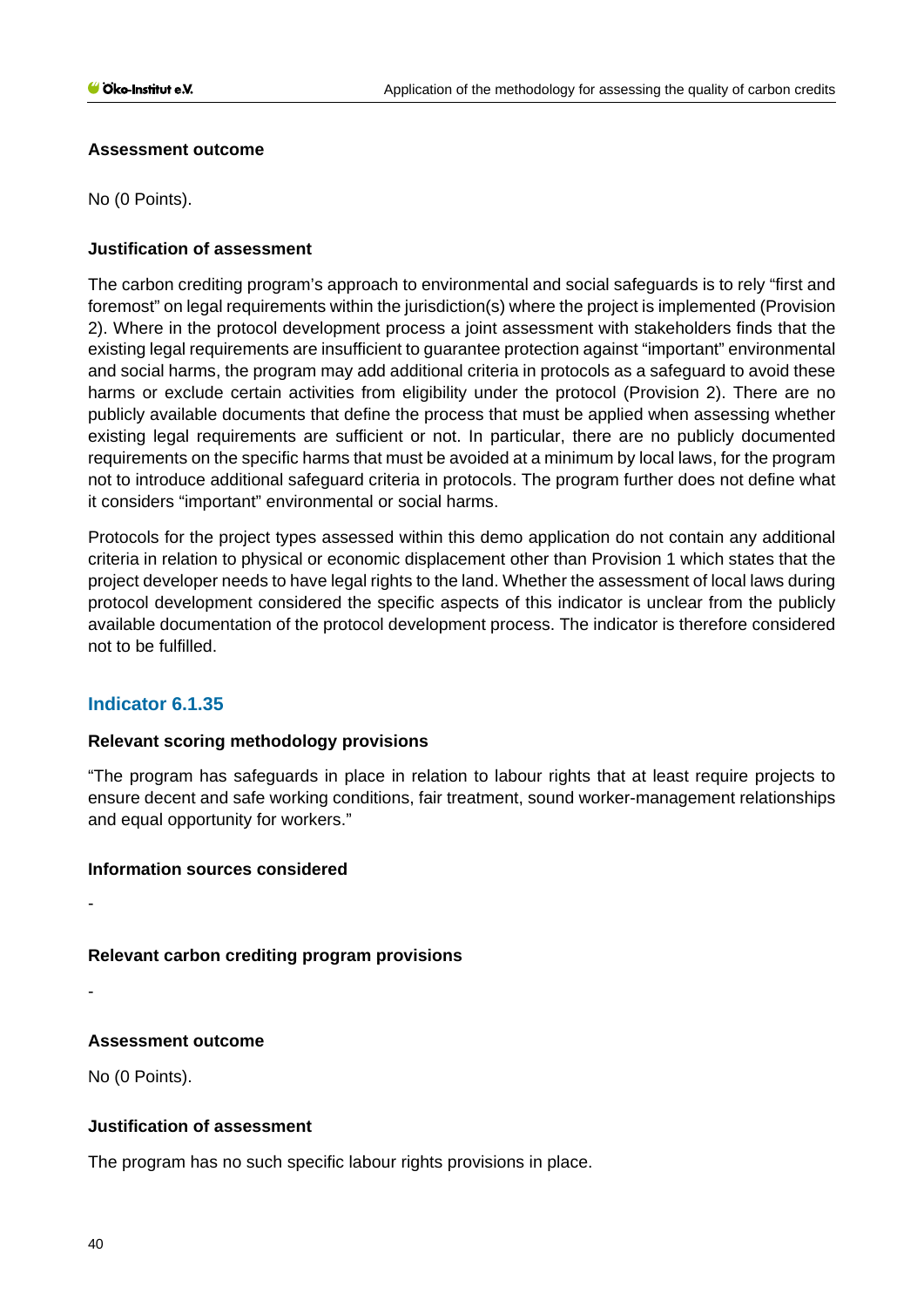# **Indicator 6.1.36**

# **Relevant scoring methodology provisions**

"The program has safeguards in place in relation to environmental issues that at least address air pollution, water pollution, soil and land protection, waste management, and biodiversity."

# **Information sources considered**

1 Reserve Offset Program Manual. Document issued on 12 March 2021. Online available at: [https://www.climateactionreserve.org/wp](https://www.climateactionreserve.org/wp-content/uploads/2021/03/Reserve_Offset_Program_Manual_March_2021.pdf)[content/uploads/2021/03/Reserve\\_Offset\\_Program\\_Manual\\_March\\_2021.pdf.](https://www.climateactionreserve.org/wp-content/uploads/2021/03/Reserve_Offset_Program_Manual_March_2021.pdf)

# **Relevant carbon crediting program provisions**

Provision 1 Source 1, section 2.4.6, page 12: "The Reserve requires project developers to demonstrate that their GHG projects will not undermine progress on other environmental issues such as air and water quality, endangered species and natural resource protection, and environmental justice. When registering a project, the project developer must attest that the project was in material compliance with all applicable laws, including environmental regulations, during the verification period. The project developer is also required to disclose any and all instances of non-compliance– material or otherwise –of the project with any law to the Reserve and the verification body. […]

> In developing environmental and social safeguard criteria and requirements for specific protocols, the Reserve applies the following general principles:

> Common Agency. Environmental and social harms will only be considered in determining project eligibility to the extent that they can be attributed to the same agents (e.g., project developers, implementers or operators) in charge of implementing the project. Harms that may occur concurrently with a project, but are caused by other actors, will not be a factor in determining eligibility. The agents responsible, individually or collectively, for implementing projects will be determined during the protocol development process in consultation with stakeholders.

> Proximity. Only environmental and social harms directly associated with a project activity (i.e., either physically or causally proximate) will be considered:

> Harms directly caused by project activities, regardless of where the harms physically occur, will be a factor in determining eligibility.

> Harms physically proximate to project activities but not directly caused by those activities may also be considered in determining eligibility if they are caused by agents responsible for project implementation. Such harms will be considered only if the agents are required by the relevant protocol to be involved in project implementation. Required agents will be specified in the Reserve's protocols, e.g., as part of the project definition or definition of eligible "project developers." If an agent is allowed, but not required, to be involved in project implementation, then physically proximate harms caused by that agent will not be considered (even if such an agent is directly involved with a particular project).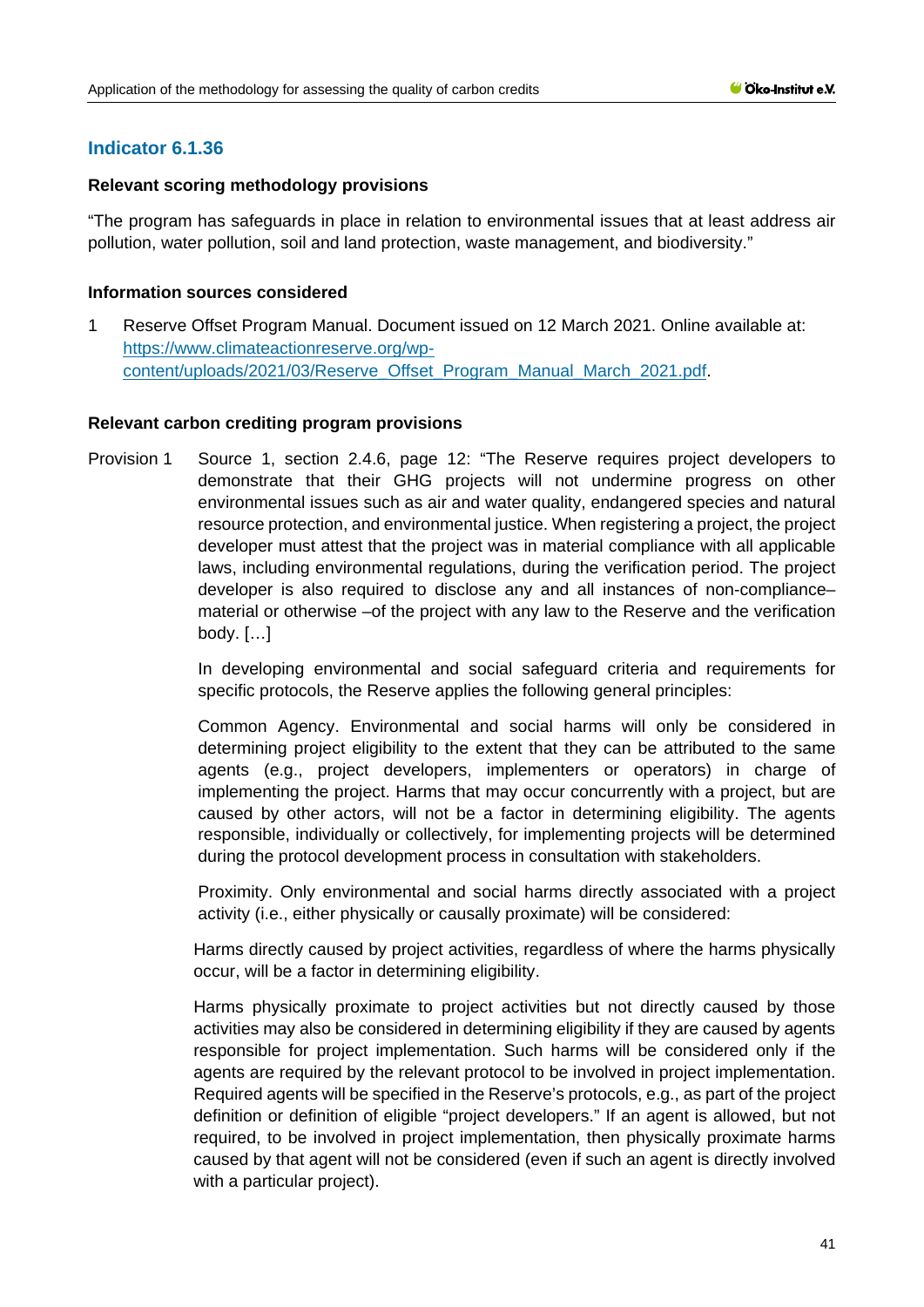Harms caused by agents in charge of implementing a project that occur at sites or facilities not linked or co-located with the project will not be a factor in determining eligibility.

Both agency and proximity of effects will be considered in the protocol screening and development processes to identify and set clear standards for the application of this policy.

In determining whether environmental and social harms are occurring, the Reserve will use the following criteria:

Legal Obligation. The Reserve will rely first and foremost on legal requirements within the jurisdiction(s) where the project is implemented. Project agents that are found to be out of material compliance with applicable laws, regulations or other legal mandates that apply to the project itself or activities proximate to the project will be penalized.

"Do No Harm" Beyond Legal Requirements. In some cases, the Reserve may determine, in consultation with stakeholders, that existing legal requirements are insufficient to guarantee protection against important environmental and social harms. In these cases, the Reserve may include additional criteria in protocols to ensure that projects will not give rise to these harms, or may screen out certain project types or activities from eligibility under a protocol altogether. The Reserve coordinates with government agencies and environmental representatives to ensure that its climateoriented projects complement other environmental policies and programs."

# **Assessment outcome**

No (0 Points).

# **Justification of assessment**

The program has no such specific provisions in place that completely address the issues from this indicator.

The carbon crediting program's approach to environmental and social safeguards is to rely "first and foremost" on legal requirements within the jurisdiction(s) where the project is implemented (Provision 1). Where in the protocol development process a joint assessment with stakeholders finds that the existing legal requirements are insufficient to guarantee protection against "important" environmental and social harms, the program may add additional criteria in protocols as a safeguard to avoid these harms or exclude certain activities from eligibility under the protocol (Provision 1). There are no publicly available documents that define the process that must be applied when assessing whether existing legal requirements are sufficient or not. In particular, there are no publicly documented requirements on the specific harms that must be avoided at a minimum by local laws, for the program not to introduce additional safeguard criteria in protocols. The program further does not define what it considers "important" environmental or social harms.

Protocols for the project types assessed within this demo application do not contain any additional criteria in relation to environmental issues. Provision 1 is a general provision listing examples and not explicit requirements. Whether the assessment of local laws during protocol development considered the specific aspects of this indicator is unclear from the publicly available documentation of the protocol development process. The indicator is therefore considered not to be fulfilled.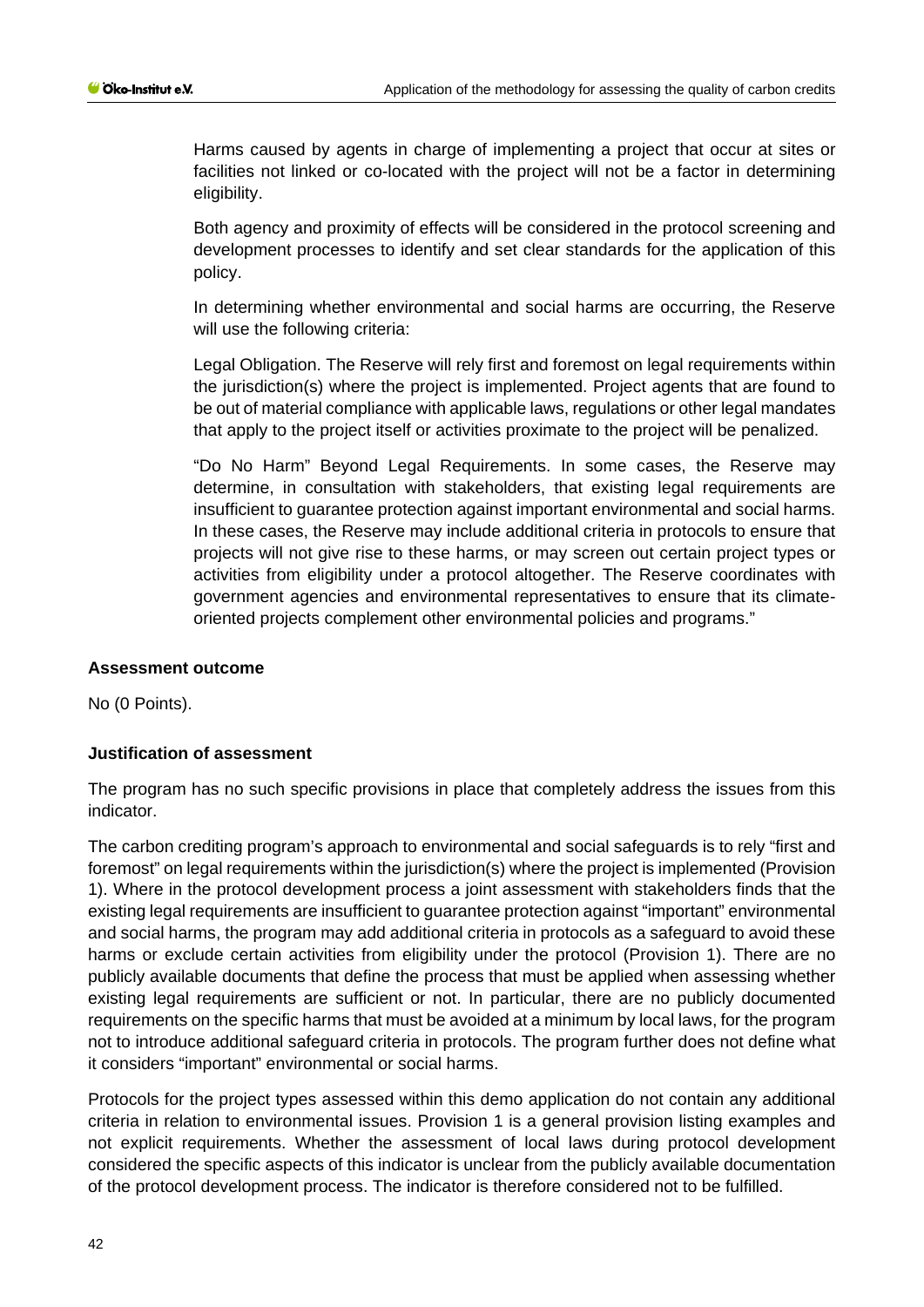# **Indicator 6.1.37**

# **Relevant scoring methodology provisions**

"The program requires, at least for specific project types as defined by the program, the establishment of a specific benefits-sharing mechanism with local stakeholders (e.g., that part of carbon credit proceeds are made available for community activities)."

### **Information sources considered**

-

# **Relevant carbon crediting program provisions**

-

# **Assessment outcome**

No (0 Points).

# **Justification of assessment**

The program has no such provisions in place.

# **Indicator 6.1.38**

# **Relevant scoring methodology provisions**

"The program explicitly prohibits the introduction of invasive non-native species, where relevant (e.g. land use projects)."

# **Information sources considered**

- 1 Reserve Offset Program Manual. Document issued on 12 March 2021. Online available at: [https://www.climateactionreserve.org/wp](https://www.climateactionreserve.org/wp-content/uploads/2021/03/Reserve_Offset_Program_Manual_March_2021.pdf)[content/uploads/2021/03/Reserve\\_Offset\\_Program\\_Manual\\_March\\_2021.pdf.](https://www.climateactionreserve.org/wp-content/uploads/2021/03/Reserve_Offset_Program_Manual_March_2021.pdf)
- 2 Forest Project Protocol (Version 4.0, June 2017): [https://www.climateactionreserve.org/wp](https://www.climateactionreserve.org/wp-content/uploads/2018/05/Forest-Project-Protocol-V4.0-package-05142018.pdf)[content/uploads/2018/05/Forest-Project-Protocol-V4.0-package-05142018.pdf](https://www.climateactionreserve.org/wp-content/uploads/2018/05/Forest-Project-Protocol-V4.0-package-05142018.pdf)

# **Relevant carbon crediting program provisions**

Provision 1 Source 1, section 2.4.6, page 12: "The Reserve requires project developers to demonstrate that their GHG projects will not undermine progress on other environmental issues such as air and water quality, endangered species and natural resource protection, and environmental justice. When registering a project, the project developer must attest that the project was in material compliance with all applicable laws, including environmental regulations, during the verification period."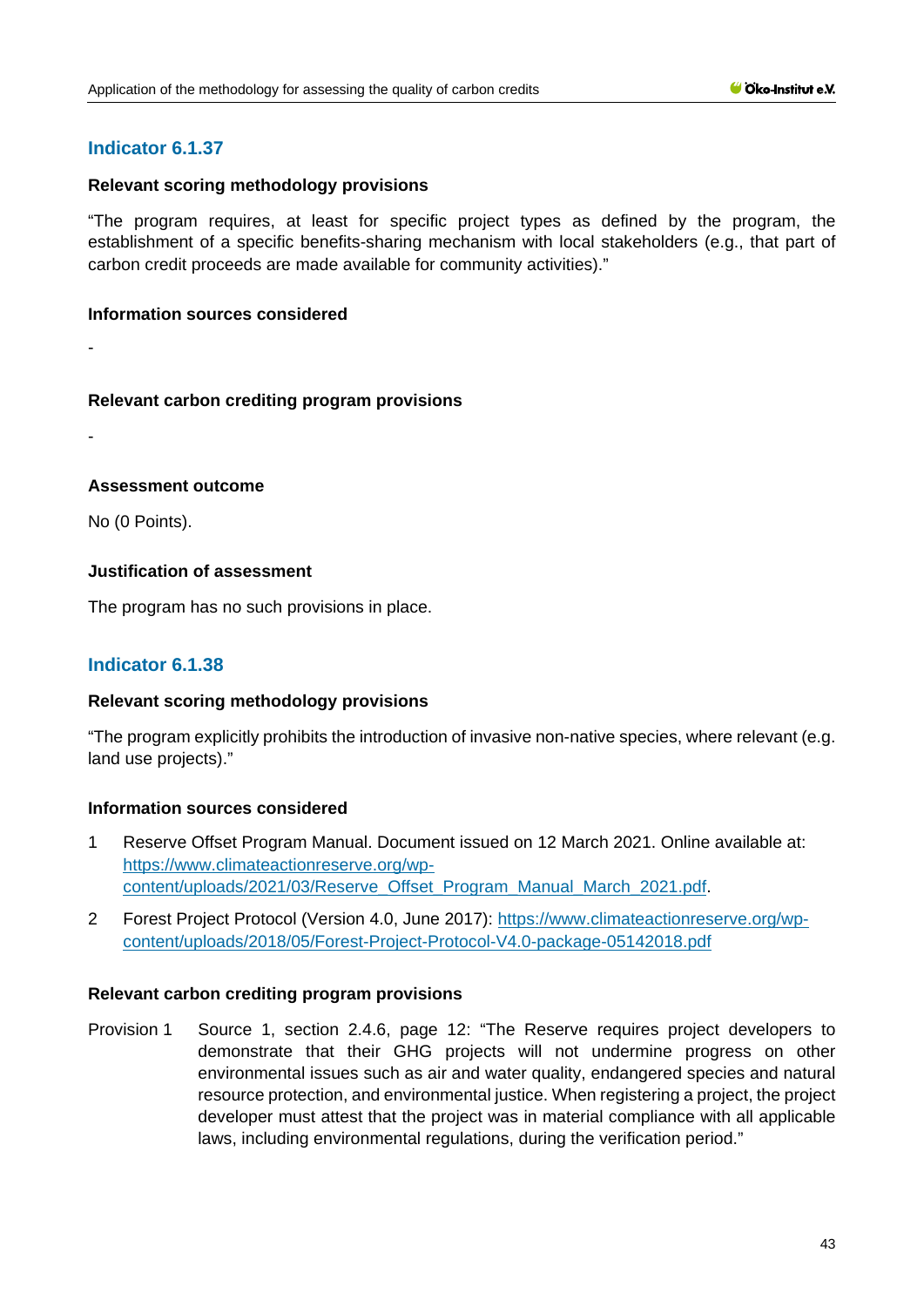Provision 2 Source 2, section 3.9.2, page 14: "Natural Forest Management. All Forest Projects must promote and maintain a diversity of native species and utilize management practices that promote and maintain native forests comprised of multiple ages and mixed native species within the Project Area and at multiple landscape scales ("Natural Forest Management"). The following key requirements shall apply to all Forest Projects regardless of the silvicultural or regeneration methods that are used to manage or maintain the forest:

> 1. Forest Projects must show verified progress (verified at scheduled site visit verifications) towards native tree species composition and distribution requirements described below, consistent with the forest type and forest soils native to the Assessment Area.

> 2. Forest Projects must manage the distribution of habitat/age classes and structural elements, as described below, to support functional habitat for locally native plant and wildlife species naturally occurring in the Project Area.

> Forest Projects must incorporate the criteria for Natural Forest Management throughout the project life.

> [..] Project consists of at least 95% native species, or demonstrates continuous progress over 50 years toward 95% native species."

# **Assessment outcome**

No (0 Points).

# **Justification of assessment**

The program requires generally that project developers "to demonstrate that their GHG projects will not undermine progress on other environmental issues such as […] endangered species" (Provision 1). Additionally, forest projects are required to achieve at a ratio of 95% native species (Provision 2). This leaves room for non-native species, which could be invasive. The program provisions thus do not explicitly ban the introduction of non-native species.

# **Indicator 6.1.39**

# **Relevant scoring methodology provisions**

"The program requires experts to support processes dedicated to avoiding physical and economic displacement and to free, prior and informed consent from indigenous people.

OR

The program requires experts to support all safeguard processes which are included in the program's provisions."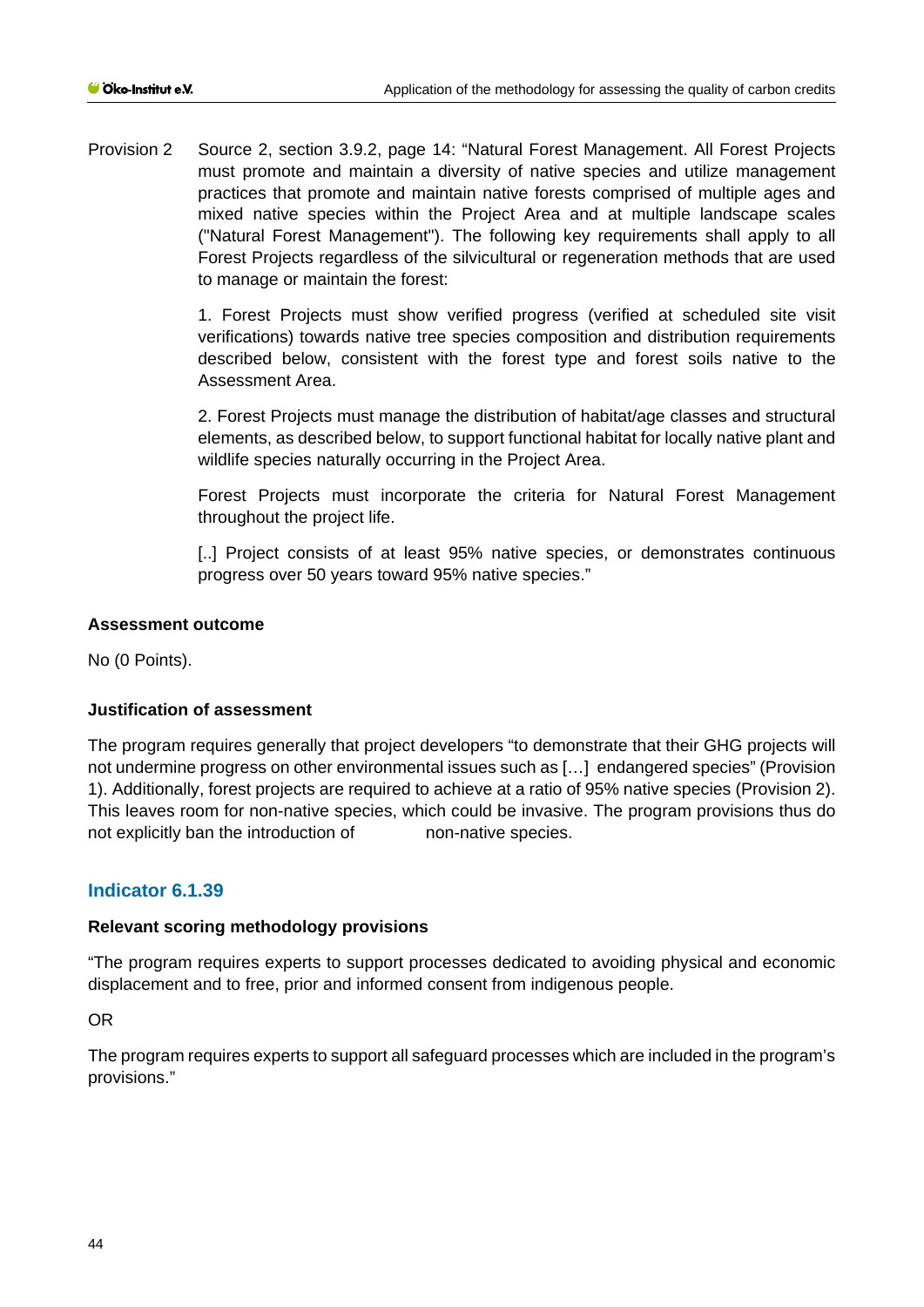# **Information sources considered**

1 Reserve Offset Program Manual. Document issued on 12 March 2021. Online available at: [https://www.climateactionreserve.org/wp](https://www.climateactionreserve.org/wp-content/uploads/2021/03/Reserve_Offset_Program_Manual_March_2021.pdf)[content/uploads/2021/03/Reserve\\_Offset\\_Program\\_Manual\\_March\\_2021.pdf.](https://www.climateactionreserve.org/wp-content/uploads/2021/03/Reserve_Offset_Program_Manual_March_2021.pdf)

# **Relevant carbon crediting program provisions**

- Provision 1 Source 1, section 4, page 43: "The Reserve is committed to producing high quality GHG project accounting protocols, and to this end uses an intensive multi-stakeholder process to develop its protocols. This approach integrates extensive data collection and analysis with review and input from a diverse range of experts and stakeholders."
- Provision 2 Source 1, section 4.2.1, page 44: "To initiate the protocol development process, the Reserve assembles a balanced multistakeholder voluntary workgroup, drawing from industry experts, state and federal agencies, environmental organizations, and other various stakeholders. Workgroups are assembled by invitation, but all parties are encouraged to express their interest in participating in the workgroup process. Throughout the protocol development process, the workgroup provides expert review and direct input into the development of the protocol."
- Provision 3 Source 1, section 4.2.3, page 45: "The Reserve develops a draft protocol based on expert input and insights from an issue paper or the final options paper."

### **Assessment outcome**

No (0 Points).

# **Justification of assessment**

The program uses a standardized approach which relies foremost on legal requirements within the jurisdiction where the project is implemented (see for example indicator 6.1.33). The program involves experts at different stages of the protocol development process (Provision 1 to 3). Considering that safeguards are mainly applied in the program through national/local regulations, it is unclear to what extend experts will be involved in safeguard processes – especially at the projectlevel.

# **Indicator 6.1.40**

### **Relevant scoring methodology provisions**

"The program provides specific guidance for how each of its safeguards should be applied (for example, similar to the guidance notes of the IFC)."

# **Information sources considered**

-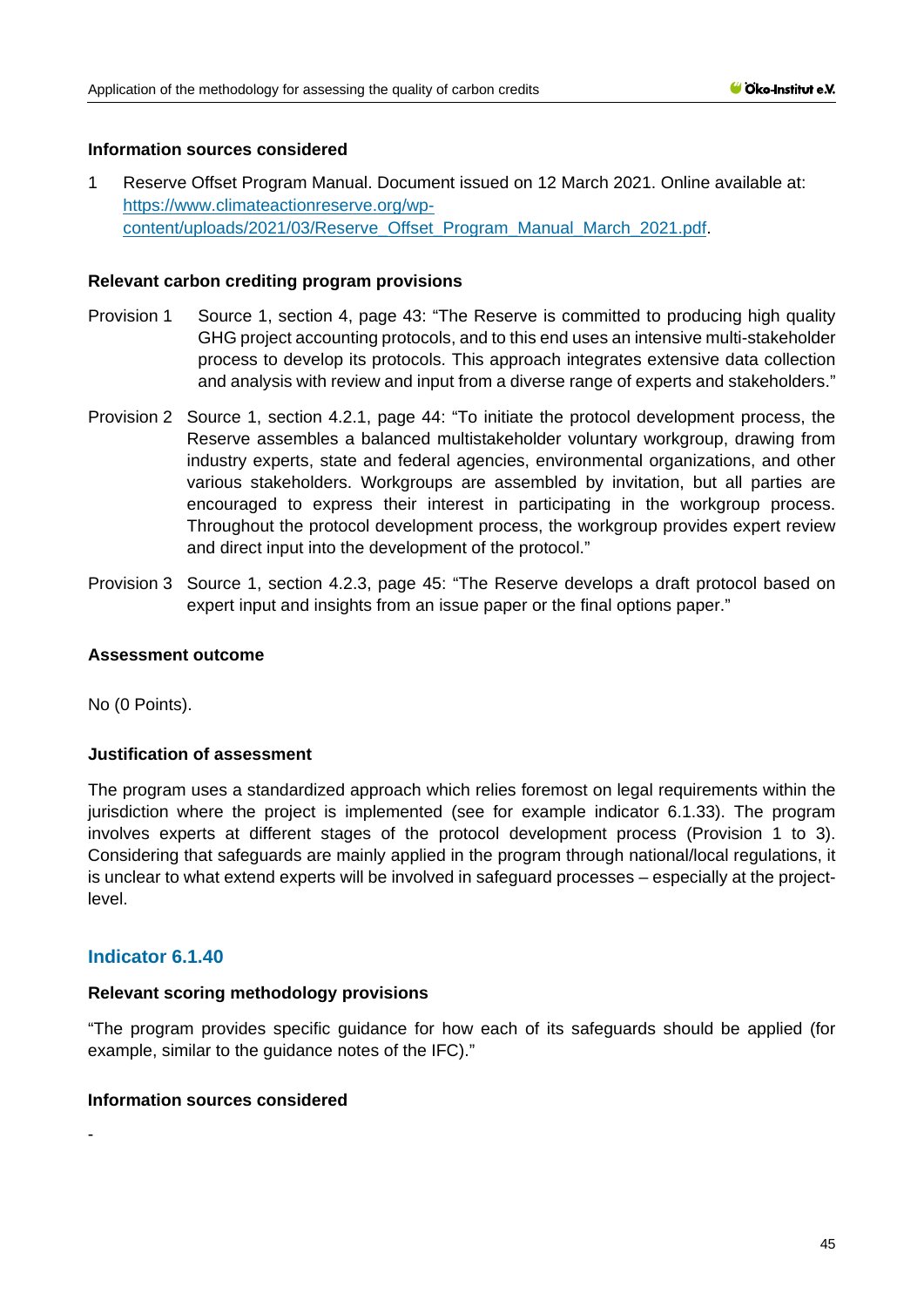# **Relevant carbon crediting program provisions**

**Assessment outcome**

No (0 Points).

-

-

-

# **Justification of assessment**

The program has no such provisions in place.

# **Indicator 6.1.41**

# **Relevant scoring methodology provisions**

"The program has a dedicated gender policy, strategy or action plan that integrates gender considerations and women empowerment into all aspects of its operations."

# **Information sources considered**

**Relevant carbon crediting program provisions**

**Assessment outcome**

No (0 Points).

### **Justification of assessment**

The carbon crediting program has no dedicated gender policy, strategy or action plan.

# **Indicator 6.1.42**

### **Relevant scoring methodology provisions**

"The program explicitly requires that stakeholder consultations are conducted in a gender sensitive manner, enabling equal participation."

# **Information sources considered**

46

-